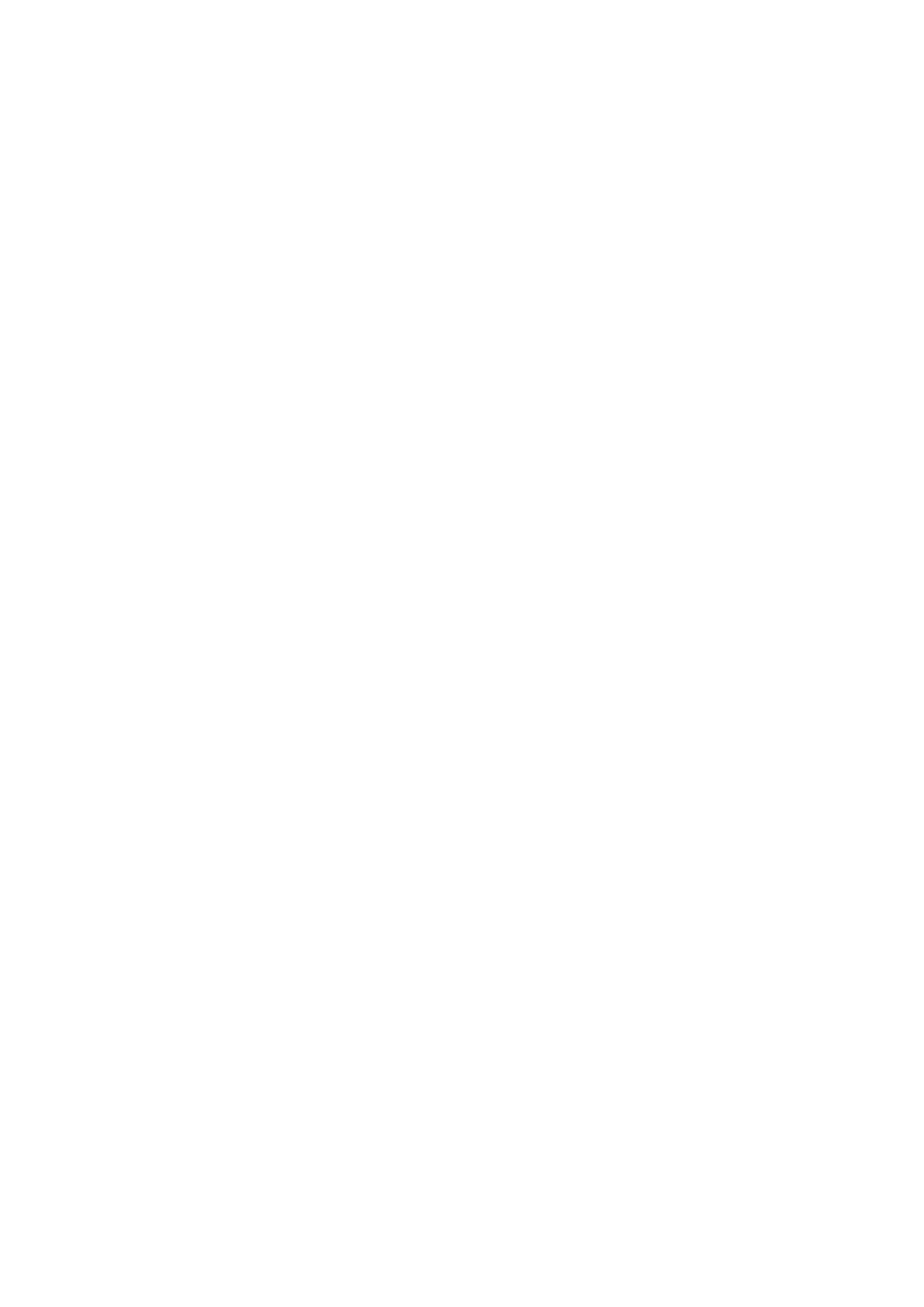**JIU/REP/2011/6 Original: ENGLISH** 

## **BUSINESS CONTINUITY**

## **IN THE UNITED NATIONS SYSTEM**

*Prepared by* 

*Istvan Posta M. Deborah Wynes*

**Joint Inspection Unit** 



**United Nations, Geneva 2011**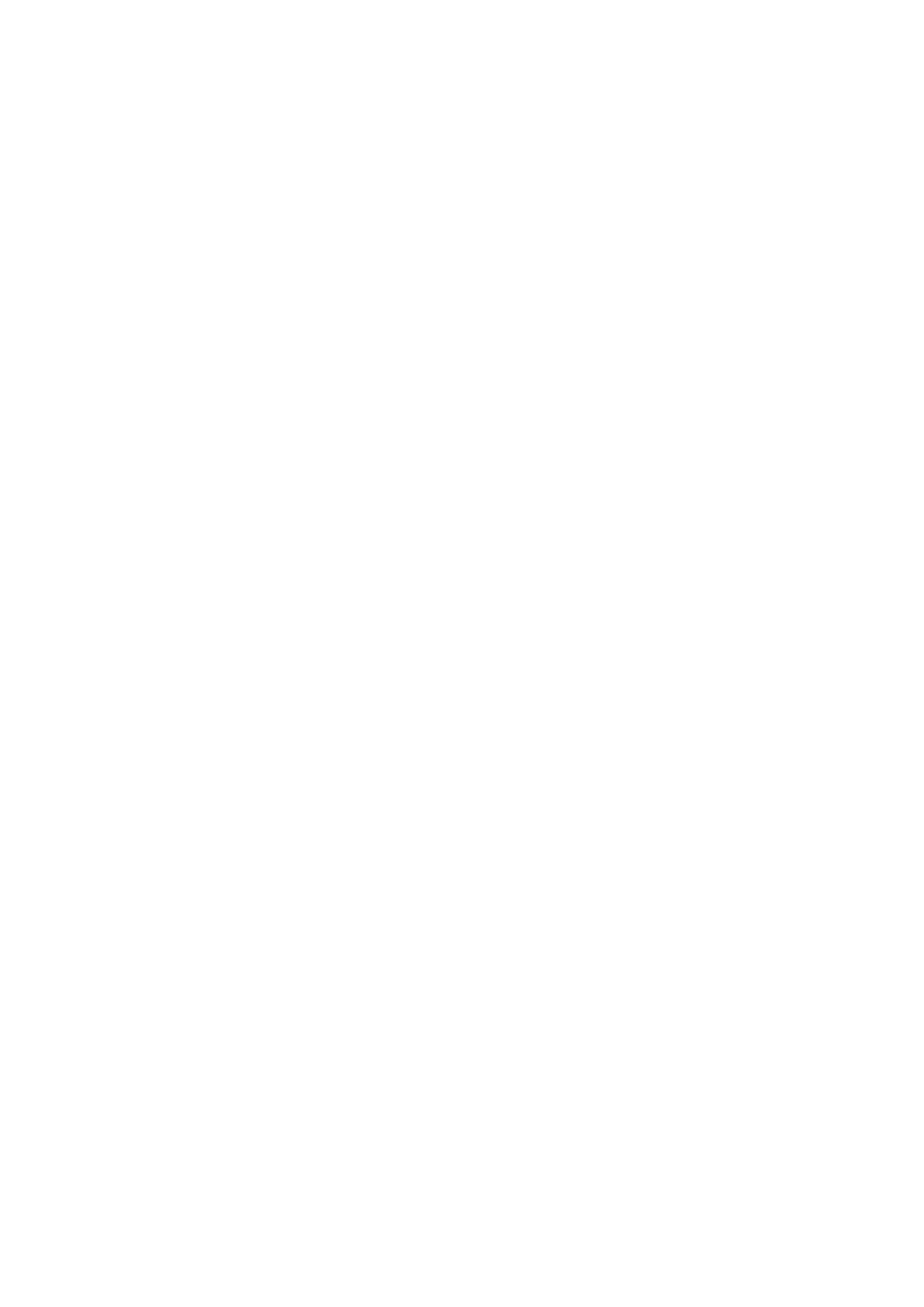## **EXECUTIVE SUMMARY**

## **Business continuity in the United Nations system JIU/REP/2011/6**

## **Objective**

The objective was to review: (a) the existence of business continuity strategies/policies and plans within the United Nations system organizations, identifying commonalities and differences; (b) experiences and best practices relating to their implementation; (c) the liaison and coordination mechanisms among the United Nations organizations in the field of emergency preparedness and business continuity; (d) the functioning and staffing of specialized preparedness and business continuity units for emergency management, including their financing frameworks and funding mechanisms for their operation.

#### **Main findings and conclusions**

The report contains nine recommendations, one of which is addressed to the legislative bodies of the United Nations system organizations, seven to their executive heads, and one to the Secretary-General of the United Nations in his capacity as the Chairman of the United Nations System Chief Executives Board for Coordination (CEB). Lessons learned from real life events experienced by the United Nations system organizations are offered in chapter IV.

The general level of business continuity preparedness in the United Nations system organizations is well below the recommendations of the relevant international standards. A handful of organizations have started business continuity implementation in a comprehensive way while most organizations are just recognizing it as an issue that needs to be addressed. Only a few organizations have an approved business continuity policy and plan. This results in a lack of knowledge throughout an organization about the purpose of business continuity management and intentions of senior management, which further leads to inadequate political and financial support of Member States.

Different elements of business continuity are handled in isolation rather than holistically. Often, criteria for prioritizing critical functions and staff performing them are missing, resulting in a large number of activities deemed to be critical. In virtually all organizations, recovery time objectives tend to be unrealistically short and when resumption of activities depends on information and communication technology, usually there is an expectation gap between the requirements stated in the business continuity plans and what the information and communications technology (ICT) offices can deliver.

In order to improve the low level of business continuity management in the United Nations system organizations, stronger senior leadership commitment and support of the Member States is required; dedicated human and financial resources need to be allocated; business continuity policies/strategies and plans should be developed and responsibility for implementation of the approved policies/strategies should be assigned. Business continuity plans should be based on risk assessments, identified critical functions and recovery time objectives (**Recommendations 1 and 3**).

Organizations which have dedicated units/persons for management of business continuity have more evolved business continuity management activities. The business continuity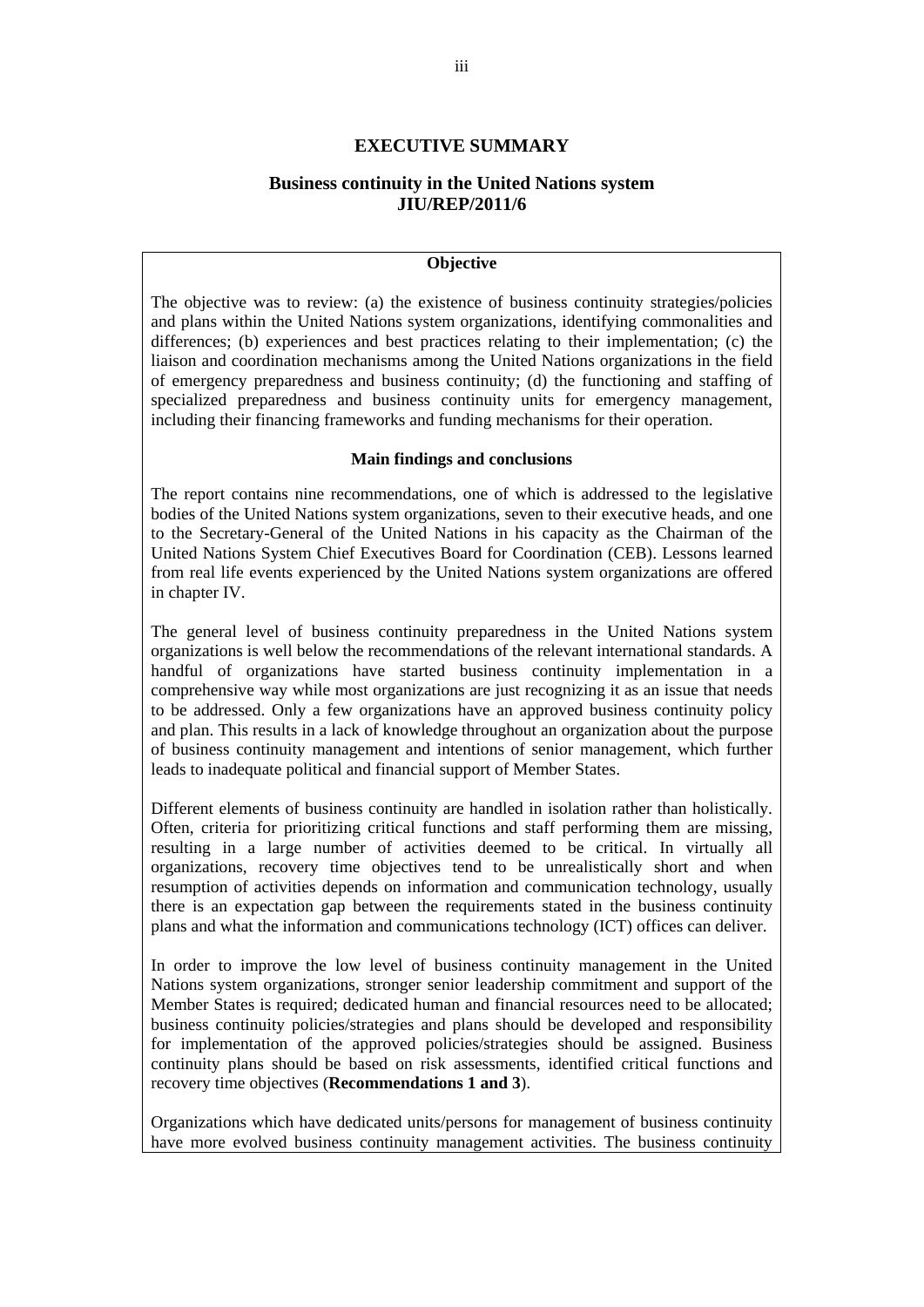function is housed in different parts of each organization, largely depending on where business continuity as a concept originated. Placing it within security or information technology often results in a piecemeal approach with a heavy focus on that aspect of business continuity. In order to achieve overall coherence in business continuity, business continuity managers should be placed in the office of the executive head or the executive office for management (**Recommendation 2**).

Most organizations lack the human and financial resources at their headquarters to provide adequate guidance and technical assistance in the implementation of business continuity to their field offices. The guidance provided is sometimes prescriptive and bureaucratic, adding more complications than assistance. Cooperation among United Nations entities in the field in terms of business continuity is not very close, although they mostly face the same risks, the impacts of which could be handled jointly and locally. Interaction and exchange of experiences and lessons learned among the United Nations organizations should be improved.

The scope of business continuity plans should be organization-wide and field offices should be provided with tailor-made guidance from their headquarters. There should be a mechanism of overview and control in place to ensure coherence and interoperability of the field offices' business continuity plans with their headquarters and with the United Nations country team. The resident coordinators should overview the knowledge sharing, cooperation and complementarity of business continuity preparedness of the United Nations organizations in their duty stations (**Recommendations 4 and 5**).

Insufficient assignment of responsibility and lack of accountability are damaging successful implementation. Unless a person(s) is held accountable for the ongoing exercise, maintenance, review and update of a business continuity plan, the process will not be kept alive. These tasks should be included in the job descriptions and performance evaluations of line managers and business continuity coordinators (**Recommendation 6**).

General awareness of United Nations staff of business continuity is low. Critical staff are generally able to perform their tasks, mostly through regular telecommuting. However, there are no business continuity career or training programmes offered, even for business continuity managers. Organizations should ensure that business continuity training is incorporated in staff development and induction courses for all staff and that periodic training is provided to critical staff as an integral part of business continuity management (**Recommendation 8**).

Inter-agency cooperation on business continuity issues is weak and of an ad hoc nature. There are economies of scale to be gained from mutual backups, a common approach to business continuity, interoperability of the organizations' business continuity plans, exchange of knowledge and expertise within the system etc. For this, more organized system-wide cooperation and harmonization of practices are required and can be discussed within the HLCM/CEB forum **(Recommendation 9).**

## **Recommendation for consideration by legislative organs**

**Legislative bodies of the United Nations organizations should, on the basis of the executive heads' budget proposals, provide the necessary financial and human resources for the implementation, continuous monitoring, maintaining and updating of the approved business continuity plans developed on the basis of the business continuity (BC) policy/strategy of the organization (Recommendation 7).**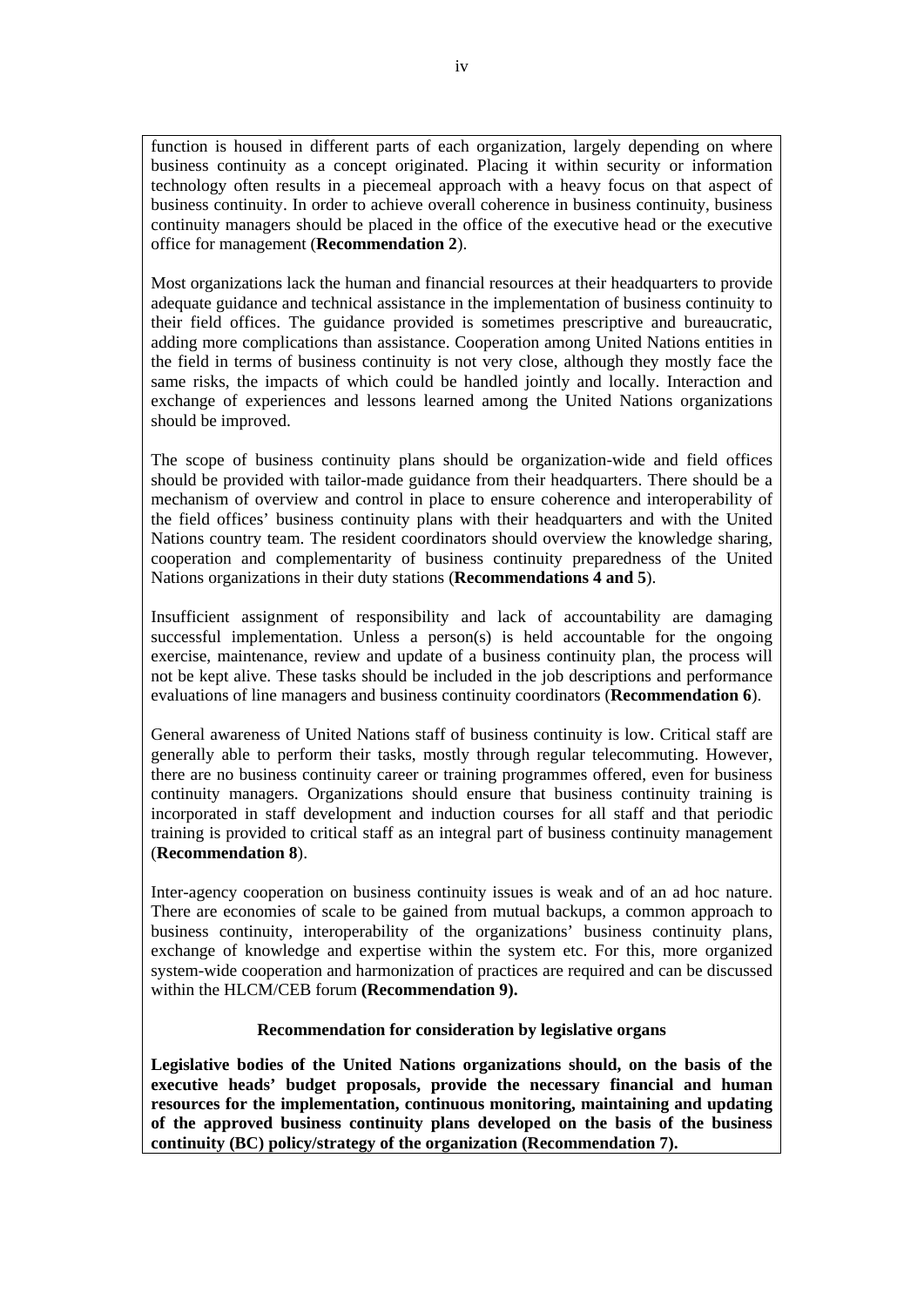|                          |                                                    |            | Page           |
|--------------------------|----------------------------------------------------|------------|----------------|
|                          |                                                    |            | iii            |
|                          |                                                    |            | vi             |
|                          | <b>Chapter</b>                                     | Paragraphs |                |
| L.                       |                                                    | $1-26$     | $\mathbf{1}$   |
|                          | А.                                                 | $5 - 8$    | $\mathbf{1}$   |
|                          | <b>B.</b>                                          | $9 - 12$   | $\overline{2}$ |
|                          | C.                                                 | 13-19      | $\overline{2}$ |
|                          | D                                                  | $20 - 26$  | $\overline{4}$ |
| П.                       | <b>BUSINESS CONTINUITY MANAGEMENT</b>              |            |                |
|                          |                                                    | 27-81      | 6              |
|                          | A.                                                 | 27-30      | 6              |
|                          | <b>B.</b>                                          | $31 - 43$  | $\overline{7}$ |
|                          | C.                                                 | 44-65      | 11             |
|                          | Exercise, Maintenance, Review and Updating<br>D.   | 66-74      | 16             |
|                          | E.                                                 | 75-81      | 18             |
| Ш.                       | SAFETY AND SECURITY AND ICT ELEMENTS               |            |                |
|                          |                                                    | 82-97      | 20             |
| $\mathbf{IV}_{\text{-}}$ | <b>LESSONS LEARNED FROM REAL LIFE</b>              |            |                |
|                          |                                                    | 98-110     | 23             |
| V.                       | <b>INTER-AGENCY COOPERATION </b>                   | 111-116    | 27             |
|                          | <b>ANNEXES</b>                                     |            |                |
| I.                       | Overview of the BCM in the United Nations system   |            | 29             |
|                          |                                                    |            |                |
| Н.                       | Self-assessment of business continuity maturity by |            | 30             |
| Ш.                       | Overview on action to be taken on recommendations  |            | 32             |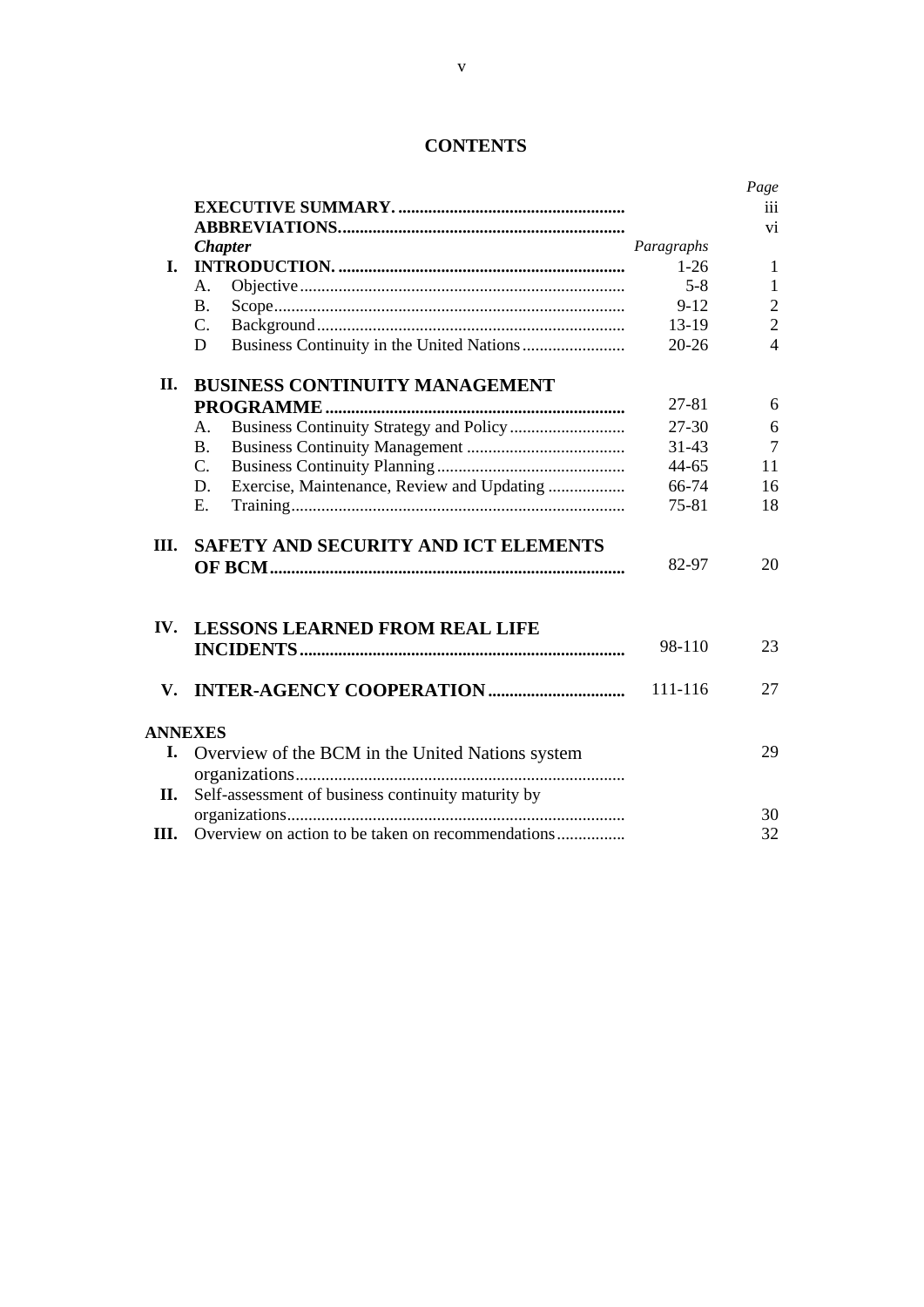## **ABBREVIATIONS**

| <b>ACABQ</b>   | Advisory Committee on Administrative and Budgetary Questions                                 |
|----------------|----------------------------------------------------------------------------------------------|
| BC             | <b>Business continuity</b>                                                                   |
| <b>BCM</b>     | <b>Business Continuity Management</b>                                                        |
| <b>BCMU</b>    | United Nations Secretariat: the Business Continuity Management Unit                          |
| <b>BCP</b>     | <b>Business Continuity Plan</b>                                                              |
| <b>B-GAN</b>   | <b>Broadband Global Area Network</b>                                                         |
| <b>CEB</b>     | United Nations System Chief Executives Board for Coordination (formerly<br>ACC)              |
| <b>DFS</b>     | Department of Field Support (UNHQ)                                                           |
| DM             | Department of Management (UNHQ)                                                              |
| <b>DPA</b>     | Department of Political Affairs (UNHQ)                                                       |
| <b>DPKO</b>    | Department of Peacekeeping Operations (UNHQ)                                                 |
| DR             | <b>Disaster Recovery</b>                                                                     |
| <b>DRC</b>     | Democratic Republic of the Congo                                                             |
| <b>DRP</b>     | <b>Disaster Recovery Planning</b>                                                            |
| <b>ECLAC</b>   | Economic Commission for Latin America and the Caribbean                                      |
| <b>ERM</b>     | <b>Enterprise Risk Management</b>                                                            |
| <b>FAO</b>     | Food and Agriculture Organization of the United Nations                                      |
| <b>HLCM</b>    | UN System High-level Committee on Management                                                 |
| <b>IAEA</b>    | <b>International Atomic Energy Agency</b>                                                    |
| <b>ICAO</b>    | <b>International Civil Aviation Organization</b>                                             |
| <b>ICT</b>     | Information and communication technology                                                     |
| <b>IFAD</b>    | <b>International Fund for Agricultural Development</b>                                       |
| <b>ILO</b>     | <b>International Labour Organization</b>                                                     |
| <b>IMO</b>     | <b>International Maritime Organization</b>                                                   |
| IT             | Information technology                                                                       |
| <b>ITU</b>     | <b>International Telecommunication Union</b>                                                 |
| JIU            | Joint Inspection Unit                                                                        |
| <b>MONUSCO</b> | United Nations Organization Stabilization Mission in the Democratic<br>Republic of the Congo |
| <b>OCHA</b>    | Office for the Coordination of Humanitarian Affairs                                          |
| <b>OHCHR</b>   | Office of the High Commissioner for Human Rights                                             |
| <b>RTO</b>     | Recovery time objective                                                                      |
| <b>SARS</b>    | Severe acute respiratory syndrome                                                            |
| <b>SEPT</b>    | Senior Emergency Policy Team                                                                 |
| <b>UNDP</b>    | <b>United Nations Development Programme</b>                                                  |
| <b>UNDSS</b>   | United Nations Department of Safety and Security                                             |
| <b>UNEP</b>    | <b>United Nations Environment Programme</b>                                                  |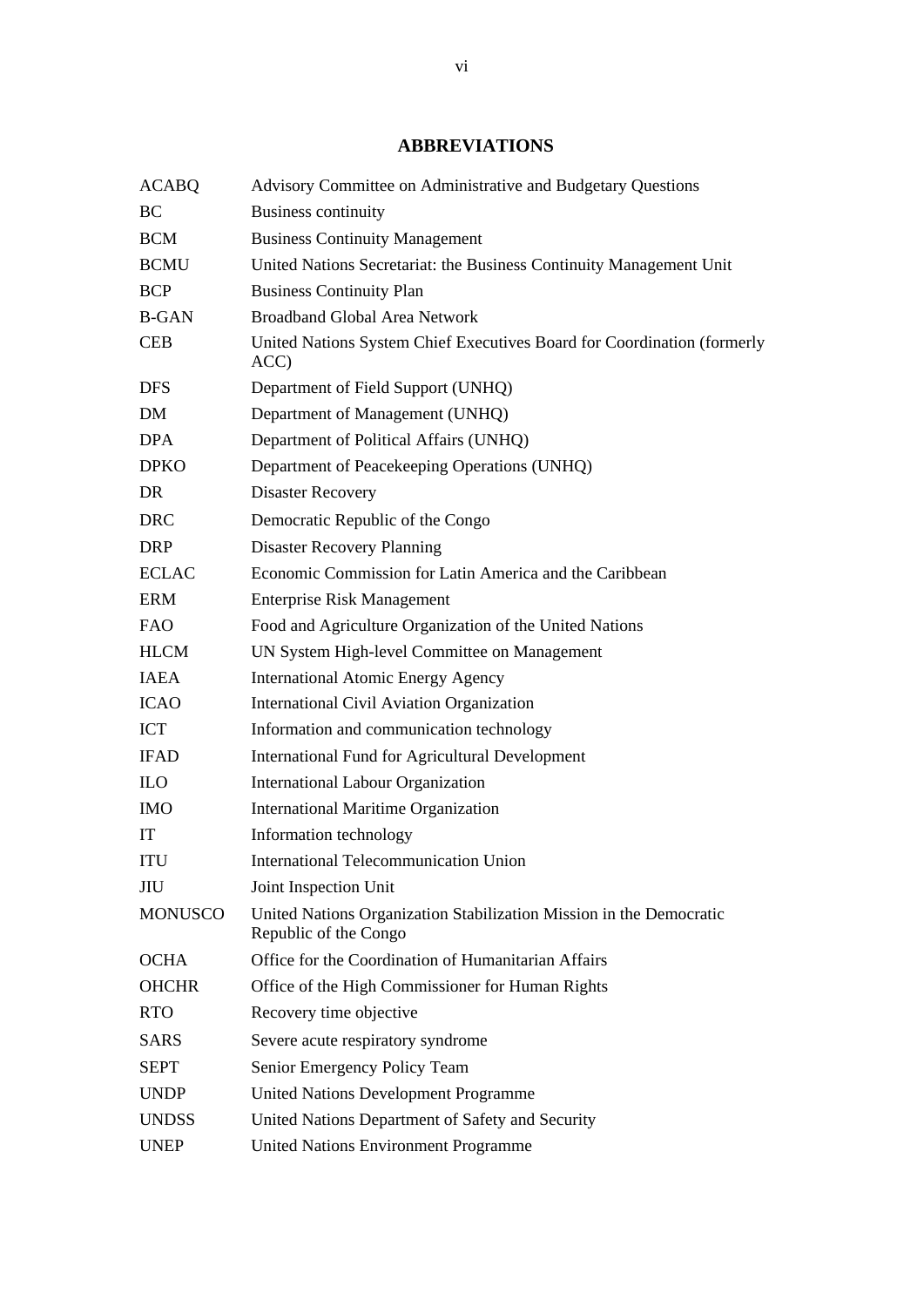| <b>UNESCO</b> | United Nations Educational, Scientific and Cultural Organization                  |
|---------------|-----------------------------------------------------------------------------------|
| <b>UNFPA</b>  | United Nations Population Fund                                                    |
| <b>UNHCR</b>  | Office of the United Nations High Commissioner for Refugees                       |
| <b>UNICC</b>  | United Nations International Computing Centre                                     |
| <b>UNICEF</b> | United Nations Children's Fund                                                    |
| <b>UNIDO</b>  | United Nations Industrial Development Organization                                |
| <b>UNLB</b>   | <b>United Nations Logistics Base</b>                                              |
| <b>UNODC</b>  | United Nations Office on Drugs and Crime                                          |
| <b>UNOPS</b>  | United Nations Office for Project Services                                        |
| <b>UNRWA</b>  | United Nations Relief and Works Agency for Palestine Refugees in the Near<br>East |
| <b>UNWTO</b>  | World Tourism Organization                                                        |
| <b>UPU</b>    | Universal Postal Union                                                            |
| <b>WFP</b>    | World Food Programme                                                              |
| <b>WHO</b>    | World Health Organization                                                         |
| WHO/Europe    | World Health Organization Regional Office for Europe                              |
| <b>WIPO</b>   | World Intellectual Property Organization                                          |
| <b>WMO</b>    | World Meteorological Organization                                                 |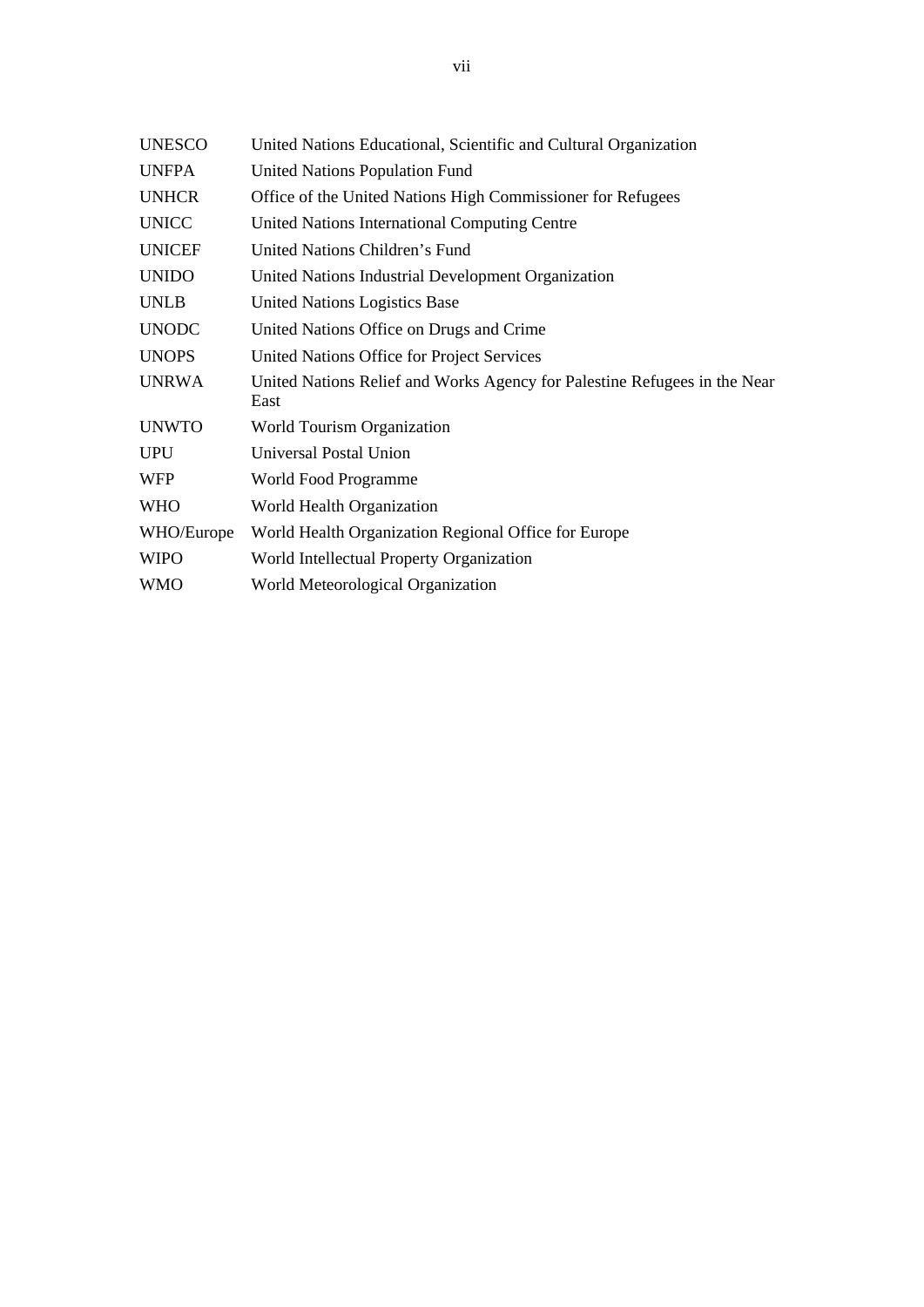## **I. INTRODUCTION**

1. As part of its programme of work for 2011, the Joint Inspection Unit (JIU) conducted a review of business continuity in the United Nations system organizations. JIU has not reviewed the subject matter before. The proposal for the review was submitted by the United Nations Children's Fund (UNICEF) and supported by 12 United Nations system organizations. The real-life events such as the ones described below are the main reason for the high level of interest in this topic.

2. On Saturday, 27 February 2010, at around 3:00 a.m. local time, Chile was hit by an 8.8 magnitude earthquake. Although the centre of the earthquake lay south of the capital, the impact was felt considerably in Santiago as well. As a result, the Economic Commission for Latin America and the Caribbean (ECLAC) premises suffered some damage, especially the older part of the building where approximately 300, or 50%, of all ECLAC work stations were located. Consequently, ECLAC had to set up temporary work spaces for 300 staff.

3. In Cairo, during the Egyptian "Arab Spring", mobile telephone communication was cut off from 28 to 29 January and internet communication was blocked from 28 January to 2 February 2011. Text messaging was possible in certain places as soon as the mobile network was back on, while in other places, difficulties existed for another 2-3 weeks. Loss of communication traumatized people. Staff were unable to go to their offices due to the curfew and the security situation. The Resident Coordinator, as the Designated Official for Security, based on advice from United Nations Department of Safety and Security (UNDSS), decided that non-essential staff and family members should be evacuated.

4. In the past year, areas of Copenhagen have been affected by three floods: in August 2010, on 2 July 2011 and 14-15 August 2011. The flood of 14-15 August 2011 was far more serious than the previous two. The equivalent of more than one month's rainfall fell in two hours. This caused a serious leak on the roof of UN House, which resulted in the flooding of two floors. The severity of the flooding was such that the disaster management company assessed that return to the affected floors would not be possible for at least two months. The heavy rains also caused repeated sewage floods which greatly affected the WHO/Europe office situated in a different building.

## **A. Objective**

5. United Nations system organizations provide essential services for people in different parts of the world. Business continuity and within it emergency preparedness and disaster recovery are issues of growing importance given the circumstances in which the United Nations organizations operate and their reliable, continuous, uninterrupted operation is an important element of the public image of the United Nations system.

6. Business continuity management essentially provides a framework on the basis of which an organization builds its resilience and facilitates the continuation of its operations in the event of disruption of business activities. To minimize the impact of disruptions, in recent years, several United Nations organizations have started developing business continuity plans for their headquarters and centres away from headquarters, including country offices. These plans are aimed at ensuring that United Nations funds, programmes, specialized agencies and IAEA are able to function and fulfil their respective mandates in all circumstances.

7. General Assembly resolution 63/268 stressed the need for a coordinated approach to business continuity management between the United Nations Secretariat, offices away from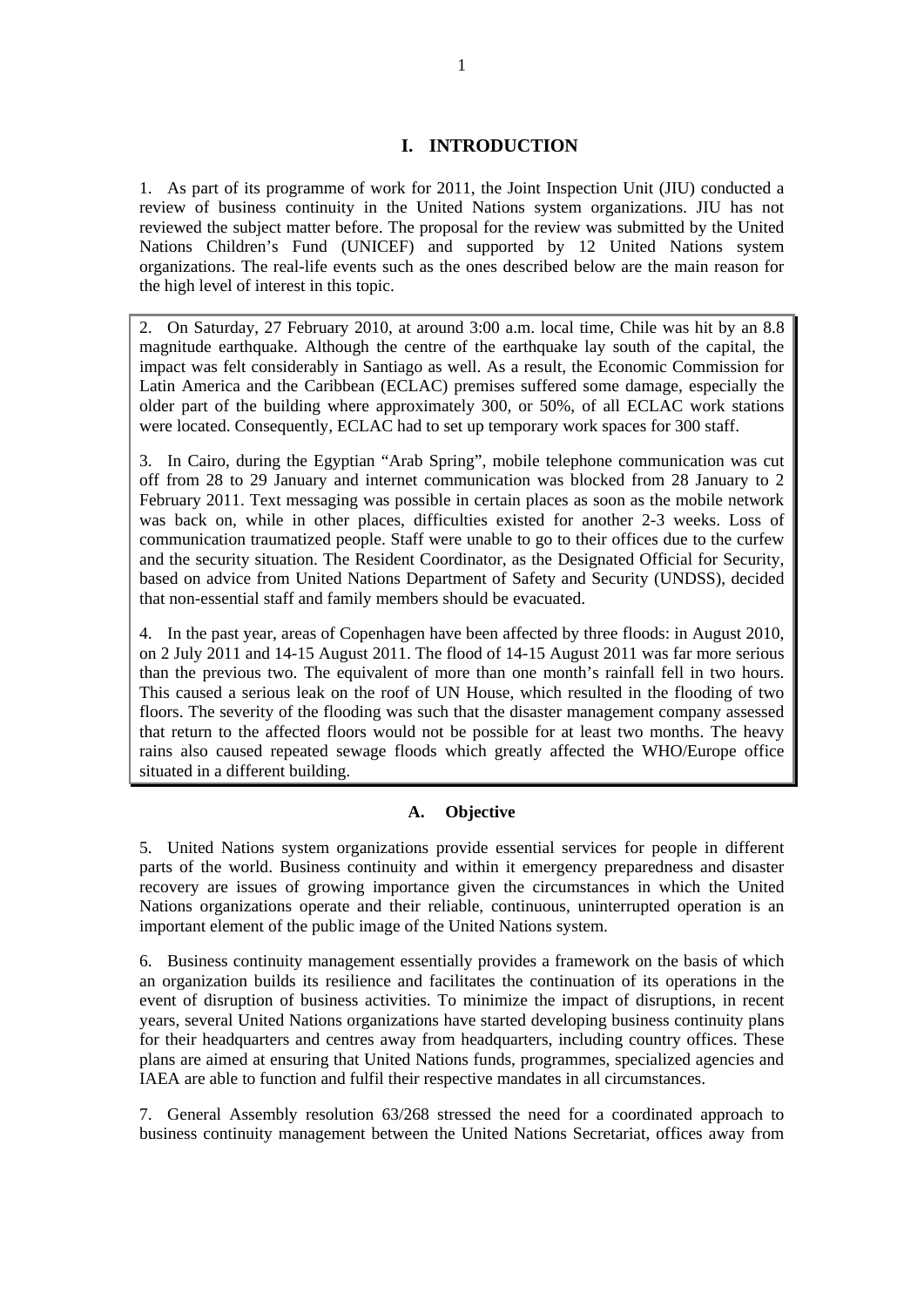Headquarters and the regional commissions, including systematic support, appropriate coordination structures and regular consultations between the business continuity management focal points in New York and in other duty stations. It further stressed the need for the Secretariat to draw upon the experiences of other United Nations entities and to coordinate with host country authorities in formulating the business continuity strategy. The General Assembly requested the Secretary-General to strive for economies of scale through coordination among organizations within the United Nations system on relevant issues.

8. The objective was to review: (a) the existence of business continuity strategies/policies and plans within the United Nations system organizations, identifying commonalities and differences; (b) the experiences and best practices of their implementation; (c) the liaison and coordination mechanisms among the United Nations organizations in the field of emergency preparedness and business continuity; (d) the functioning and staffing of specialized preparedness and business continuity units for emergency management, including their financing frameworks and funding mechanisms for their operation.

## **B. Scope**

9. The review covered JIU participating organizations. In accordance with the internal standards and guidelines of JIU and its internal working procedures, the methodology followed in preparing this report included a preliminary review, questionnaires, interviews and in-depth analysis. Detailed questionnaires were sent to all participating organizations. The Inspectors regret that eight organizations did not provide a response to the JIU questionnaire despite repeated requests (UNODC, UNEP, UN-Habitat, UNHCR, ILO, WMO, IMO, UNWTO). On the basis of 17 responses received, the Inspectors conducted interviews in person or through videoconferences with officials of the participating organizations as well as the Secretariat of CEB. Comments from participating organizations on the draft report have been sought and taken into account in finalizing the report.

10. In accordance with article 11.2 of the JIU statute, this report has been finalized after consultation among the Inspectors so as to test its conclusions and recommendations against the collective wisdom of the Unit.

11. To facilitate the handling of the report and the implementation of its recommendations and the monitoring thereof, annex III contains a table indicating whether the report is submitted to the organizations concerned for action or for information. The table identifies those recommendations relevant for each organization, specifying whether they require a decision by the organization's legislative or governing body or can be acted upon by the organization's executive head.

12. The Inspectors wish to express their appreciation to all who assisted them in the preparation of this report, and particularly to those who participated in the interviews and so willingly shared their knowledge and expertise.

## **C. Background**

13. Business Continuity Management is defined as "a holistic management process that identifies potential threats to an organization and the impacts to business operations that those threats, if realized, might cause, and which provides a framework for building organizational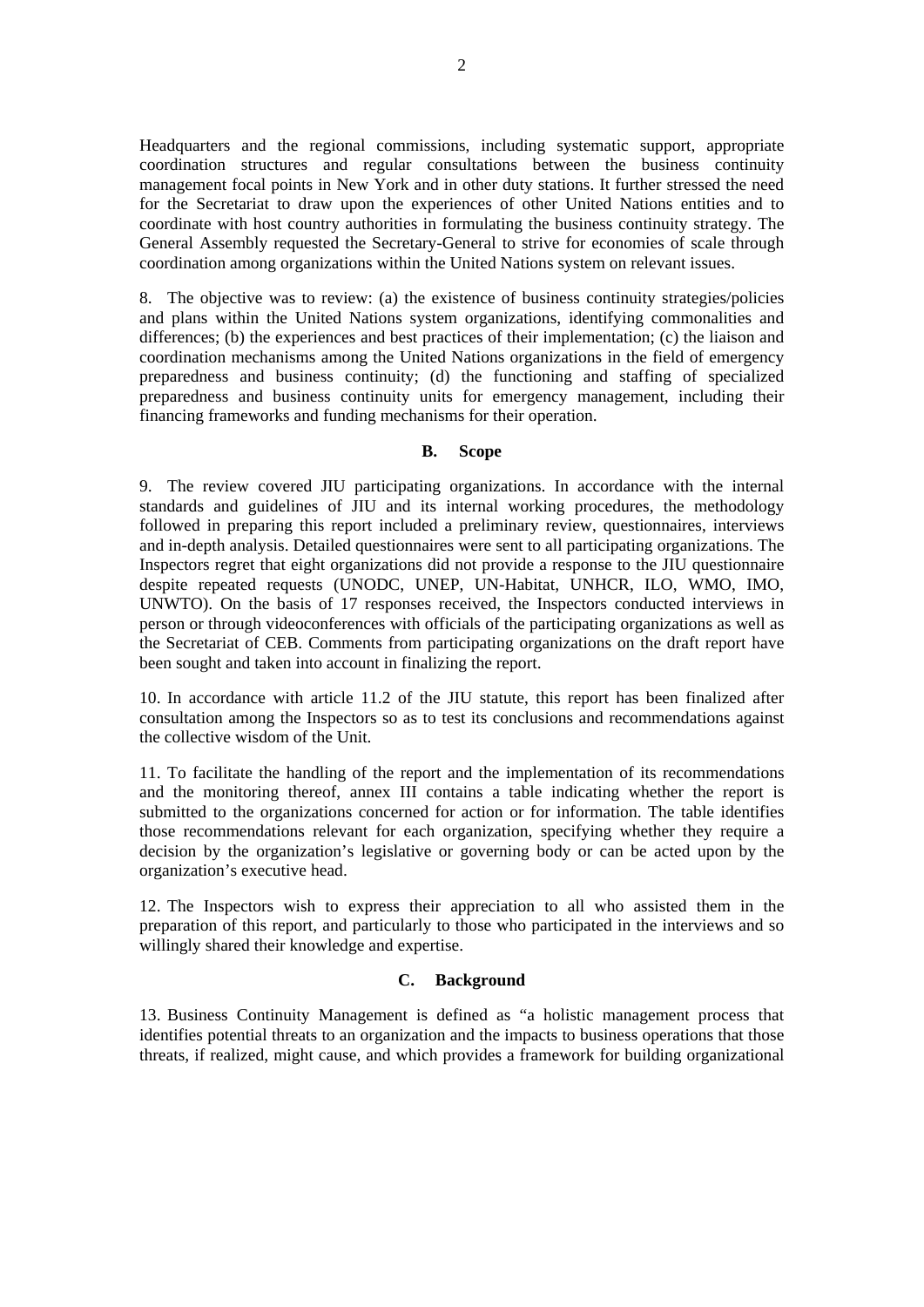<span id="page-11-0"></span>resilience with the capability for an effective response that safeguards the interests of its key stakeholders, reputation, brand and value-creating activities.<sup>[1](#page-11-0)</sup>"

14. Business Continuity Management (BCM) is strongly related to crisis and incident management, and emergency planning. These approaches however are linked to a specific incident type or an event and do not suggest an organization-wide multi-hazard approach to dealing with threats that might cause them. For example, with H1N1 influenza, officials around the world, not just in the United Nations, adopted specific measures, (quarantining flustricken employees, providing contamination prevention information etc.); but their measures would not have ensured the organization's ability to continue with its operations if a significant percentage of its employees had become sick.

15. Business Continuity Management evolved from Disaster Recovery Planning (DRP) related to information and communication technology (ICT). The best known DRP exercise was the expectation of the millennium bug (Y2K). The effort to codify disaster management during the preparation for Y2K resulted in several standards, which focused exclusively on ICT management and systems recovery. Disaster Recovery Planning resulted in the formation of professional societies, institutes and professional accreditation programmes. Soon it became clear that entire organizations, not just their data, needed protection, because information technology (IT) continuity does not warrant business continuity; it is a subcomponent of BCM, but it does not guard against non-IT threats.

16. The continued occurrences of major disruptive events, such as natural disasters and terrorist attacks, widened the scope of disaster and contingency planning to continuity planning first in the private sector and later in the public sector. Several major standards on business continuity were developed. Today, business continuity is largely defined by the following internationally used standards, all of which offer a definition of business continuity management based on the definition from BS 25999:

- (a) BS 25999, Business Continuity Management, Part One: Code of Practice ([2](#page-11-0)006) and Part Two: Specification  $(2007)^2$
- (b) ISO 22399, Societal security Guideline for incident preparedness and operational continuity management  $(2007)^3$  $(2007)^3$
- (c) ASIS SPC.1-2009, American National Standard, Organizational Resilience: Security, Preparedness, and Continuity Management Systems – Requirements with Guidance for Use (2009)
- (d) ASIS/BSI Business Continuity Management Standard, Requirements with Guidance for Use  $(2010)^4$  $(2010)^4$

17. Business Continuity Management exists within the larger context of Enterprise Risk Management (ERM); however, unlike ERM, which identifies, assesses, evaluates, prioritizes and controls risks across an organization, BCM deals with the consequences of business interruption. Usually, interruptions are caused by low likelihood, high impact risk of a

 $\overline{a}$ 

<sup>&</sup>lt;sup>1</sup> BS25999-1, British Standards Institute, Code of practice for business continuity management.

 $2$  A Management Guide to Implementing Global Good Practice in Business Continuity Management, by the Business Continuity Institute is based on BS 25999.

 $3$  ISO 22301, Societal security – Business Continuity Management Systems – Requirements is a new standard under development expected to be published in 2011.

<sup>4</sup> Based on BS 25999 Part 1 and 2.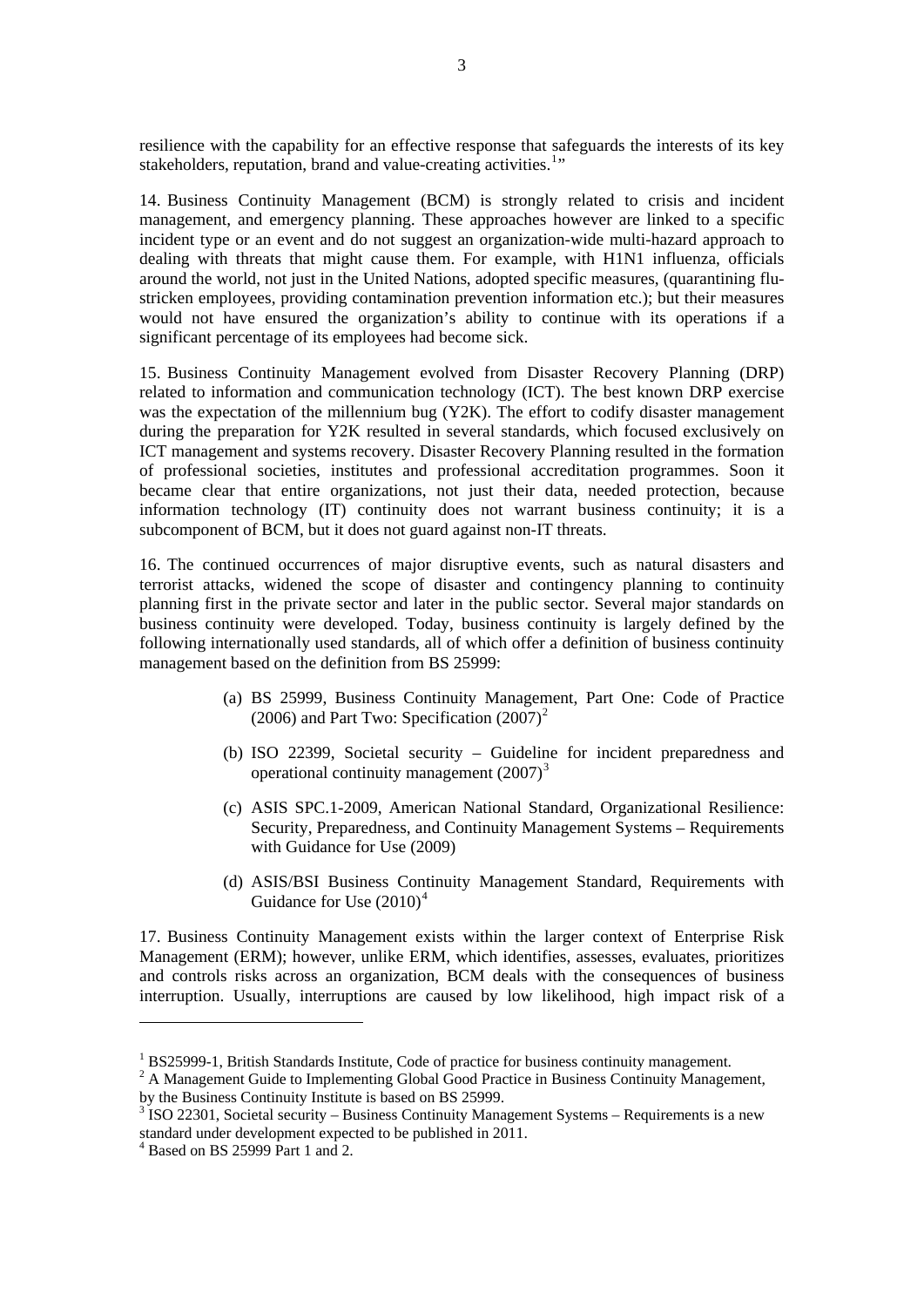<span id="page-12-0"></span>catastrophic nature (so-called black swans). Managers realized that scenario analysis, which leads to development of pre-designed response activities, can help in dealing with the aftermath of increasingly frequent natural disasters, pandemics, utility outages, unavailability of data, information and communication means etc.

18. The field of BCM is constantly evolving; some practitioners are already dealing with organizational resilience, which they view as a larger concept. For them, business continuity is a response planning mechanism that concentrates on recovery of business operations, so it is reactive, while organizational resilience incorporates procedures and processes to reduce the risk of disruptive events actually happening, so it is proactive.

19. For the purpose of this report, the Inspectors do not wish to advocate usage of one standard over the others or to focus on the difference between business continuity and organizational resilience. The Inspectors are pleased that some organizations are embracing the concept of organizational resilience; however, the fact is that most United Nations organizations are just recognizing the importance of business continuity planning and are at the very beginning of the process. In the Inspectors' opinion, those organizations should put the basics in place first: business continuity practices in an organization have to reach a certain level of maturity before an organization can plan for strengthening its resilience. In reaching this stage, any BCM related standard coupled with the experience of other United Nations organizations will offer a good stepping stone.

## **D. Business Continuity in the United Nations**

20. The Chief Executive Board for Coordination, in its Conclusions of the fourth session of the High-level Committee on Management<sup>[5](#page-12-0)</sup> stated that planning for Y2K and the events of 11 September 2001 had brought to light a number of concerns relating to organizations' preparedness to meet emergencies and to put business back on track after catastrophic events. The report identified the United Nations Secretariat, UNICEF and UNDP as organizations which had advanced furthest in terms of emergency preparedness.

21. Attacks against the United Nations began to become more frequent in the new millennium. The tragic events in Baghdad and Algiers contributed to the introduction of robust security standards within the United Nations system. The threats of SARS and avian influenza clearly showed the need for pandemic preparedness. These tragedies and crises, together with a resurgence of natural disasters, exposed the organizations' vulnerabilities and resulted in first attempts to deal with business continuity in the United Nations. A brief system-wide survey carried out by CEB in October 2007 on the existence, content, structure and types of scenarios covered by the Business Continuity Plans for Financial Operations<sup>[6](#page-12-0)</sup> showed that emergency preparedness and business continuity plans for financial operations had been developed by most organizations in an effort to address a pandemic situation (United Nations Secretariat, ILO, UNESCO, WHO, UNDP), and by some to address different levels of emergency (UPU, IAEA and UNFPA). Only UNICEF appeared to be on the way to developing a full business continuity plan.

22. The General Assembly noted a piecemeal approach to business continuity in initial reports of the Secretary-General<sup>[7](#page-12-0)</sup> and requested a comprehensive review covering all business continuity activities, including those related to pandemics and other kinds of emergency

 $\overline{a}$ 

<sup>5</sup> CEB/2002/5

<sup>6</sup> CEB/FB/2007/INF.1

 $^7$  A/62/328,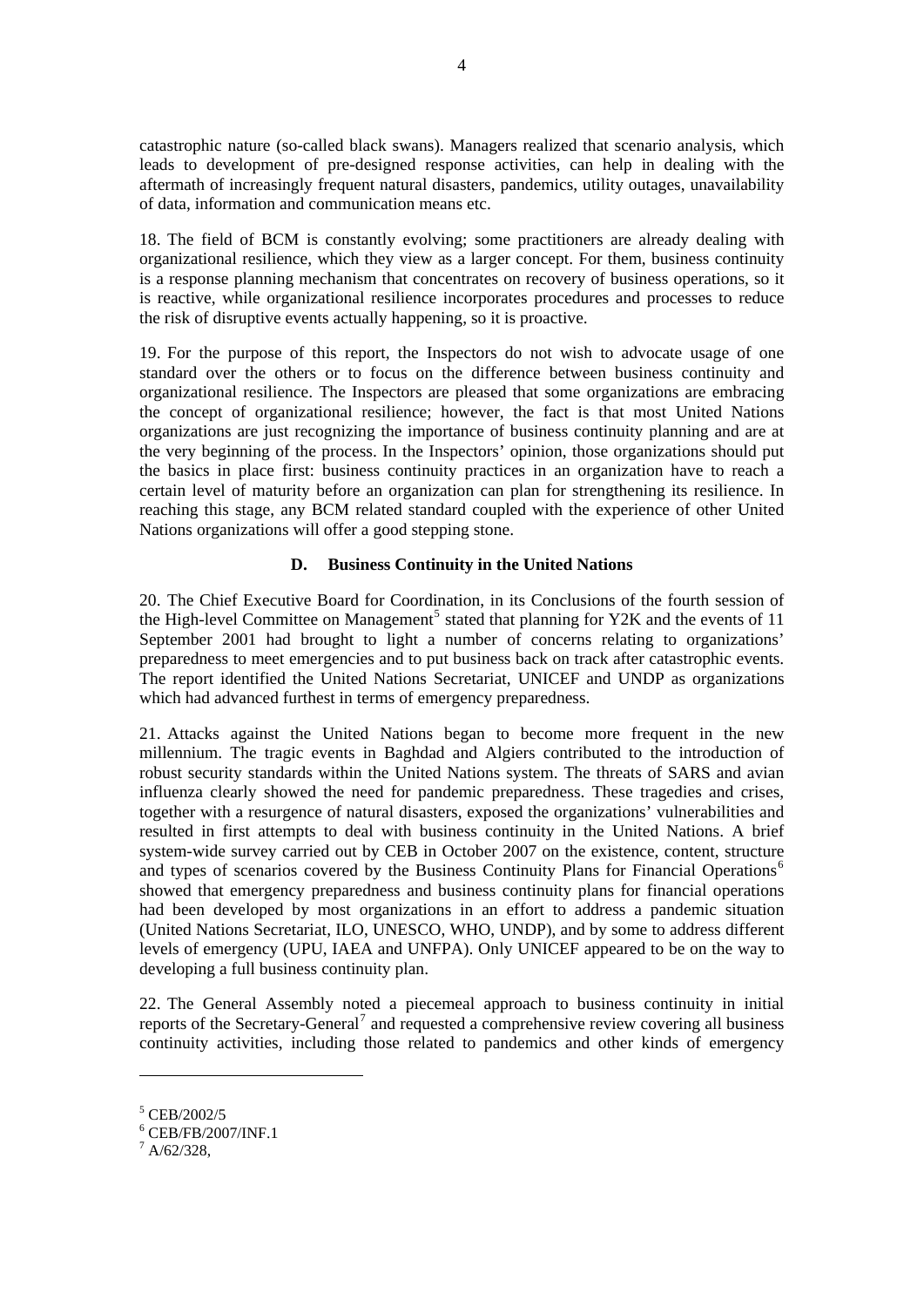planning and disaster recovery and business continuity in the area of ICT (A/62/7/Ad.2 and A/RES/62/238).

23. The more frequent occurrences of utility outages, natural disasters, bomb attacks on United Nations offices, H1N1, etc. showed that focus on pandemic preparedness, security or financial operations only was not sufficient and that business continuity management involved a holistic, multi-hazard approach. Today, generally speaking, United Nations organizations increasingly recognize the importance of business continuity planning, but it still remains a challenge for most of them to position it as a valuable part of organizational governance. Organizations have not yet moved from managing business continuity as a programme to embedding it into everyday managerial culture.

24. The degree to which BCM in the United Nations system organizations exists is very varied. Based on the responses received and interviews carried out by the Inspectors, it is evident that large organizations, or organizations with operational or verification type of activity (United Nations Secretariat, UNICEF, UNDP, WFP, UNOPS, IAEA) are at a more advanced stage of business continuity management than others. Small organizations and organizations with normative mandates are less developed in BC terms. A number of organizations are in the process of formulating their business continuity approach and basic structure of its management (FAO, UNFPA, WIPO, UNIDO, ICAO).

25. The fact that an organization does not have a formal business continuity management programme in place does not mean that important elements of business continuity do not exist. Security of personnel and premises and emergency notification systems in all organizations received attention through the United Nations security systems and standards. Medical emergency preparedness became important with pandemic threats. Information and communication technology has well established backup procedures and disaster recovery plans due to the nature of the services they are providing and generally accepted best practices in that field. However, all these initiatives exist in isolation, without overall coherence. The aim of business continuity management framework is to ensure that all individual initiatives complement and strengthen each other.

26. The Inspectors asked all participating organizations to perform a self-assessment of how mature their BCM programmes are. Based on the results in annex I it is evident that only a few of the organizations have a comprehensive framework for BCM in place and have started its implementation. The United Nations Secretariat assessed itself at the highest level of maturity, meaning that their BCM is managed. UNFPA, UNICEF, UNOPS and UNIDO evaluated their BCM as incomplete, while UNDP, WFP, FAO, UNESCO, ICAO, WHO, ITU, WIPO, UPU and IAEA are at an interim stage. The Inspectors believe that these assessments in some cases are overstated compared to the Inspectors' findings from interviews with the officials of these organizations. Furthermore, the Inspectors have reason to believe that the organizations which did not respond to the questionnaire have either limited or unmanaged BCM.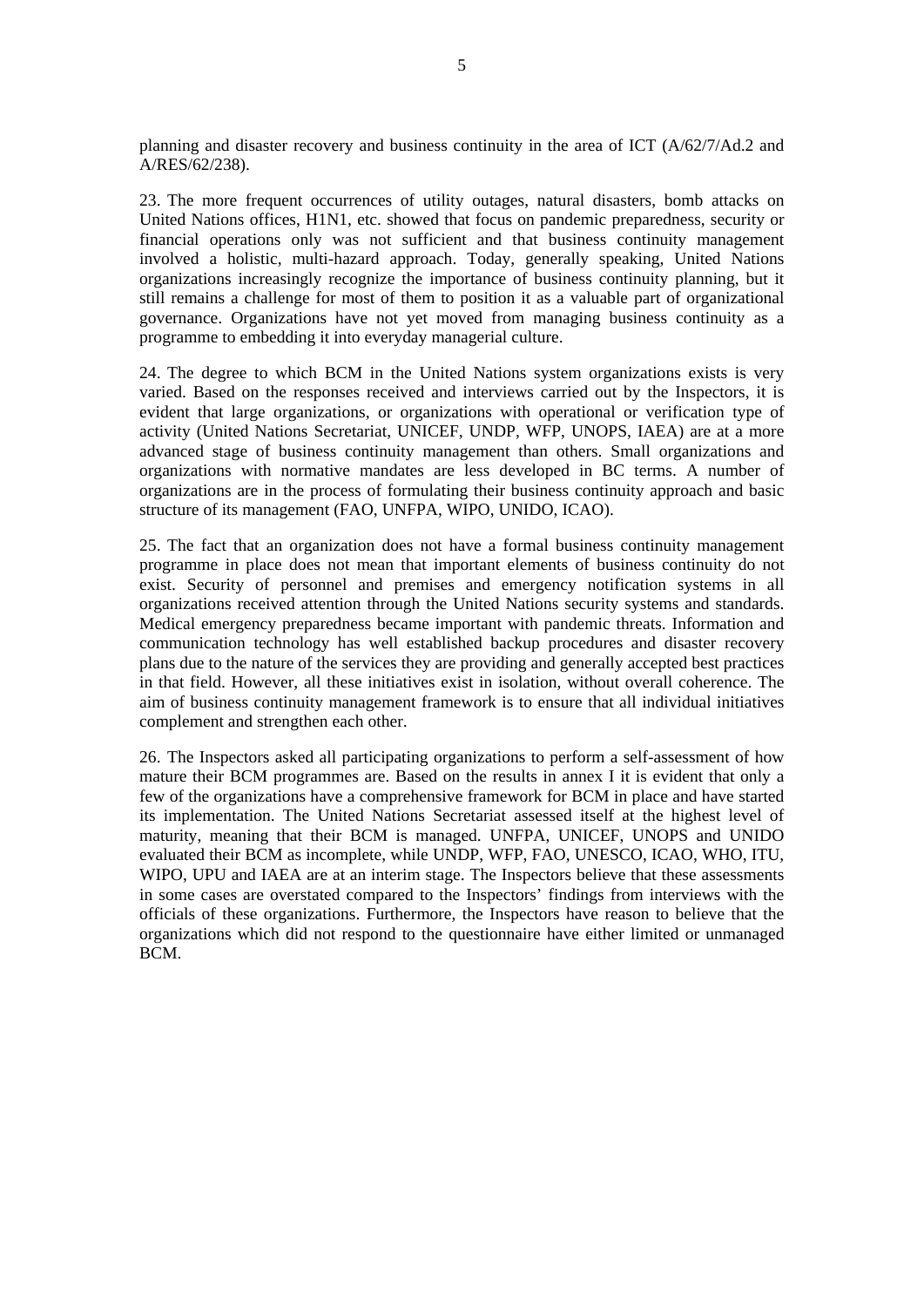## <span id="page-14-0"></span>**II. BUSINESS CONTINUITY MANAGEMENT PROGRAMME**

## **A. BUSINESS CONTINUITY STRATEGY AND POLICY**

## **Recommendations from international instruments**[8](#page-14-0)

27. The BCM policy is the key document that sets out the scope and governance of the BCM programme and reflects the reasons why BCM is being implemented. It provides the context in which the required capabilities will be implemented by BCM teams and identifies the principles to which the organization aspires and against which its performance can be audited. It is a short, clear and to-the-point statement signed by the most senior management, which drives the BCM programme. It provides a high-level overview of BCM objectives and expectations.

28. The BCM policy is owned by the most senior management of the organization; it is driven from the top, strategic level. To be effective, the policy has to be communicated to the entire organization and its stakeholders. To ensure that the policy is aligned with management's strategic vision and the organization's goals, it should be reviewed on an ongoing basis. Having a BCM policy is a foundation for successful BCM. It provides motivation for middle management and staff to complete the necessary activities.

## **Situation in the United Nations system organizations**

29. Among the United Nations system organizations, there are just a handful which have an approved BC policy or strategy: United Nations Secretariat, UNDP, UNICEF, UNIDO, UNOPS, FAO, UPU and WHO. Some of the approved policy documents are not complete, do not contain all of the above-mentioned essential elements and communication to or involvement of the stakeholders is rare. There are organizations, such as WFP, IAEA, and WIPO, which are developing BCM, but do not have an approved policy document. The Inspectors found that not having a policy statement results in lack of information and knowledge throughout an organization about the intentions and purpose of BCM. This further results in inadequate political and financial support of Member States and insufficient attention on the part of middle management.

30. The implementation of the following recommendation is expected to enhance the effectiveness of business continuity management programmes across the United Nations system organizations.

## **Recommendation 1**

 $\overline{a}$ 

**The Executive Heads of the United Nations system organizations who have not done so yet should develop business continuity policy/strategy, including the assignment of business continuity management with responsibility for implementation, to be submitted for information to the legislative bodies.** 

<sup>&</sup>lt;sup>8</sup> The Good Practice Guidelines 2010, A Management Guide to Implementing Global Good Practice in Business Continuity Management, the Business Continuity Institute;<http://www.thebci.org/gpg.htm>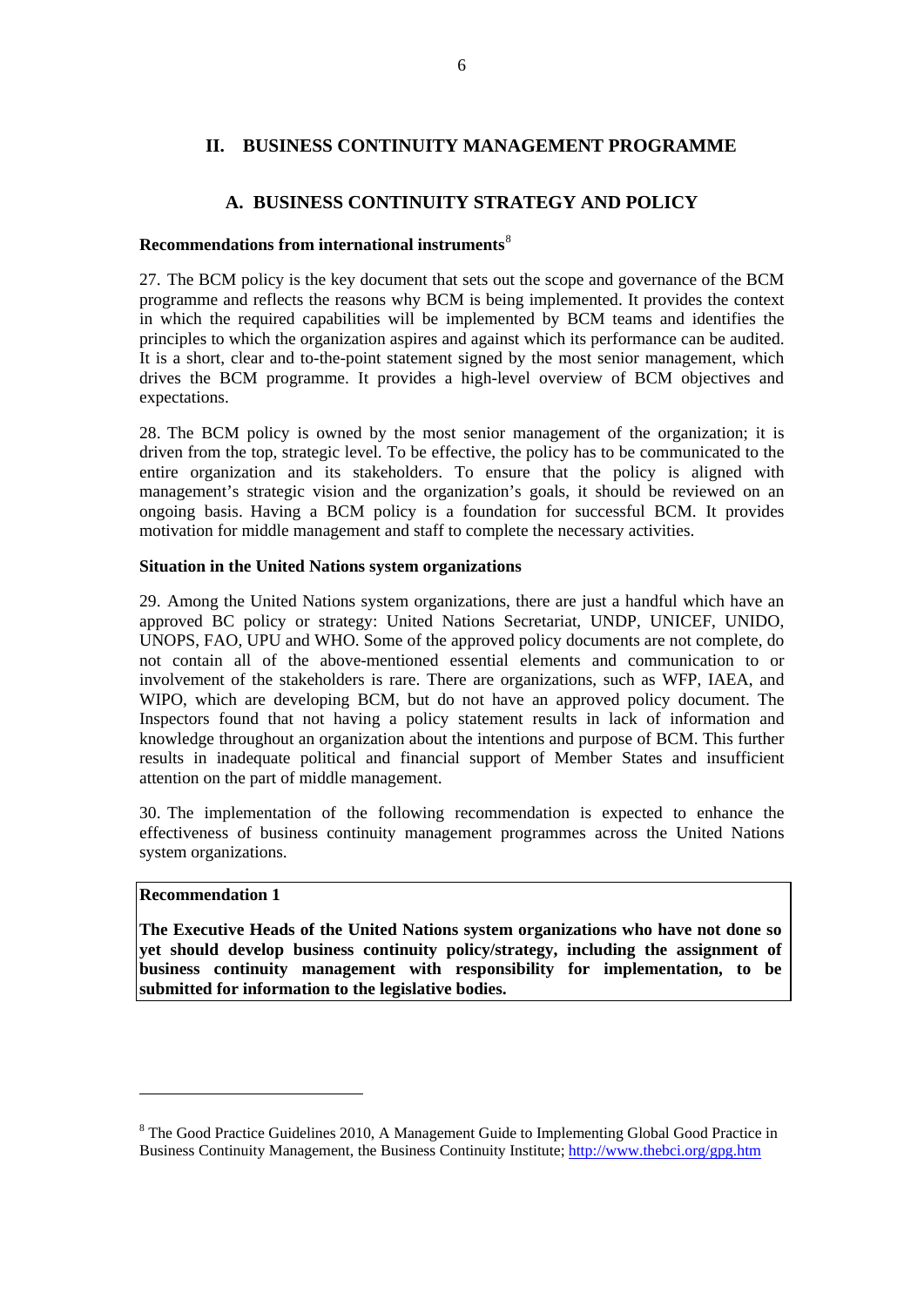## **B. BUSINESS CONTINUITY MANAGEMENT**

## <span id="page-15-0"></span>**Recommendations from international instruments**[9](#page-15-0)

31. Clearly defined roles, responsibilities and authorities to manage the BCM programme and process throughout the organization are established in the BCM policy. A member of senior management should be given overall accountability for the organization's overall BCM capability. This will ensure that the BCM programme is given an appropriate level of importance within the organization.

32. Business Continuity Management is an iterative process, which needs to be actively managed. Initially, BCM can be managed using a programme management approach, but as BCM matures, it should be embedded in the organization's managerial culture. Implementing a BCM programme involves: raising awareness in the organization; collecting various data to determine the activities which need to be continued to support organizational objectives; developing plans to respond to and measures to mitigate the impact of incidents that might occur; and exercising contingency plans. Additionally, in the case of organizations with field offices, coordination and overview of BCM activities of those offices is necessary.

33. A critical success factor in the management of BCM programmes is dedication of human and financial resources. The senior management of an organization should appoint a competent person/team/unit to lead, oversee and manage the programme and they should ensure that adequate financial resources are provided to them. Equally critical is the placement in the organizational structure.

34. Whether the BCM function will be the responsibility of a whole unit, small team or a part-time/full-time individual depends on the size of an organization. The roles and responsibilities of these individuals should be included in their job description and their performance evaluated in the appraisal process. They should have appropriate training and in the case of large organizations, professional certification may be desirable.

## **Situation in the United Nations system organizations**

35. There is a very mixed picture regarding the assignment of responsibility for management of BCM programmes in the United Nations system organizations. There are organizations which have a dedicated person or unit, some where a dedicated person performs BCM related activities in conjunction with other responsibilities, some that have a person appointed on a provisional basis, others that are in the process of making the appointment, and others that do not have anyone assigned for this purpose.

<sup>9</sup> *Ibid.* 

 $\overline{a}$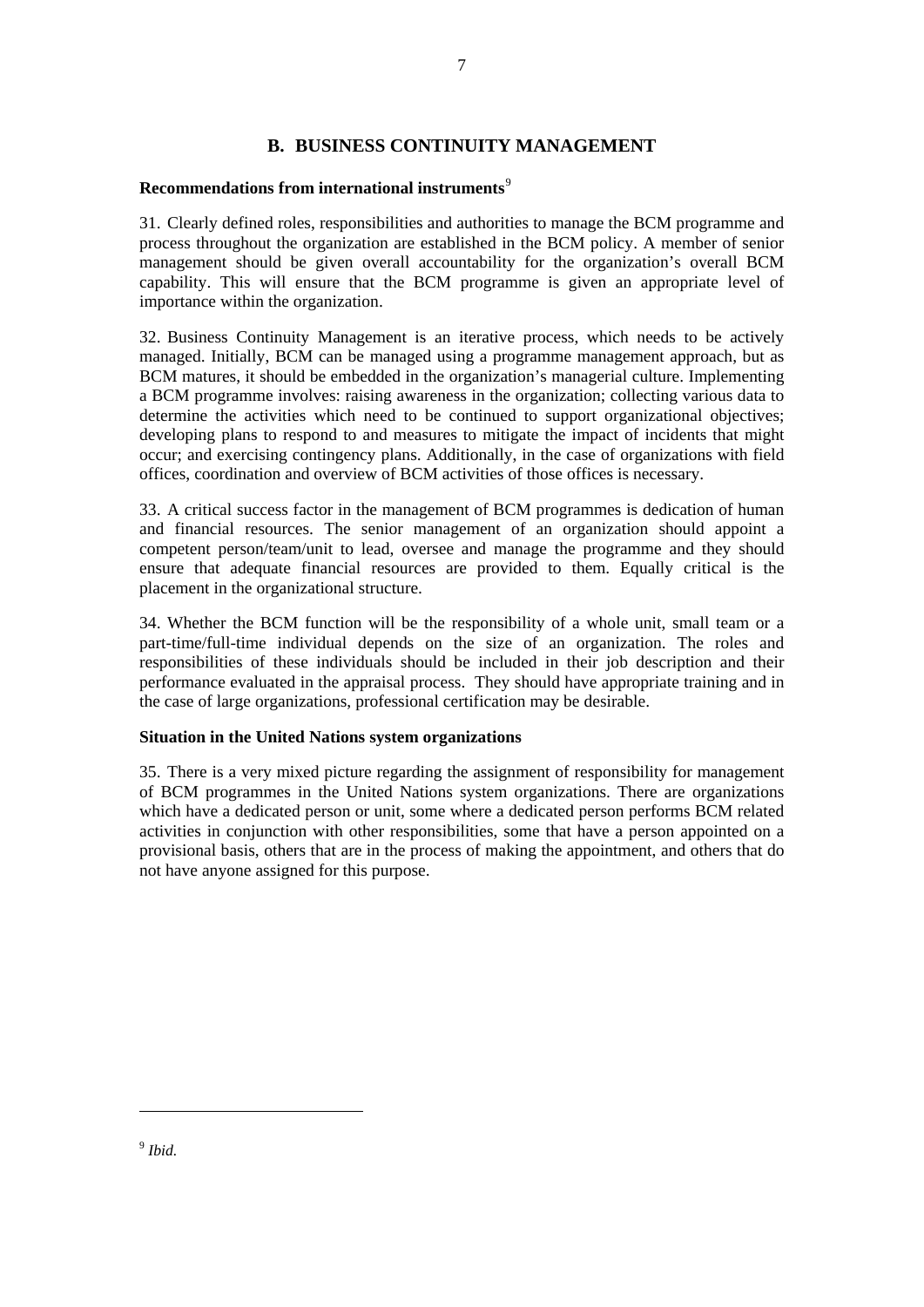<span id="page-16-0"></span>

| Dedicated person/unit      | United Nations Secretariat: the Business Continuity Management Unit (BCMU) situated in<br>the office of the Assistant Secretary-General for Central Support Services, Department of<br>Management, comprises a P5 Chief, P4 BC Specialist and G5 Administrative Assistant <sup>10</sup> |  |  |  |  |  |  |  |
|----------------------------|-----------------------------------------------------------------------------------------------------------------------------------------------------------------------------------------------------------------------------------------------------------------------------------------|--|--|--|--|--|--|--|
|                            | UNICEF: a P4 Business Continuity Manager, situated in the office of the Director of<br>Emergency Programmes, was until September 2011 supported by a P2 BC Analyst and GS-<br>4 Administrator                                                                                           |  |  |  |  |  |  |  |
|                            | UNDP: a P4 BCM Advisor is placed in the Security Office/Bureau of Management reporting<br>to the Director of Security Office, Bureau of Management                                                                                                                                      |  |  |  |  |  |  |  |
|                            | UNFPA: a P5 Senior Adviser, Enterprise Risk Change Management and Business<br>Continuity, is responsible for the development of the BCM programme                                                                                                                                       |  |  |  |  |  |  |  |
|                            | UNIDO: a P5 Senior Security Coordinator is responsible for BCM                                                                                                                                                                                                                          |  |  |  |  |  |  |  |
|                            | UNOPS: a P5 Chief of Security through a D1 Director of Corporate Support Group reports to<br>the Executive/Deputy Executive Director                                                                                                                                                    |  |  |  |  |  |  |  |
|                            | UPU: a P5 Postal Security Manager is responsible for BCM                                                                                                                                                                                                                                |  |  |  |  |  |  |  |
| Part-time responsibility   | WHO: One technical officer is in charge of BCM on a short-term, part-time basis                                                                                                                                                                                                         |  |  |  |  |  |  |  |
|                            | IAEA: Central Security Coordinator, P5, situated in the office of the Deputy Director General<br>of Management, is tasked with the establishment of an overall IAEA disaster<br>recovery/business continuity plan. Additionally, a cost-free P4 expert is soon to be hired              |  |  |  |  |  |  |  |
|                            | WIPO: a D level Chief Information Officer is responsible for developing BCP with the<br>involvement of a part-time consultant                                                                                                                                                           |  |  |  |  |  |  |  |
|                            | ITU: a P3 Executive Officer, in the Office of the Secretary-General, is in charge of reviewing<br>the ERM & BCM processes                                                                                                                                                               |  |  |  |  |  |  |  |
| appointment<br>Provisional | WFP: A senior BCM consultant was hired to work with a BCM Working Group, comprising<br>the BC focal points from each of the WFP HQ Divisions, on the formulation of a BCM<br>Programme. The Working Group is chaired by the Director of Emergencies.                                    |  |  |  |  |  |  |  |
|                            | FAO: Internal Audit is the initial catalyst for BC activities at FAO, which will, after putting in<br>place a BC mechanism, transfer the responsibility for BCM to a new unit to be created or an<br>already existing one.                                                              |  |  |  |  |  |  |  |

 $\overline{a}$ 

<sup>&</sup>lt;sup>10</sup> Additionally, Departments for Peacekeeping Operations and Field Support (DPKO/DFS) within the Office of the Under-Secretary-General, have a P4 Organizational Resilience Officer, who is supported by one Administrative Assistant in conducting business continuity functions. They report to a P5 Focal Point for Security.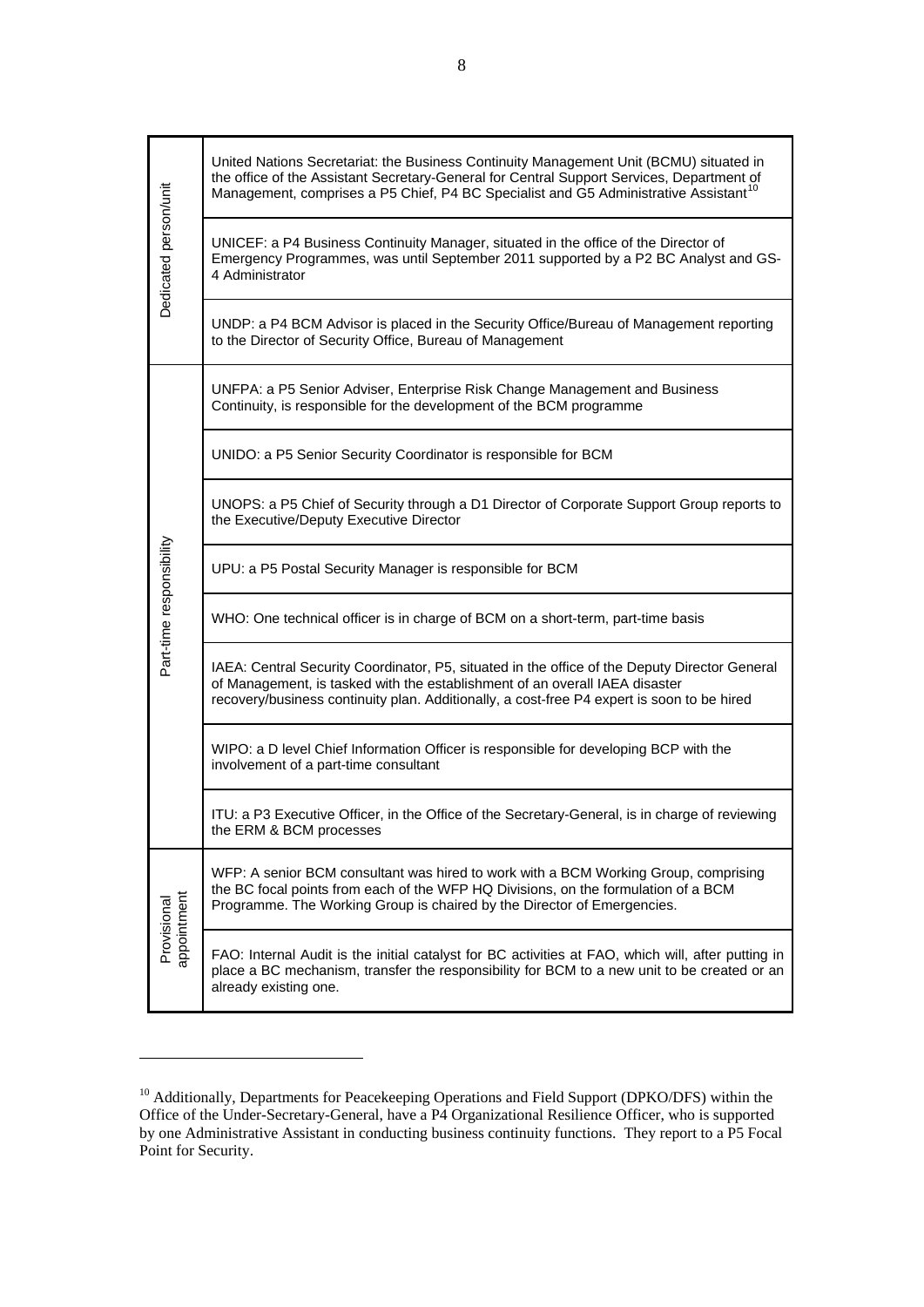36. When the above table is compared with the self-assessments in annex ii (albeit overstated as already earlier noted) it is evident that organizations which have dedicated units/persons for management of BCM programmes have more evolved BCM activity than organizations which do not. When responsibilities and accountability are clearly defined, individuals have a strong sense of ownership of the activities they are required to perform.

37. The Inspectors noted that in most organizations, business continuity related issues are still dealt with in silos; for example, IT deals with business continuity in isolation from security, finance, emergency planning etc. This is mostly due to lack of a comprehensive vision and insufficient knowledge about an integrated approach to BCM.

38. The placement of a BCM manager in an organization is equally varied. It partly depends on how BCM came to be introduced: if the catalyst has a security/IT/risk management background, often that individual becomes the BCM manager and the responsibility is placed in the office that that individual already professionally belongs to. The Inspectors found that the BCM manager's role could be influenced by his/her background and experience as well as by his/her placement in the organizational structure; BCM managers might see security/IT/risk management as the key issue and neglect others. Furthermore, their direct responsibility in security/IT/risk management does not extend to the entire organization. This may be an issue for sustainability of the BCM programme.

39. The Inspectors found that when BCM managers are placed in the office of the Executive Head or the Deputy for Management and Administration, it is easier to achieve overall coherence and harmonization of different components of business continuity. Placing BCM in the office of the Executive Head also sends a message from the top about the importance the senior management gives to BCM.

40. All those interviewed by the Inspectors agree that the commitment of higher management is crucial for successful implementation of BCM in any organization. The importance of BCM in organizational governance increases when there are events that obviously show its benefits (see the case studies of Santiago de Chile, Cairo and Copenhagen in paragraphs 98- 110), but the commitment is more challenged when operations run without unplanned interruptions for a longer period. In such circumstances outside impetus such as stronger formulation of member States expectation or system-wide managerial "messages" from the CEB machinery contribute to increasing commitment by high-level leadership to BCM. The history of the evolution of particular elements of the business continuity shows that when such impetus existed (e.g. security aspect of the BC, pandemic preparedness) it resulted in high responsiveness of the leadership of the individual organizations of the United Nations system. **In the Inspectors' view, in order to improve the low-level BCM situation in United Nations system organizations, stronger senior leadership commitment and support of Member States is required; such outside impetus is needed to stimulate changes towards a holistic handling of BCM.** 

41. The commitment of management or lack thereof is at its most obvious in the budgetary proposals made to the governing bodies. Most organizations manage to finance BCM activities through ad hoc budgetary decisions and not through approved budgetary allocations. However, BCM constantly competes with other organizational priorities and if an organization does not have to deal with any incidents for a long time, it is easy for the management to forget about the value of BCM. BCM is one of the first items to experience budget cuts, especially during a period of reducing management-related expenditure reductions due to budgetary restraints. It is reflected in the fact that, besides the United Nations Secretariat, which has a dedicated BCM Unit and budget comprising mostly staff costs, only IAEA, ITU, UNOPS and WFP have proposed budget allocation for BCM in their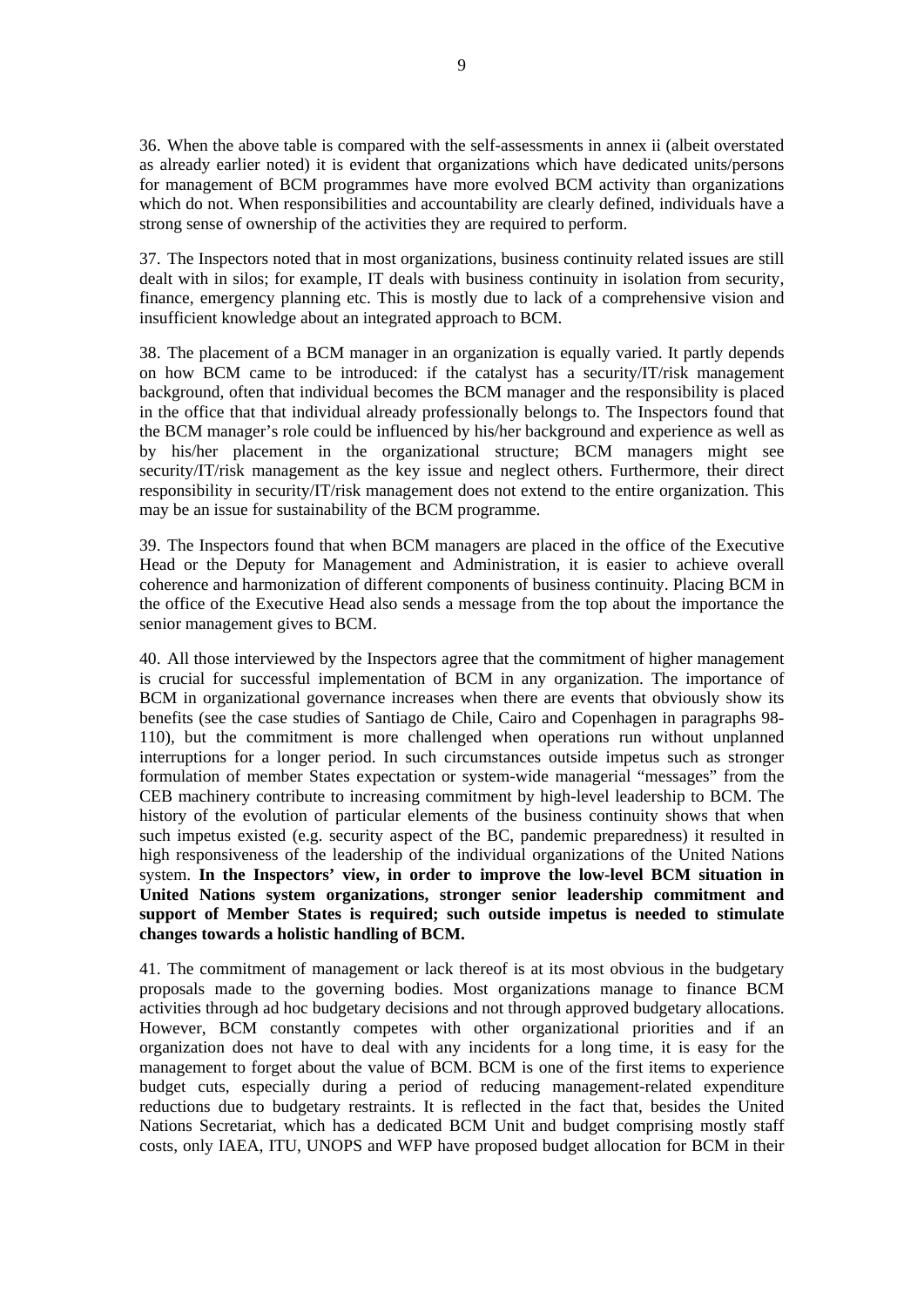2012-2013 budget proposals. However, the Inspectors find it contradictory that most organizations they visited reported commitment by senior management to BCM.

42. The Inspectors find this alarming. They would like to point out that successful implementation of BCM does not require a significant investment (except for IT investment, which is not usually budgeted as a BC allocation). The investment is larger at the beginning of BCM implementation and more so in terms of staff time than monetary investment. However, small but sustainable financial resources are necessary to perform the required activities of testing, updating and monitoring. If the investment is not sustained, the BCM programme will suffer in quality, or completely end, which would mean that the human and financial resources already invested would be wasted (see recommendation 7).

43. The implementation of the following recommendation is expected to enhance control and compliance with business continuity policies/strategies of the United Nations system organizations.

## **Recommendation 2**

**Executive Heads should place business continuity management in the office of the executive head or the executive officer for management.**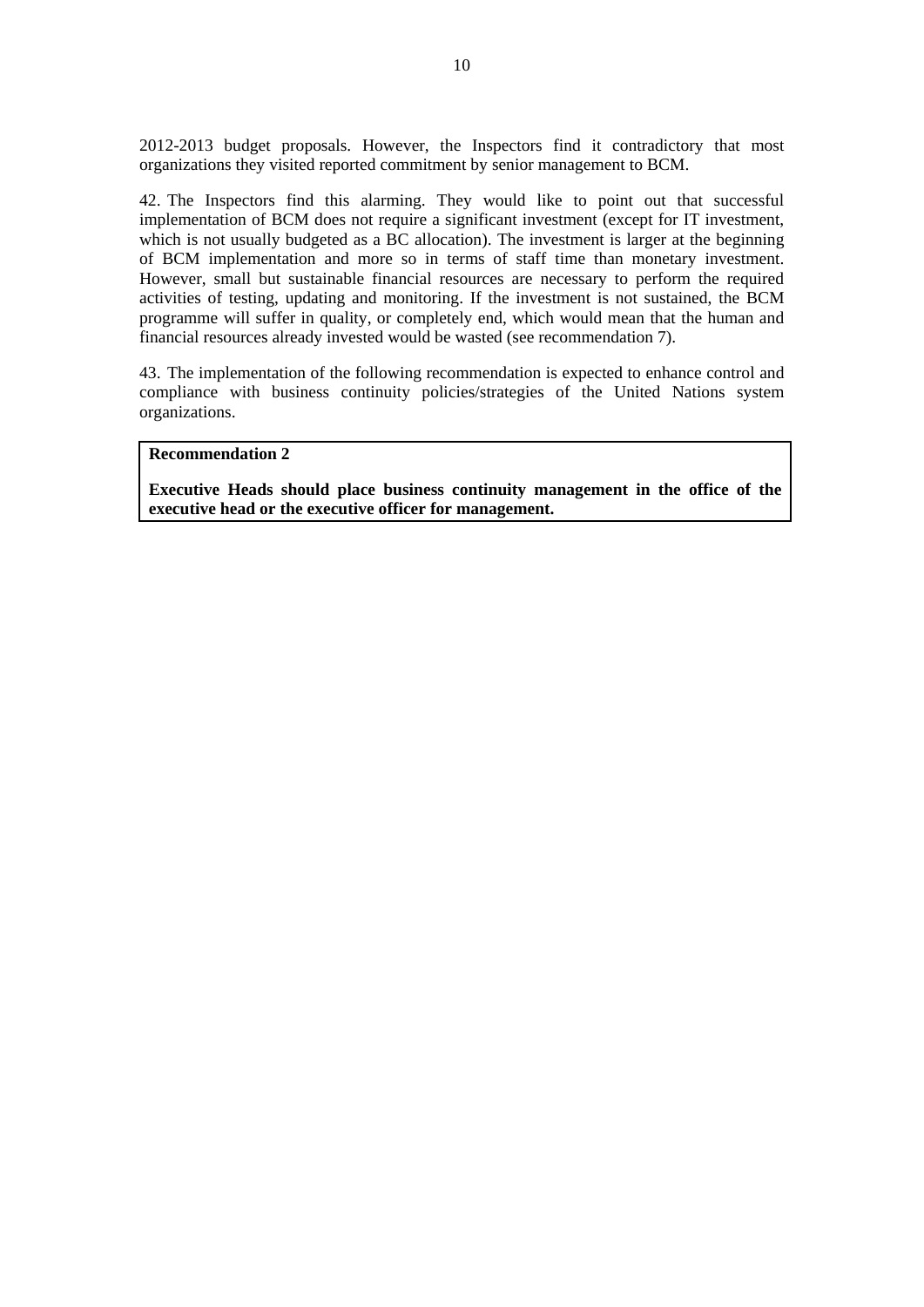## **C. BUSINESS CONTINUITY PLANNING**

## <span id="page-19-0"></span>**Recommendations from international instruments[11](#page-19-0)**

44. The BC Plan is a central pillar of BCM. It is a documented collection of procedures and information that have been developed, compiled and maintained in readiness for use in an incident, to enable an organization to continue to deliver its important and urgent activities at an acceptable predefined level. The term Business Continuity Plan implies having a single document, but in practice, it usually consists of multiple plans corresponding to five stages of the BC cycle: emergency response, incident management, continuity, recovery and resumption.

45. Traditionally, organizations used to have a Crisis Management Plan, Security Plan, IT Disaster Recovery Plan, Medical Response Plan, Pandemic Plan etc. The Business Continuity Plan comprises these individual plans, which need to be integrated and viewed holistically in order for an organization to be able to deal with the multitude of risks it faces.

46. Before the BC Plan can be developed, the senior management of the organization has to take a position, on the basis of the organizational strategy, on which services or products of the organization are to be delivered as a priority in the event of interruptions, so that the organization is capable of fulfilling its mandate. This is followed by identification of the business units and activities which support delivery of those services/products. This will determine the scope of BCM. Limitation of BCM scope is a strategic decision. If a particular service/product is chosen to be continued, then it is necessary to ensure that various activities supporting its delivery can be continued or recovered within required timescales. Dependencies on suppliers and partners should also be considered.

47. The purpose of the process, called Business Impact Analysis, is to document, for each critical activity, the impact over time that would result from its loss or disruption and the maximum amount of time that an organization can afford to exist without that activity, i.e. the time within which the activity has to be resumed, the so-called recovery time objective  $(RTO)$ .<sup>[12](#page-19-0)</sup> Furthermore, the critical staff necessary to perform critical activities are to be identified and adequately trained on the use of the BC Plan and any accompanying software and equipment.

## **Situation in the United Nations system organizations**

48. Of the United Nations system organizations, only a few have developed, approved and signed BC Plan: the United Nations Secretariat, UNOPS, UNICEF, UPU,<sup>[13](#page-19-0)</sup> IAEA and FAO. Several organizations have their plans drafted, but not yet approved or are working on the development of their BC Plans: OHCHR, UNDP, WFP, UNESCO, WIPO, UNIDO, WHO, UPU, ICAO and UNFPA.

49. The Inspectors became aware of efforts by some organizations which are in the early stages of BCM development to benefit from the experience and knowledge of organizations which are in the more advanced stages. For example, WFP, FAO and ICAO are consulting with the United Nations Secretariat in their BCM development process. These relationships

 $\overline{a}$ 

<sup>&</sup>lt;sup>11</sup> *Ibid.* <sup>12</sup> RTO is usually measured in hours, i.e. activities to be resumed in 0-4, 4-24 hours.

 $13$  The UPU business continuity plan was approved by their governing body in 2010; however, the plan has not yet been signed or entered into force.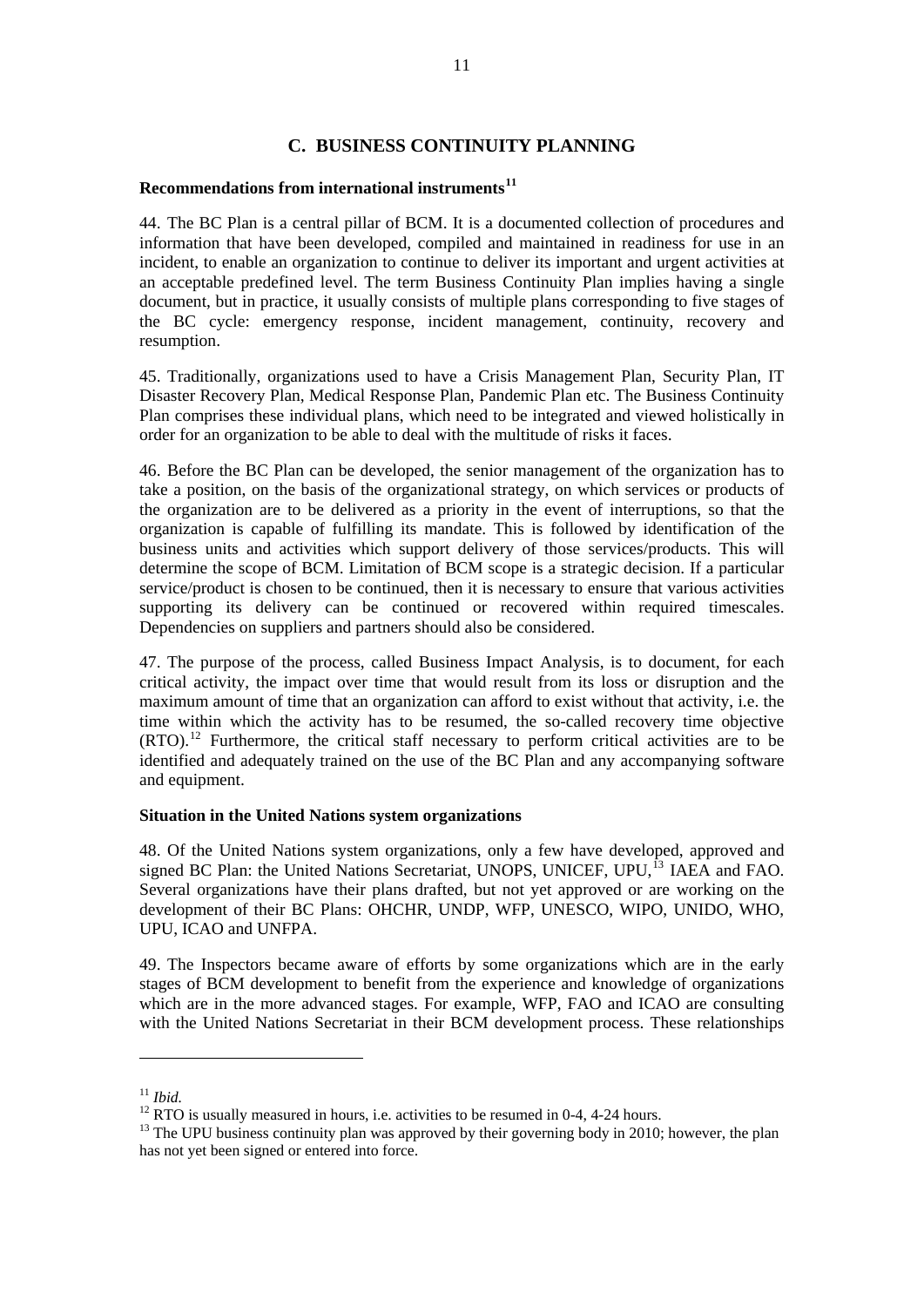depend on personal and informal contacts; however, there are no formal channels of communication for exchange of practices; the existing relationships have weak institutional frameworks. The need for enhanced cooperation among the United Nations system organizations was highlighted to the Inspectors in each interview. (see more details in paragraphs 111-116)

50. The Inspectors reviewed multiple BC plans and noted that organizations often assess common risks when identifing critical functions and determining the RTOs. This implies that having a forum in which organizations could share and compare their assessments and templates would be beneficial.

51. Many organizations already have an established risk management function, and maintain a corporate risk register, so threat assessment may already be available. However, the Inspectors noted that risk assessments for BC purposes are often not handled within the already existing risk management frameworks of the United Nations organizations. In some organizations, the Inspectors were informed that services of consultants would be procured for this purpose, although these organizations already have an established risk management function. The Inspectors are not only concerned about the cost of such services, but the quality of products that some consultants deliver based on their limited understanding of the United Nations operating environment. **The Inspectors stress that internal organizational expertise should be used first and that it should be complemented with the knowledge already existing in the United Nations system**.

52. While there is no prescribed frequency for performing risk assessments for BC purposes, the Inspectors are concerned that many organizations rely on their initial assessment although the environment in which they operate has changed. If the risk assessment is not performed periodically, the recovery and resumption strategies put in place for critical activities based on the outdated risk assessment can become ineffective.

53. The Inspectors found in several organizations that criteria for prioritizing the critical functions and the staff performing them are missing, resulting in a large number of activities/staff deemed to be critical. Criticality is often taken out of context and misinterpreted: i.e. if one is deemed not to be critical, this might result in budgetary cuts. Because of this, recovery time objectives are frequently too short; for example, in several organizations, recovery of the management of duty travel (not medical, emergency or evacuation travel, but regular duty travel) or performance of oversight activities are stated as critical, to be achieved in 0-4 hours after an incident, whereas, clearly, the reputation of any of the United Nations organizations would not be at risk if these activities were not resumed in the first four hours.

54. Virtually all activities rely on software applications, which means that for performance of activities required to be resumed in 0-4 hours, the related applications need to be available immediately; usually this also means that remote access to those applications is required. The Inspectors observed two issues: (a) some processes can be executed using manual workarounds, however, workarounds are not considered by many organizations; (b) in almost all organizations that have their BC Plans drafted there is an expectations gap between what the users state as required and what their ICT offices can deliver. The Heads of ICT offices in virtually all organizations emphasized that reconciliation between expectations and ICT capabilities has to be performed, meaning that further integration of their IT business continuity and disaster recovery plan and BC Plan for the organizations is necessary.

55. In many organizations, the senior management has not decided which organizational services/products have to be delivered under all circumstances. As a result, middle and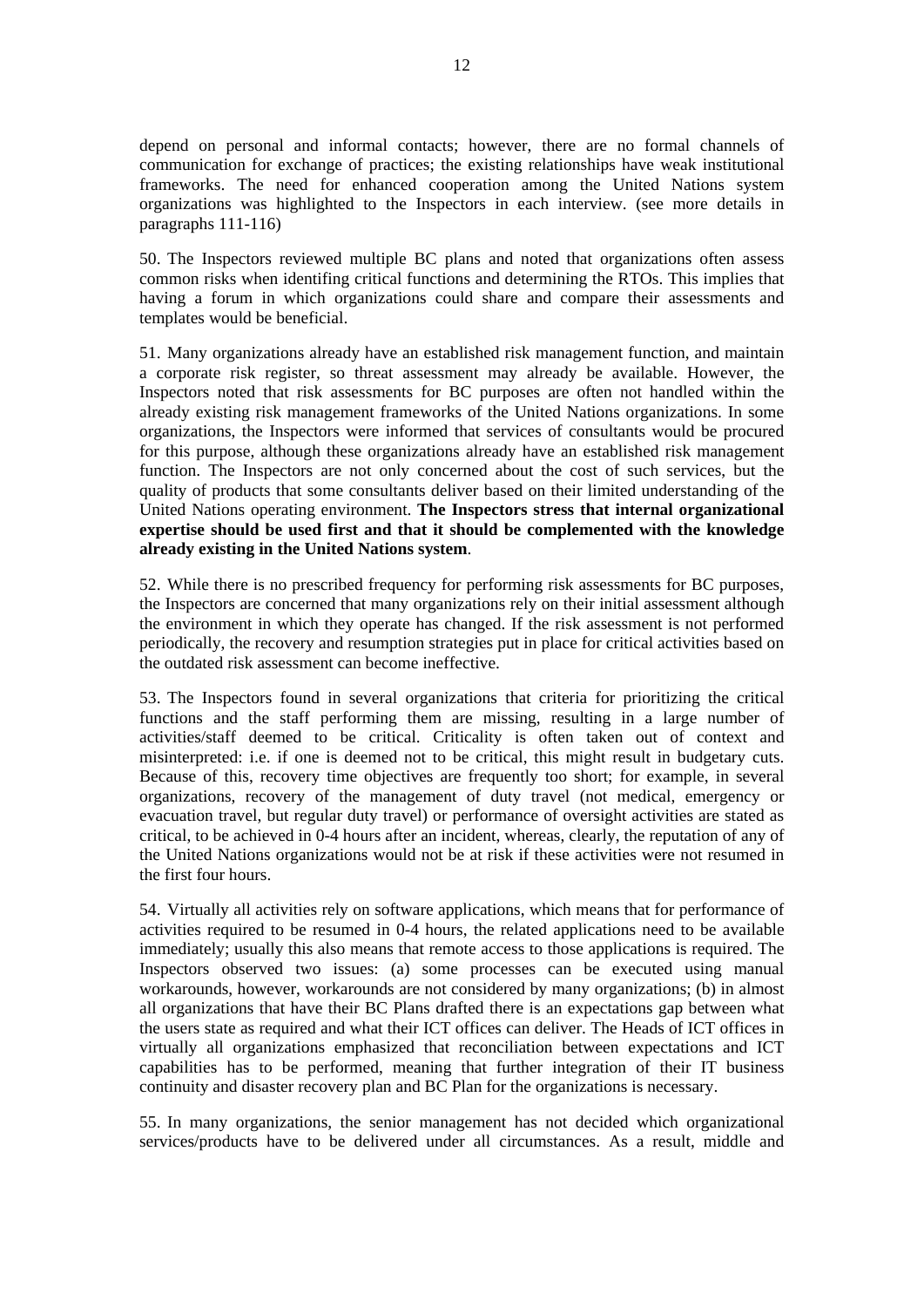operational management are making this decision on their own, making it more of a bottomup then top-down approach. Strong corporate-level priority setting is missing and causing excessive and contradictory selection of critical activities/staff/applications from different units in an organization. It is important to understand that, theoretically, all functions could be treated as critical, all activities could be resumed in the first four hours, and all applications could be made available immediately. This would, however, have prohibitive cost implications. This is precisely why activities, staff and applications performing and supporting them need to be prioritized.

56. The implementation of the following recommendation is expected to enhance the effectiveness of business continuity planning in the United Nations system organizations.

## **Recommendation 3**

**The Executive Heads of the United Nations system organizations who have not done so yet should develop and approve a documented business continuity plan based on a risk assessment, identified critical functions and recovery time objectives.** 

#### **Geographical scope of a Business Continuity Plan**

57. The United Nations Secretariat's Policy Statement on Business Continuity Management applies to all departments, offices and units of the United Nations Secretariat, offices away from Headquarters and regional commissions in Geneva, Vienna, Nairobi, Addis Ababa, Bangkok, Beirut and Santiago. BC Plans exist at departmental level and are overseen and monitored by the Business Continuity Management Unit. However, the BC Plans in the regional commissions and offices away from Headquarters are very uneven and inconsistent. The Inspectors noted that for effective BC activity in locations away from headquarters, cooperation with BCMU in New York, and also with other United Nations entities in the duty station is required. The major obstacle to this cooperation is different levels of BCM development in organizations at the same duty station, the inadequacy of allocated human resources and lack of professional contact among the organizations. **In the Inspectors' view, dedicated human and financial resources need to be allocated; interaction and exchange of experience and lessons learned among the United Nations organizations should be improved.**

58. The Departments of Peacekeeping Operations (DPKO) and Field Support (DFS) (United Nations Secretariat) have commenced a long-term programme of developing business continuity capabilities in peacekeeping and political missions. They have established a small, two-person team, which apart from covering their salaries, does not have a budget. The unit operates like a service provider: the team's activities are financed by DPKO and Department of Political Affairs (DPA) missions for which they provide training and support on BC issues. The Inspectors noted close cooperation between the DPKO/DFS team and BCMU/DM. Large missions take the DPKO/DFS team to their sites to assist and facilitate the missions in developing their BC plans and to deliver BC-related training to their personnel. The plan development and training always includes mission staff, police and military components. For smaller missions, group training is organized once a year at UNLB in Brindisi. Training is evaluative and each mission's BC focal point is required to draft the BC Plan for his/her mission upon completion of the course. Subsequently, missions' BC focal points receive support from the team in establishing, monitoring and updating their BC capacity in the field.

59. The Inspectors would like to see other parts of the United Nations Secretariat, which also have field presence, benefiting from this training, namely OCHA, OHCHR, UNHCR and UNRWA. Furthermore, when training in large missions is organized, other organizations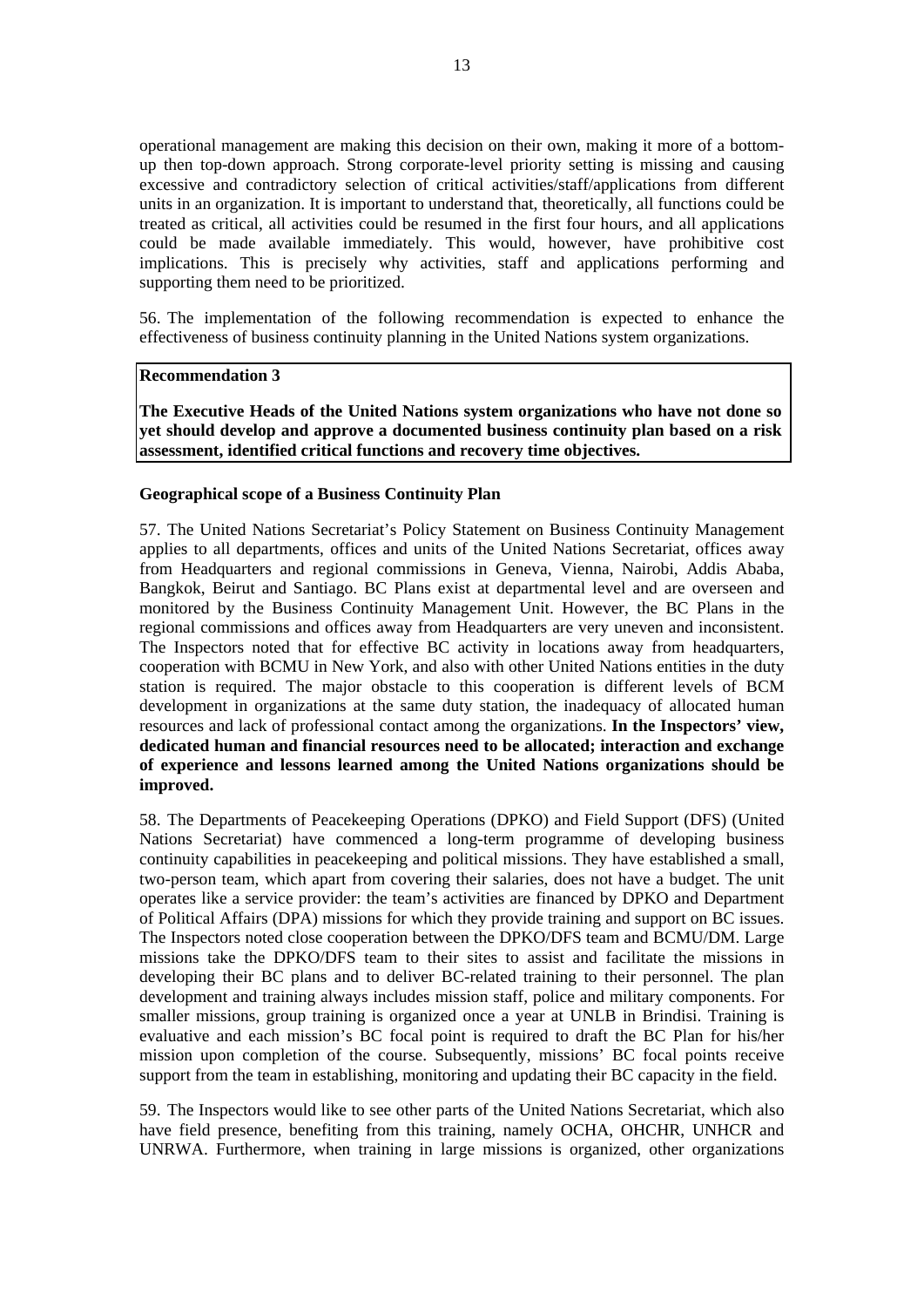present in that location could be included, for instance when training is delivered at MONUSCO, all agencies present in the DRC should be invited to participate, at least as observers. Sharing knowledge and experience not only helps with the establishment of business continuity in different parts of the organization, but also promotes the use of similar approaches and practices.

60. UNICEF, UNDP, WFP, UNOPS and WHO are also organizations with BC Plans for field offices. **In some cases, there is a weak link between the BC Plans of headquarters and field offices and also unclear division of responsibility between the headquarters and the field.** Organizations which have a significant number of large field offices usually lack human and financial resources at the headquarters to provide adequate guidance or technical assistance to them. In the case of UNICEF and UNDP, there is one BCM manager who simply cannot be stretched far enough to assist and perform technical overview of BCM work at a large number of field offices. Organizations whose field offices are small usually do not provide any guidance from headquarters to them and leave them to work out their BC capability with United Nations country teams (i.e. UNESCO, UNHCR, UNIDO, FAO). The latter approach raises questions concerning the viability of a genuine BC Plan covering the organization as a whole.

61. The Inspectors also noted that sometimes the guidance provided to field offices is so prescriptive and bureaucratic that it makes the implementation of BCM for field offices more complicated. It becomes a burden, an exercise that has to be performed to satisfy the headquarters, rather than a practical tool that the office could use in case of an incident. **The Inspectors are of the opinion that, while guidance and technical assistance are necessary, the size of the office and the local conditions in which it operates should be considered. The headquarters should allow some flexibility for field offices to be able to use BCM to their advantage**.

62. During their interviews with country and regional offices of some organizations, the Inspectors noted that the cooperation among the United Nations entities in the field in terms of business continuity is not very close, yet they all face risks of largely the same incidents, the impacts of which could be handled jointly and locally. United Nations country teams cooperate well in the field of security and safety aspects of crisis management, but the Inspectors think that their cooperation should be enhanced and improved in other areas of business continuity. **Resident Coordinators should play a catalytic role in creating a forum for cooperation of BC focal points of all organizations at the duty station.**

63. In a few cases, the Inspectors noted that BC Plans cover the risks associated with major partners and suppliers. Business continuity literature suggests that this be done and the Inspectors agree that partners and suppliers should be considered, i.e. in terms of procurement or by organizations which rely heavily on outside partners. For example, WFP operates in emergency situations due to the nature of their primary business. In order to provide their services, they depend on and interact with a number of partners in the field. They realize that their business continuity plan cannot be solely internally focused, because their operational continuity is dependant on cooperation with others. Inspectors were pleased to note that WFP organized a meeting with all its partners in May 2011 to discuss field interdependency.

64. The implementation of the following recommendations is expected to enhance coordination and cooperation within and across the United Nations system organizations.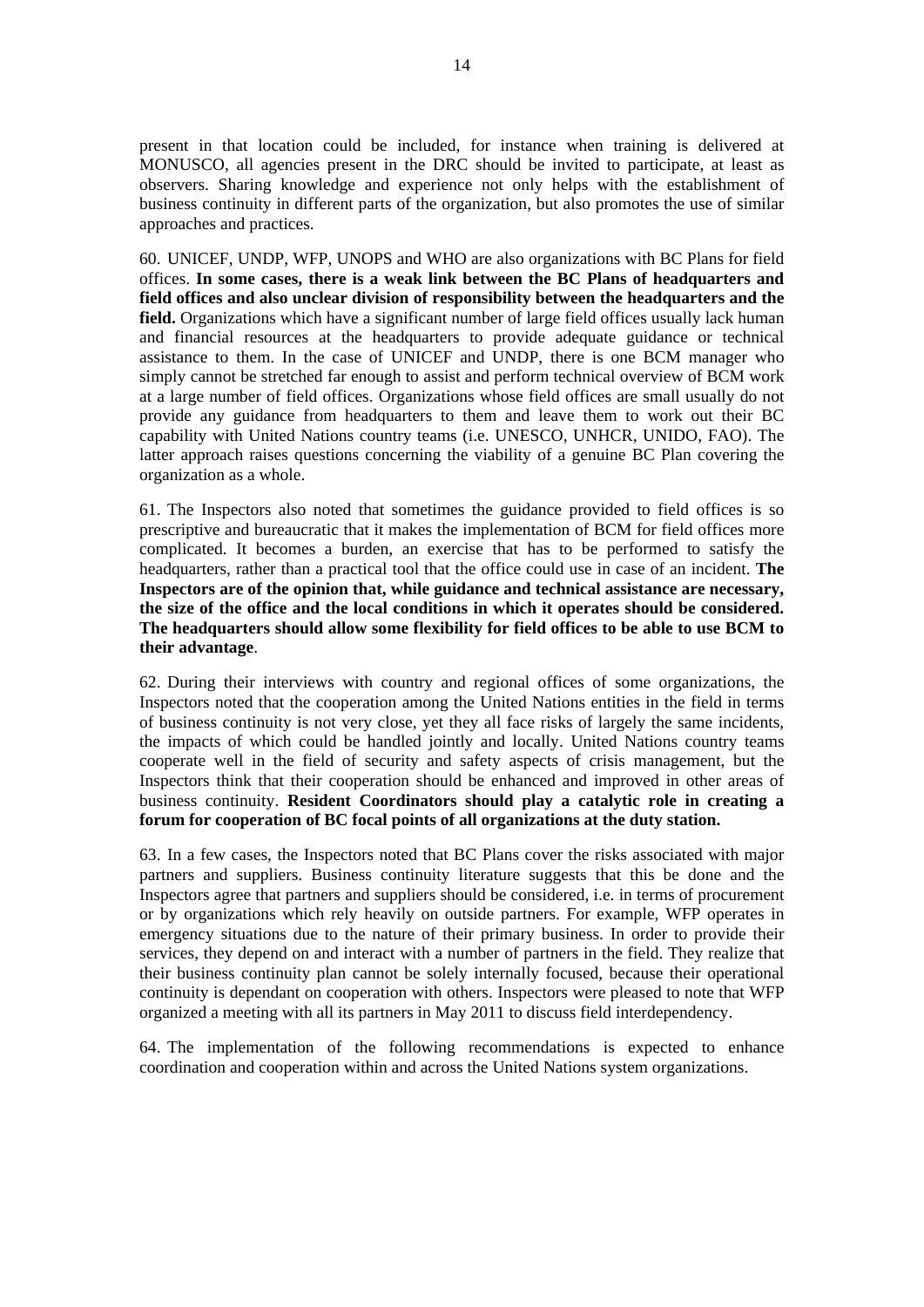#### **Recommendation 4**

**Executive Heads should ensure that the scope of business continuity plans of the United Nations system organizations includes their field offices. Overseeing and control mechanisms should be in place to ensure the coherence and interoperability of the business continuity plan with the headquarters and the United Nations country team, where appropriate.** 

## **Recommendation 5**

**The Secretary-General should ensure that the Resident Coordinators oversee business continuity preparedness of the United Nations organizations present in their duty station with a view to enhance knowledge sharing and identify possible areas of cooperation and complementarity.** 

#### **Implementation of business continuity plan**

65. There are not many United Nations system organizations which have reached the level of implementation of an approved and comprehensive business continuity plan. Inspectors found very little documentation on the experiences of the implementation of BC Plans and naturally it was subject to very few audits, mainly carried out at UNDP, the United Nations and UNESCO. Due to limited resources, the Inspectors were unable to gain in-depth insight into the implementation at the level of individual organizations or field offices, but the issues the organizations/field offices were facing are described below:

- (a) Maintaining the interest and awareness of staff and middle management to continue working on BCM, especially in places where no incidents have occurred for a long period of time.
- (b) Lacking human and financial resources to sustain operability of the previously developed and approved BC plan.
- (c) Developing long, detailed and bureaucratic BC plan templates, which are not user friendly, especially for small offices in large organizations.
- (d) Missing or insufficient control and accountability for BCM activity.
- (e) Lacking clear oversight responsibilities for BCM activities in the field offices.
- (f) Lacking continuous or periodic training of staff.
- (g) Experiencing planning fatigue in offices away from headquarters and the field because BCM activities are not handled in a comprehensive way (emergency plan, security plan, IT BC/DR plan, pandemic plan etc.)
- (h) Not deciding on alternate locations or devolution/transfer of business processes, in particular for major emergency situations.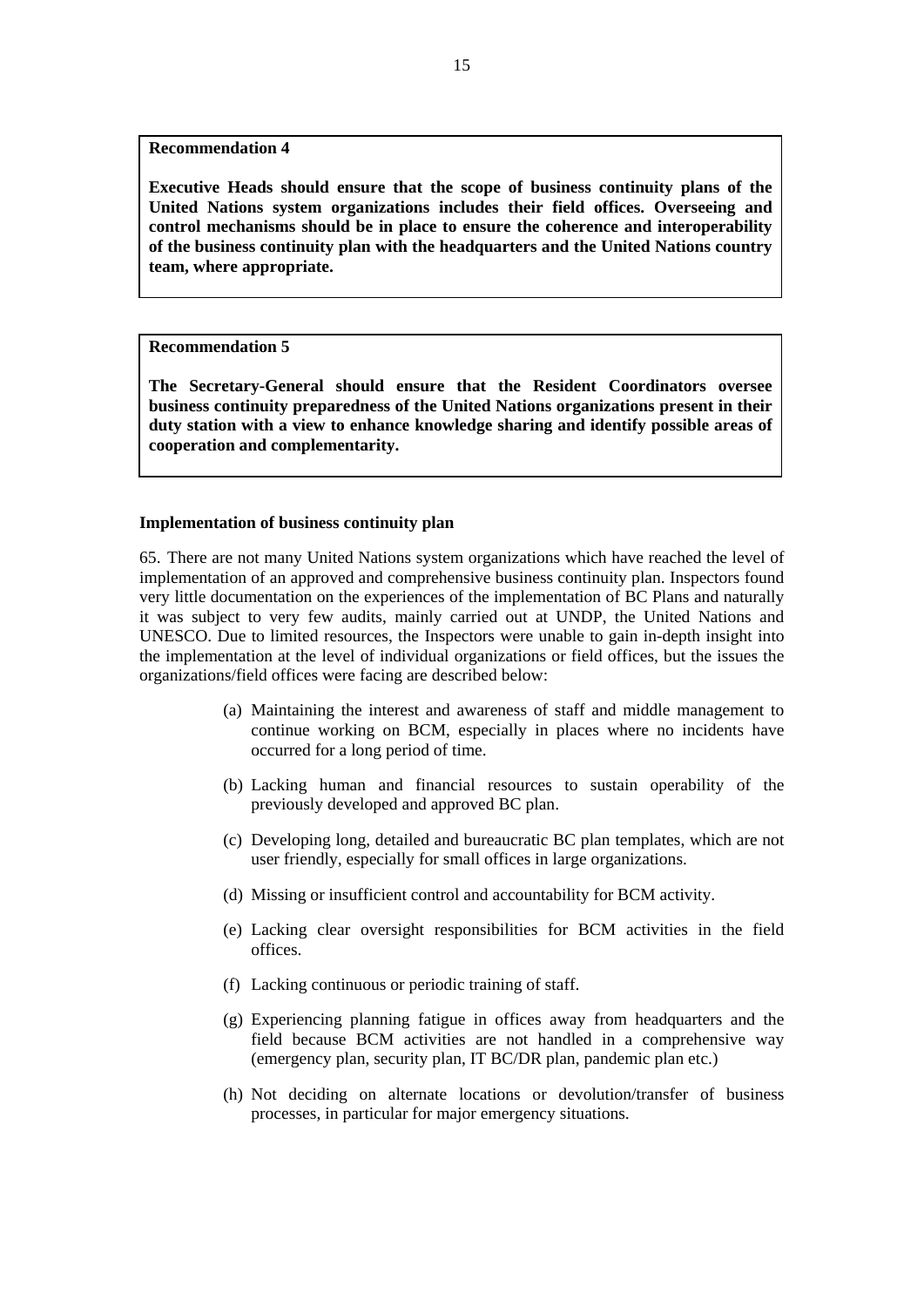## **D. EXERCISE, MAINTENANCE, REVIEW AND UPDATING**

## <span id="page-24-0"></span>**Recommendations from international instruments[14](#page-24-0)**

66. A series of exercises are recommended under all business continuity standards to ensure that the business continuity management programme and plan are operational. When deciding on the frequency or type of exercise to perform, consideration should be given to the complexity of the organization and its plan, and the complexity, risk and cost of performing an exercise. Without exercises however, an organization cannot say whether its BCM capability is reliable.

67. Regular maintenance will ensure that the organization remains ready to manage incidents despite constant changes in personnel and the circumstances and environment in which an organization operates. BCM maintenance should be a part of an organization's normal management process. The process should include identifying changes in critical activities and processes that support them, technology, people, and general operating environment.

68. It is a good practice to have a schedule of frequency for how often each part of the BC Plan needs to be updated: monthly, quarterly, annually etc. Maintenance is also required any time a major change occurs, after an exercise or after an audit recommendation. A review of a BCM programme can be performed through a self-assessment or an audit. Whichever type of review is conducted, it should start with the BCM Policy. Since exercise, maintenance, review and updating ensure that the BCM capability is reliable, adequate personnel should be assigned responsibility for it and should be held accountable for it.

## **Situation in the United Nations system organizations**

69. Given that most organizations in the United Nations system are at the beginning of BCM, the activities described above are more plans for the future rather than something that has already been achieved. However, one can look at previously developed programmes such as those developed for avian flu and pandemics to see that generally maintenance, review and updating were not given adequate attention or resources. By letting these plans become outdated they were allowed to become obsolete and this basically resulted in a longer term waste of the originally invested resources.

70. The Inspectors noted similar problems in the case of BC Plans: they saw plans with outdated lists of staff and their contact information, which reflected the old rather than the current organizational structure. This is also evident from the findings in audit reports (UNDP, UNESCO) which recommend that management ensure ongoing exercise, monitoring, and oversight.

71. The United Nations Secretariat Headquarters, UNICEF and UNDP field offices the Inspectors visited put in considerable efforts to regularly test and update their BC Plans. A series of exercises, trials and simulations is being planned and performed at different levels. At the same time, it is to be noted that at some headquarters and a large number of field offices, previously approved BC Plans were not implemented or updated. The UNDP audit report prepared in 2010 stated that this is the case in more than 50% of the field offices in Africa $1$ 

 $\overline{a}$ 

<sup>&</sup>lt;sup>14</sup> The Good Practice Guidelines 2010

<sup>&</sup>lt;sup>15</sup> UNDP, OIA report 2010, issue 11, Corporate issues: weaknesses in business continuity management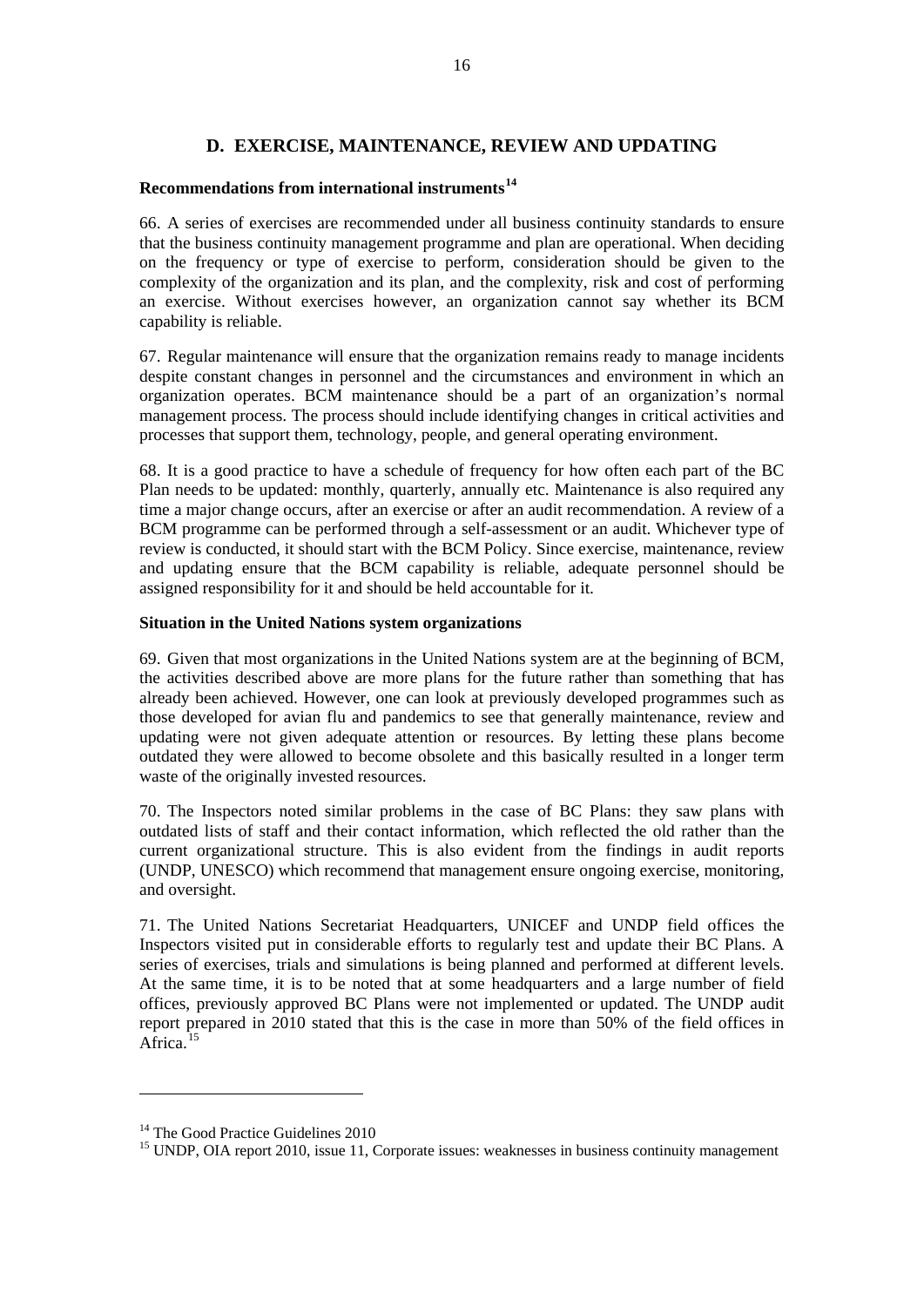72. The IAEA BC Plan includes a clearly defined schedule for the update process, detailing every critical update to be undertaken in a year, a time frame and standard procedures according to which updates should be performed. Although no regular updates had been performed since the approval of the plan, the Inspectors consider that this document could be a useful tool for other organizations when they embark on the development of their own procedures for reviewing and updating their BC Plans. As the BC Plans will be implemented in a growing number of organizations, the BCM managers and the internal audit should have a closer look into this area.

73. In addition to budgetary difficulties, inadequate assignment of responsibility is also a reason for lack of implementation. Experience has shown that unless a person(s) is held accountable for the ongoing exercise, maintenance, review and update of the BC Plan, it will not be performed regularly. These tasks should be included in the relevant job descriptions and personal appraisal system of line managers and the BC coordinators at different levels. The availability of human resources and their accountability is of key importance.

74. The implementation of the following recommendations is expected to enhance accountability and efficiency of business continuity management programmes across the United Nations system organizations.

#### **Recommendation 6**

**Executive Heads should ensure that business continuity planning and implementation form part of accountability and performance evaluation of line managers.** 

#### **Recommendation 7**

**Legislative bodies of the United Nations organizations should, on the basis of the executive heads' budget proposals, provide the necessary financial and human resources for the implementation, continuous monitoring, maintenance and updating of the approved business continuity plans developed on the basis of the organization's BC policy/strategy.**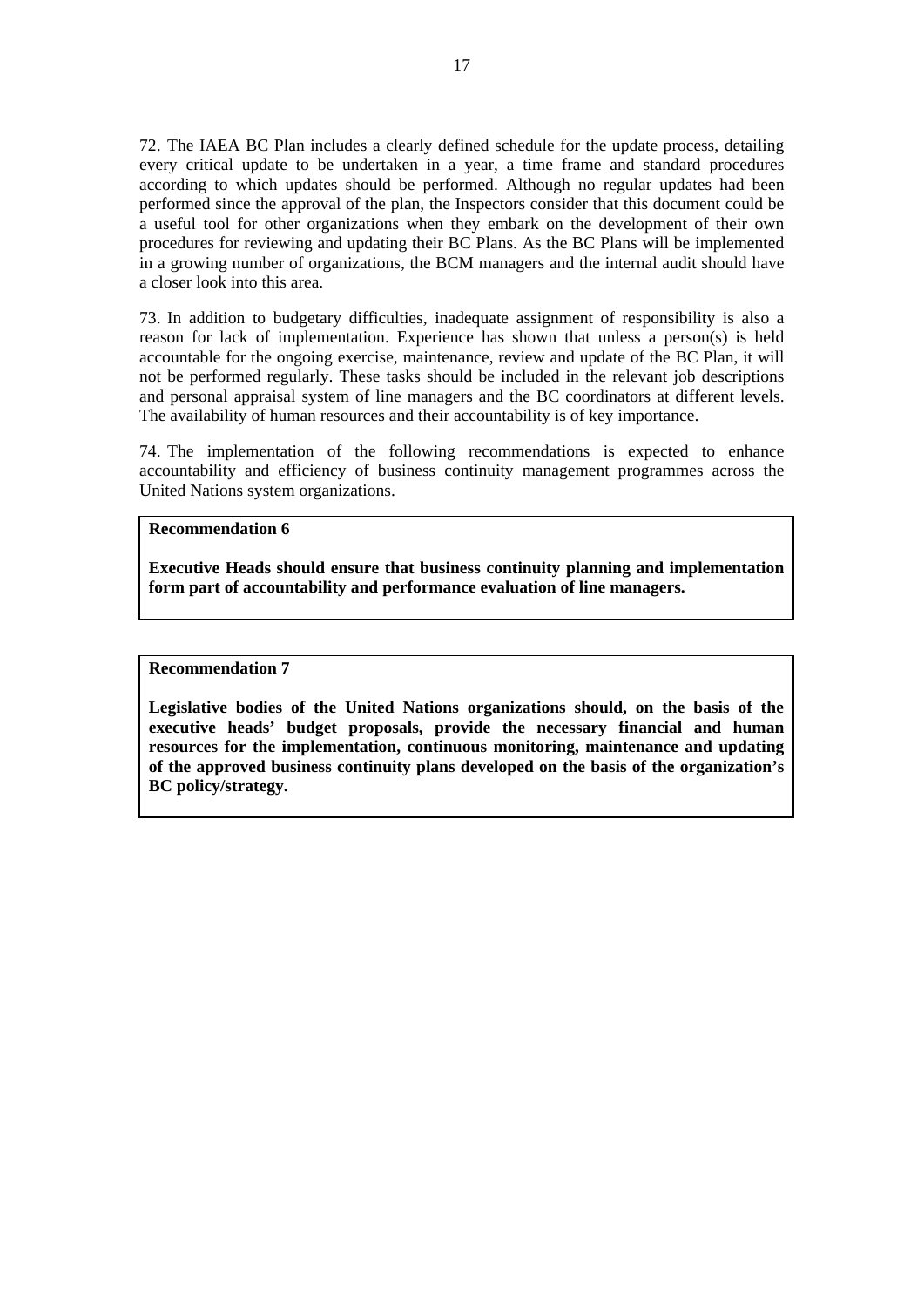## <span id="page-26-0"></span>**E. TRAINING**

## **Recommendations from international instruments[16](#page-26-0)**

75. Professional literature on business continuity highlights the importance of the human factor for successful BC in any organization. As one of the first considerations in developing a BCM culture, organizations need to assess the level of awareness of BCM and compare it to the desired level to identify the training needs for the staff at large. There should be a hierarchy for delivering training to different groups of staff. Staff with no particular responsibility for BCM do not need the same level of training as critical staff. The more understanding of BCM and its benefits senior management has, the more appetite they will have for it and the more likely it is that they will actively support its implementation.

76. BCM managers should benefit from continued professional development. As awareness about BCM in an organization increases, BCM managers will be facing increased. These demands have to be met with an appropriate response. Additionally, BCM is developing relatively fast. There are always new lessons to be learned from the industry and BCM managers should have access to them.

## **Situation in the United Nations system organizations**

77. Across the United Nations, it appears that awareness is higher in offices that have been affected by man-made and/or natural disasters which have interrupted activities. Awareness also appears to be stronger in field locations than in headquarters offices. This is likely because headquarters offices are principally in locations considered less exposed to risk. As seen in different cases, however, these offices are not immune to interruptions, e.g., earthquake, storms and power outages in New York; power outage in Vienna; heavy rainfalls and floods in areas of Copenhagen, to name just a few.

78. Presently, the United Nations staff at large are mostly aware of security and safety issues, but there appears to be low awareness of business continuity. Further efforts are needed in this regard. The Inspectors think that it is possible to complement methods of raising security and safety awareness with a BC related component. Organizations which are just developing their BC Plans and those which are in the process of updating theirs should include methods and techniques for increasing BC awareness. This can be done through inclusion of a BCM component in induction training and periodic refresher courses. This is already done in some organizations, but the Inspectors noted that no organization measures the level of its staff's awareness. The Inspectors did not find any sign of BC related training in the activity of career or training programmes which are offered in major United Nations centres. Training and raising awareness does not need to be confined only to the traditional teaching methods. Sharing knowledge via internet and intranet sites, internal and external training, newsletters and e-learning, workshops and performance of BCM exercises are just some of the forms in which education on BCM can be delivered.

79. The Inspectors found that at the time of adoption of a BC Plan, the critical staff identified were generally prepared to perform their tasks in the post-crisis period. Most of their training and practice takes place through telecommuting. However, as the Inspectors noted previously, maintenance and updating of BC plans is an issue. With frequent staff changes, different persons from those noted in the actual plan perform the critical functions. Part of the review

 $\overline{a}$ 

<sup>16</sup> *Ibid.*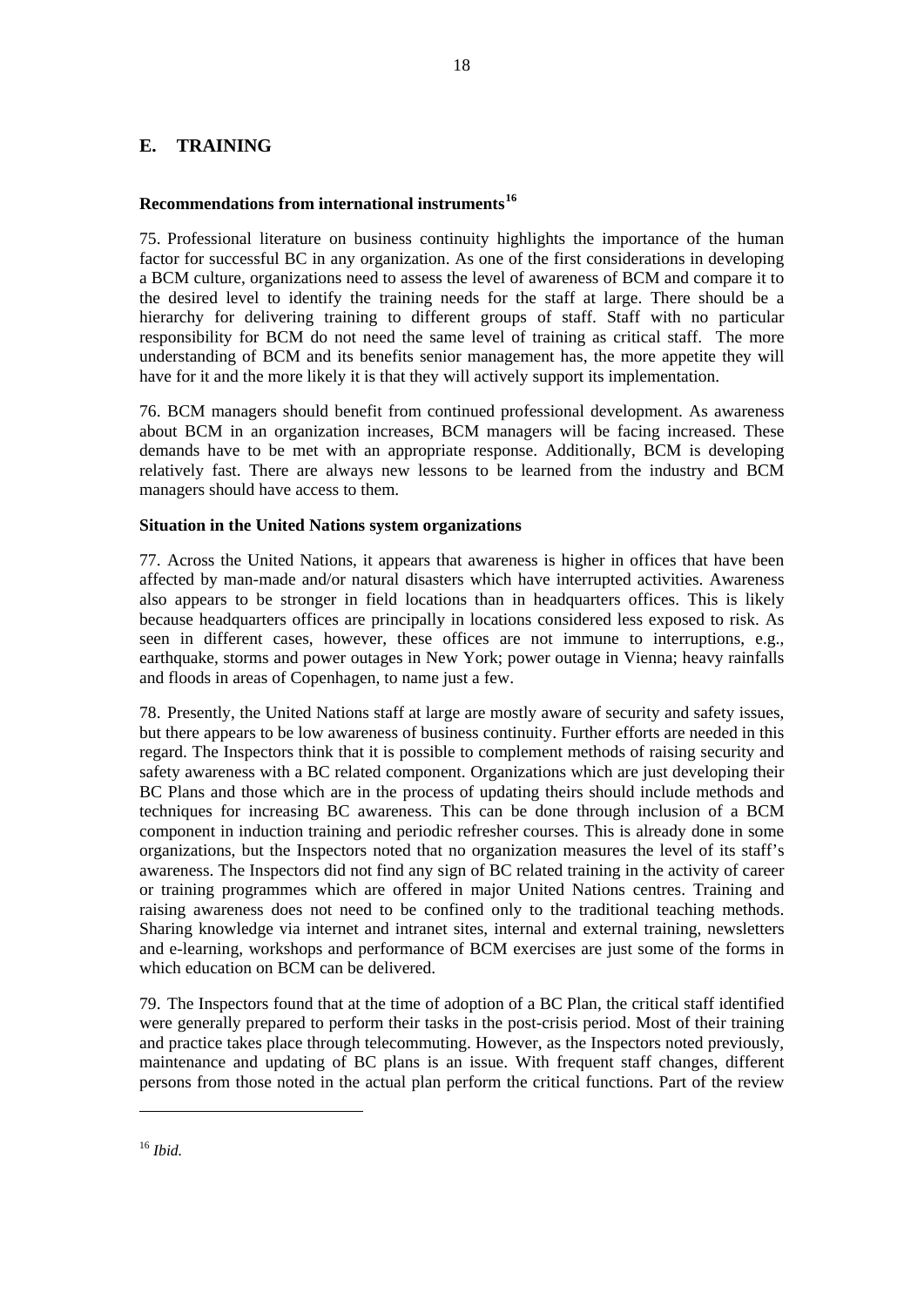and updating process should be not only to update the names of critical staff but to address their preparedness to perform their functions. There should be clear accountability for ensuring that happens.

80. The Inspectors noted that there is a lack of continued training for BC managers. Considering that an increasing number of the United Nations system organizations are developing and implementing BCM, having a common approach to training of BCM managers is of great importance. The United Nations Secretariat generously transfers its knowledge to BC managers in other organizations. It is working with the World Bank on developing e-modules for BCM (BCM for managers, BCM for staff, BCM for procurement etc). All of these materials are being developed with an agency-neutral approach so that they can be used by others. However, there is no awareness about these initiatives in the system. Against this background, the Inspectors think that a more formal inter-agency cooperation structure would provide a forum where such initiatives could be discussed for the benefit of the United Nations system organizations (see recommendation 9).

81. The implementation of the following recommendation is expected to enhance the efficiency of BCM programmes across the United Nations system organizations.

## **Recommendation 8**

**Executive Heads should ensure that business continuity training be incorporated in the career and staff development courses, including induction training, and that periodic training be provided to critical staff in the organizations as an integral component of business continuity management.**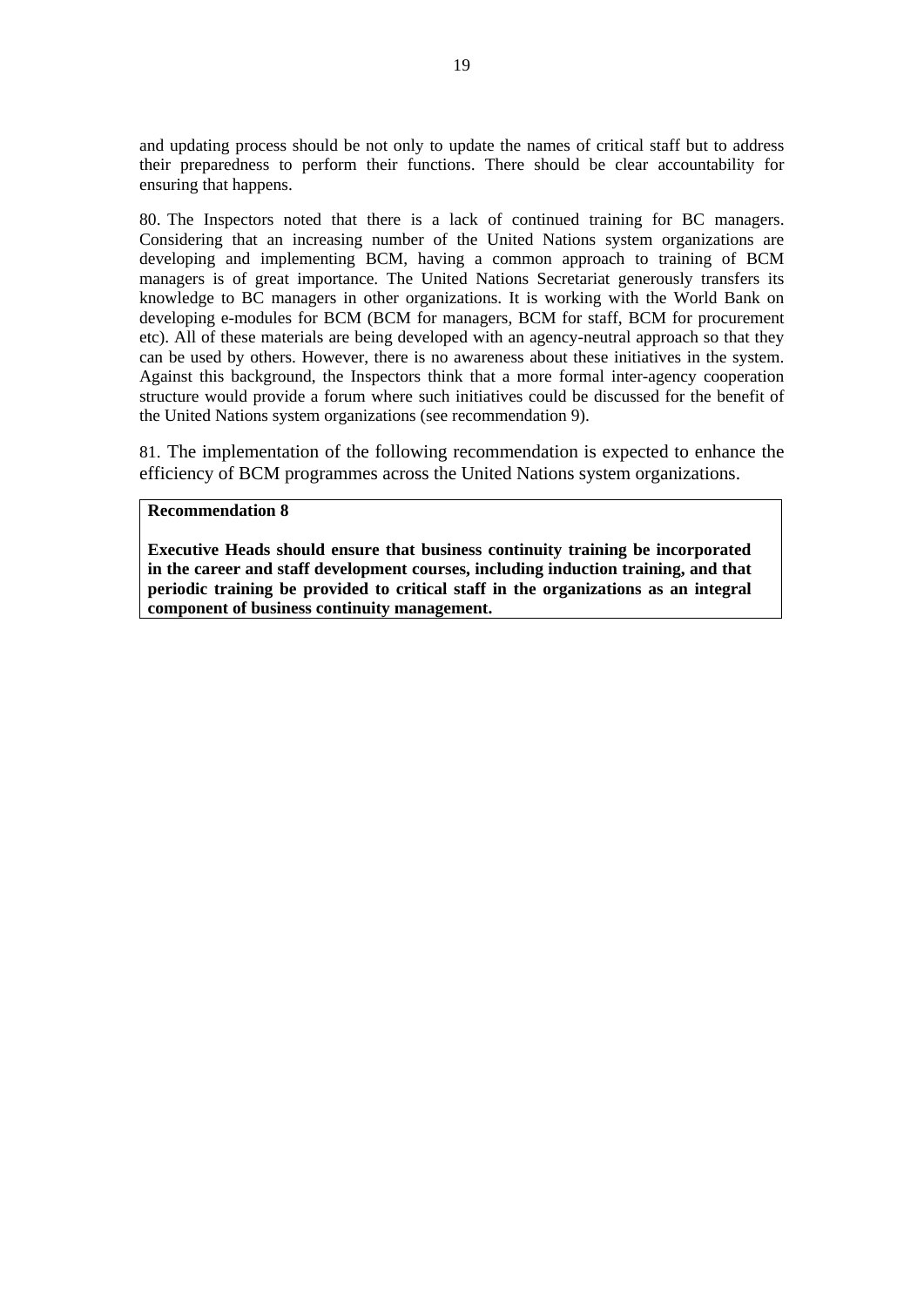## **III. SAFETY AND SECURITY AND ICT ELEMENTS OF BCM**

#### **Safety and security and business continuity**

82. Safety and security services play an important role in business continuity management, in particular in the first phase of incident management. Their role is absolutely essential in protecting human life and assets, emergency preparedness, evacuation, and operation of the emergency notification systems. The foundations of the United Nations security system are Minimum Operating Security Standards, Minimum Operating Residential Security Standards and the system of Designated Officials. There is an established Inter-Agency Security Management Network under which security issues, policies, procedures and practices are reviewed and monitored. Their activities, coupled with the safety and security circumstances under which United Nations organizations operate, has resulted in the allocation of significant financial and human resources and cooperation among the practitioners in different duty stations.

83. The Inspectors noted that the safety and security side of business continuity activities is well organized, documented and communicated to the staff even in the organizations in which BCM has not been developed. This might be the reason why in some organizations the office in charge of safety and security has been made responsible for BCM (UNDP, UNIDO, UNOPS, UPU, and IAEA). Notwithstanding the importance of safety and security in BCM, a business continuity management programme has a significantly wider scope. Therefore, it is difficult to handle the non-security related aspects of BCM if BCM is managed from the office in charge of safety and security. The same is true for ICT services, which is a host for BCM in some organizations.

84. The Inspectors are of the view that BCM should not be handled by security or ICT services; however, BCM should work closely with security and ICT services (see paras. 36-38 and recommendation 2).

## **Information and communication technology and business continuity**

85. Continuity of services provided by information and communication technology is an important part of an organization's overall business continuity capability. Although it is necessary to have a separate IT business continuity/disaster recovery plan (IT BC/DR), this forms a part of the overall BC Plan of an organization. Organizations rely more and more on availability of IT applications, information, and data in order to perform their activities. An organization is more resilient if it does not lose its information or data or access to it during disruptive events, which is why more resources are invested in IT today than before.

86. As usage of information technology has developed in the United Nations system organizations so has the attention paid to IT BC/DR. Significant investments were made, although in some organizations, important planned measures were postponed or suspended due to budgetary constraints. The creation of ICT Network under the UN System High-level Committee on Management (HLCM) is also a sign that the significance of information technology has increased in the United Nations. **The Inspectors think it would be important for this network to discuss and identify best IT BC/DR practices.** 

87. Once an organization's requirements have been identified, ICT can consider whether it can provide this service and at what cost. It is important to determine what infrastructure supports which applications and which applications support which business processes. When critical business processes are determined, the recovery time objectives can be determined.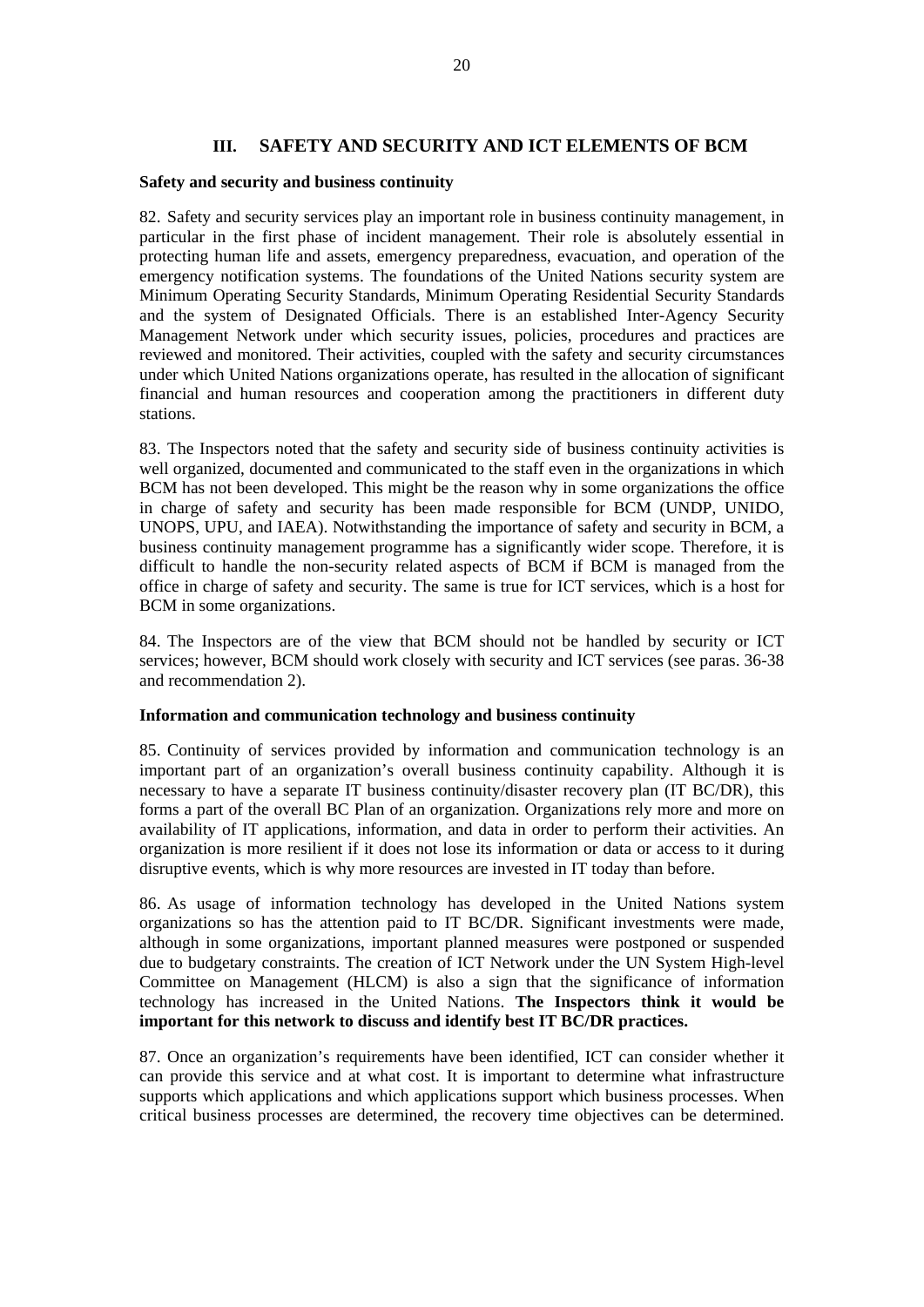Some of the most important practices in ICT which have a direct impact on business continuity are as follows:

#### **Keeping backups and a secondary data centre**

88. It is often wrongly thought that once an organization determines which information is needed in the first 24 hours after an interruption occurs and action is taken to have it backed up, that this information is available in less than 24 hours. Having a backup of vital information and having quick access to it are two different issues.

89. Standard backup procedures are in place in most United Nations organizations; there are application backups, incremental daily data backups, full weekly backups, and primary and secondary data centres. From an information security point of view the links can be encrypted at low cost, which was not possible before. Access to a viable secondary site is critical to ensure data replication and recovery. The best practice is to have the secondary data centre geographically distant from the primary. There are organizations which do not have a secondary data centre, because they consider that building one would be a significant investment. Instead, they use the United Nations International Computing Centre (UNICC).

90. The Inspectors raised the question of whether all United Nations organizations should use UNICC: the views of ICT professionals are divided. Some think that if everyone were to use UNICC the exposure of the entire system to the risk of being dependent on the same service provider would be high. Others feel strongly that UNICC should be used by all because it is a private United Nations cloud which provides for confidentiality and diplomatic immunity for data. The latter group argues that, in view of the cost of the service that UNICC provides and of the cost of that service being organized internally by each United Nations entity, no single entity would be able to achieve the same level of service in accordance with the rules of best practice at the same cost as UNICC. Regardless of which solution an organization favours, maintaining data and personnel in the same location increases the security risk.

#### **Inexpensive and reliable connectivity (communication system)**

91. During the Egyptian "Arab Spring", mobile telephone communication was cut off for one day and the internet was blocked for almost a week. For a while, landlines were the only form of communication. VHF radios were relied on for some time, but this radio system, because it is linked to the police and military, was cut off too. Critical staff in some organizations were provided with USB modems, but since these modems use the GSM network, like mobile phones, there was no connectivity. Some organizations used V-Sat equipment, others relied on the Broadband Global Area Network (BGAN). Those who had it realized how important this investment was.

92. All organizations affected by the above events realized that, technologically speaking, there are solutions for establishing communication capabilities independent of the host government; the question is how much they cost. In the Inspectors' view, all organizations need to consider the risk of total communication shutdown and determine how they would deal with it. Egypt-based United Nations system organizations, through their local ICT network, are developing a proposal for their senior management team for an inter-agency communication solution. They believe that a common solution would offer economies of scale and that by combining their resources and assets they can improve the situation for everyone. The Inspectors encourage such initiatives in other duty stations.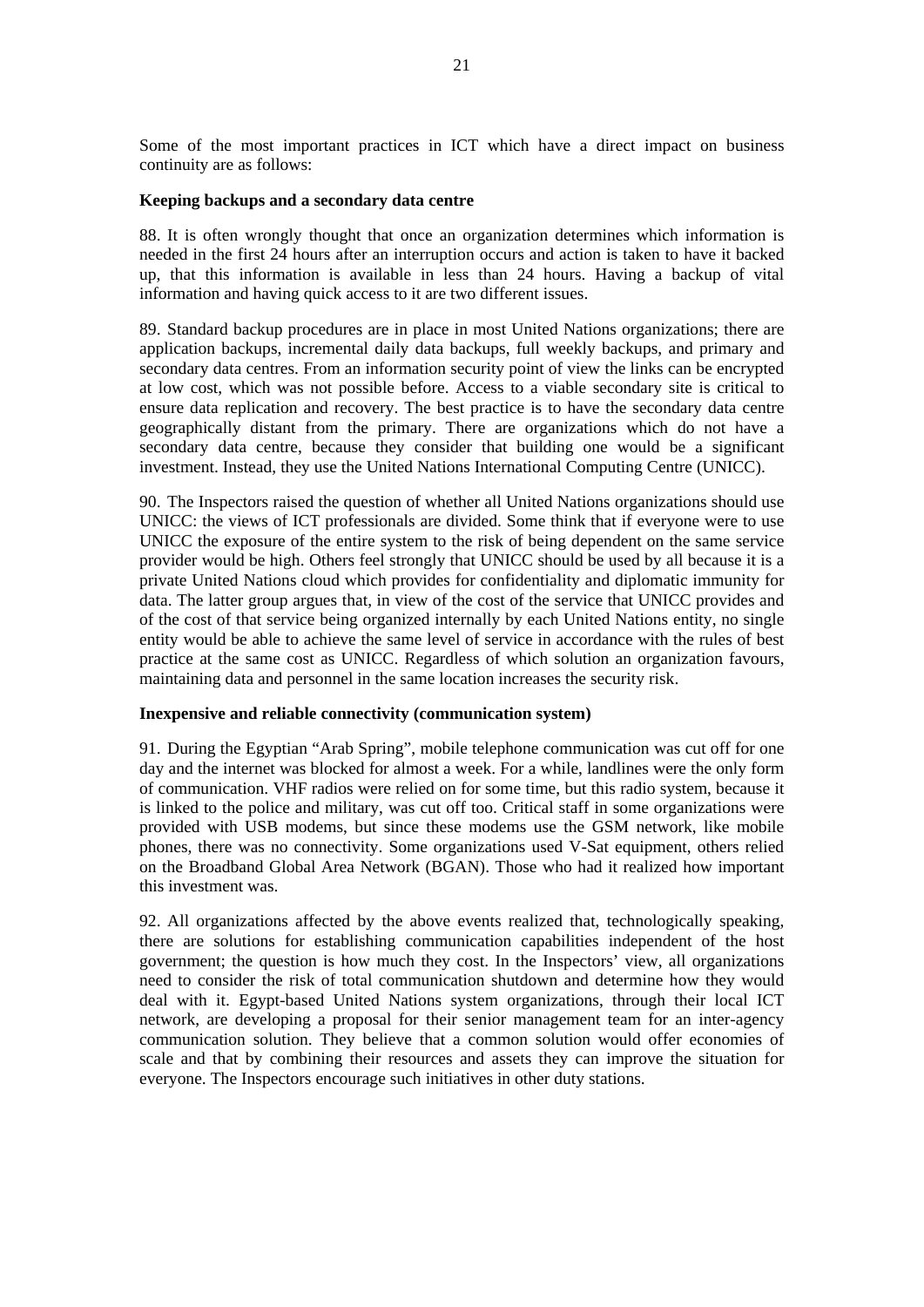## **Remote connectivity**

93. Working and access to information and data independent of location is key to continuity of operations. Most United Nations system organizations are using telecommuting for everyday work. In some organizations, this capability was developed because of work-life balance policies or because of the need to deal with influenza threats, in others simply because organizations outgrew their working space, but all of them use it for business continuity purposes. In the Inspectors' view, this is one area where the most impressive development had taken place.

94. In virtually all organizations, employees are able to access their e-mail accounts via webmail if they have connectivity to the internet. Most organizations provide Citrix licenses or similar solutions to their critical staff to access their desktops and applications. The Inspectors were told that once an organization changes the method of charging for the cost of Citrix licenses the demand for them reduces, i.e. when the cost is included in the budget of ICT offices, the demand for them seems to be higher than when the cost is charged directly to the offices which are using them. The Inspectors recognize that the budgetary modalities should promote the efficient use of operational resources but point out that a situation should be avoided whereby operational or budgetary considerations are implemented without examination of the impact of these measures on the BC capability of the organization.

95. Organizations need to ensure that their critical staff know how to connect remotely to their systems in the occurrence of an event that would warrant this. The solution is to use them frequently. Telecommuting is a good way to achieve this. Additionally, an exercise during which all critical staff would be telecommuting at the same time should be performed to stress-test the systems. Some organizations simply test remote connectivity to their e-mail system. This is not enough. The exercise should require that critical staff access all applications and perform all of the tasks they would be asked to perform in a real-life situation in order to identify and resolve any issues. It is imperative that all levels of staff participate in this exercise. The Inspectors were told that the highest levels of management most often do not have the time for exercises, which is unfortunate, given the level of involvement that would be required from them in a real-life situation.

96. Generally speaking, people telecommute whenever they are travelling on business. The benefits of telecommuting are indisputable. The United Nations organizations located in New York frequently experience so-called "snow days" when staff are advised to stay at home. This is just one example of when telecommuting is used in New York and reportedly it is working well for all New York-based organizations. Rome-based organizations have had similar experiences during events causing considerable traffic problems., In the past year, Copenhagen has had three floods due to heavy rainfalls and each organization affected relied on telecommuting until alternative solutions could be found. In Cairo, once connectivity was regained, staff were advised to work from home due to security concerns. In Santiago de Chile, remote working capability was used by ECLAC in the first days after the earthquake.

97. Telecommuting assumes that a telecommuter has the necessary equipment. Some organizations are moving towards using laptops with docking stations instead of desktops, others allow for the staff to use their personal equipment from home. There are pros and cons to each approach and each organization has to determine for itself which is the most suitable for its purposes. **It is the Inspector's view that when an organization is deciding on its IT development projects, including remote connectivity and procurement of hardware, BC related aspects of these decisions should be considered.**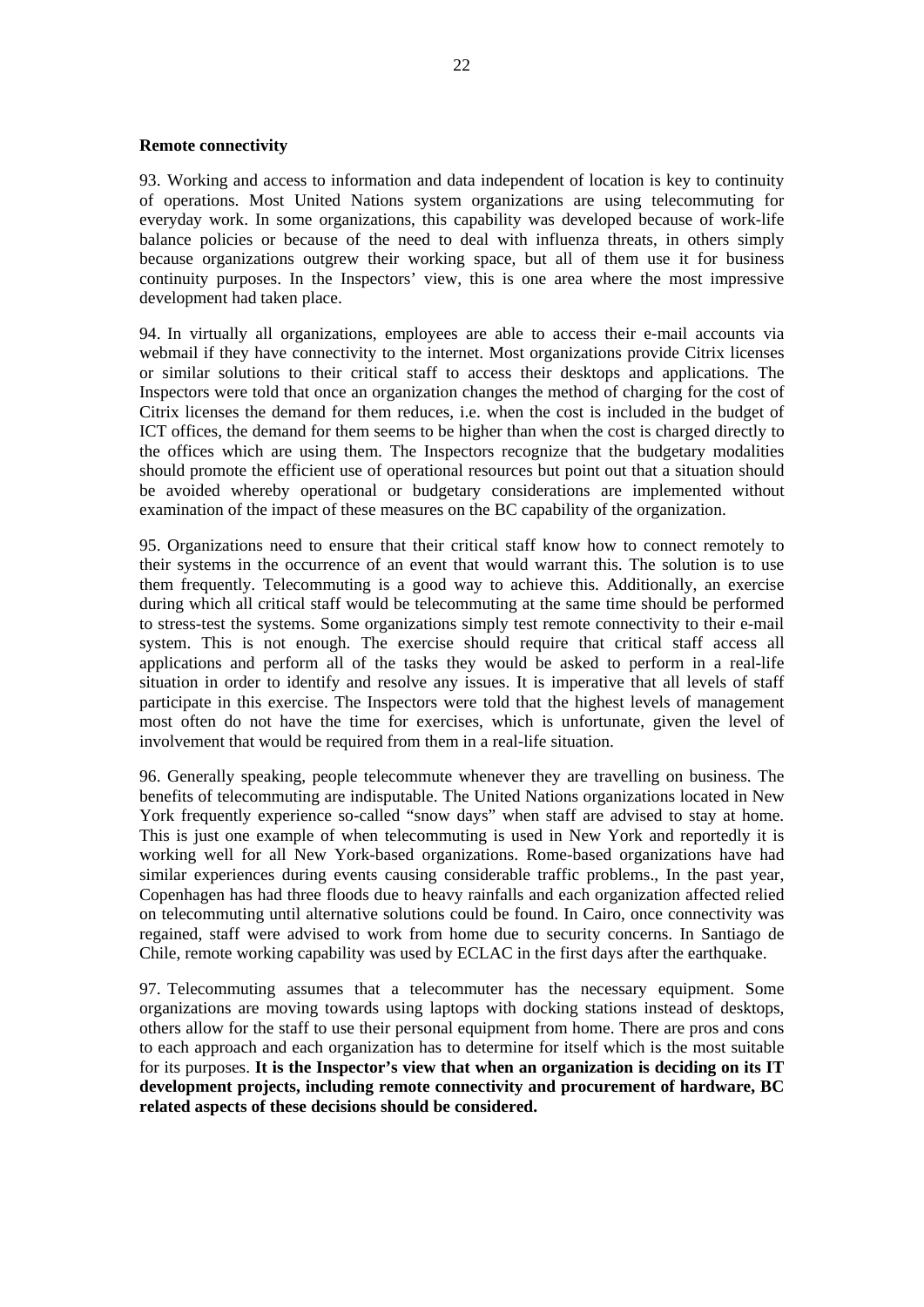## **IV. LESSONS LEARNED FROM REAL LIFE INCIDENTS**

98. In addition to simulations, exercises and tests that should be performed on a regular basis in order to improve the BC Plan, real-life events offer the best possible potential for lessons learned. Documented lessons learned are a valuable source of information for organizations which are less advanced in BCM and for organizations which face similar risks. The Inspectors interviewed representatives of the organizations affected by the following events.

## **Earthquake in Santiago de Chile**

99. ECLAC invested in pandemic preparedness, which was later expanded with the assistance of BCMU into comprehensive BC preparedness. Just a couple of weeks **before the earthquake, BCMU visited ECLAC to assess the level of BC preparedness. They assisted ECLAC in conducting a crisis response and a telecommute test with critical staff.** Afterearthquake response was considered good from the business continuity point of view. The fact that the BC Plan existed and included a pre-designed scenario on action to be taken, and that the training of critical staff was conducted, contributed significantly to the adequate response of management and critical staff and to the quick resumption of ECLAC activities. The Crisis Management Team and the Security Management Team had their first meetings within 10 hours and the necessary decisions on the safety and security of the premise and assets were taken. Critical staff (i.e. IT, procurement, transportation and financial services) started working remotely and from the provisional alternative working spaces. After 48 hours ECLAC was able to start humanitarian relief, including providing some support to the host country. The following are some of the lessons learned from experience:

- (a) The Crisis Management Team needs to quickly agree during the first hours of a crisis on who should be allowed on the premises that are otherwise closed for normal business and the decision needs to be clearly communicated to everyone involved, to avoid for example sending away important external personnel.
- (b) Having an internal and external communication strategy and ensuring that staff are familiar with the communication protocol is essential.
- (c) Cell phones and/or landline service will likely be unavailable or inconsistent; alternative strategies are required and various means of communication (social media, private e-mail, MSN Messenger, Skype, etc.) should be used.
- (d) Staff should be proactive in reporting back to their organization to enable all staff to be quickly accounted for.
- (e) Roles and responsibilities of staff holding key administrative and support functions should be clearly defined in the business continuity plan and/or crisis management manual to avoid duplication of efforts and confusion.
- (f) Mainstreaming of telecommuting practices throughout the organization, including usage of laptops with docking stations instead of desktops, implementation of paperless processes, and storing of critical documents on shared drives greatly facilitates business continuity.

## **The Egyptian Arab Spring**

100. The BC preparedness of the offices of United Nations organizations in Cairo varies. UNDP, WFP and UNICEF offices in Cairo had BCP plans but not all of them had been tested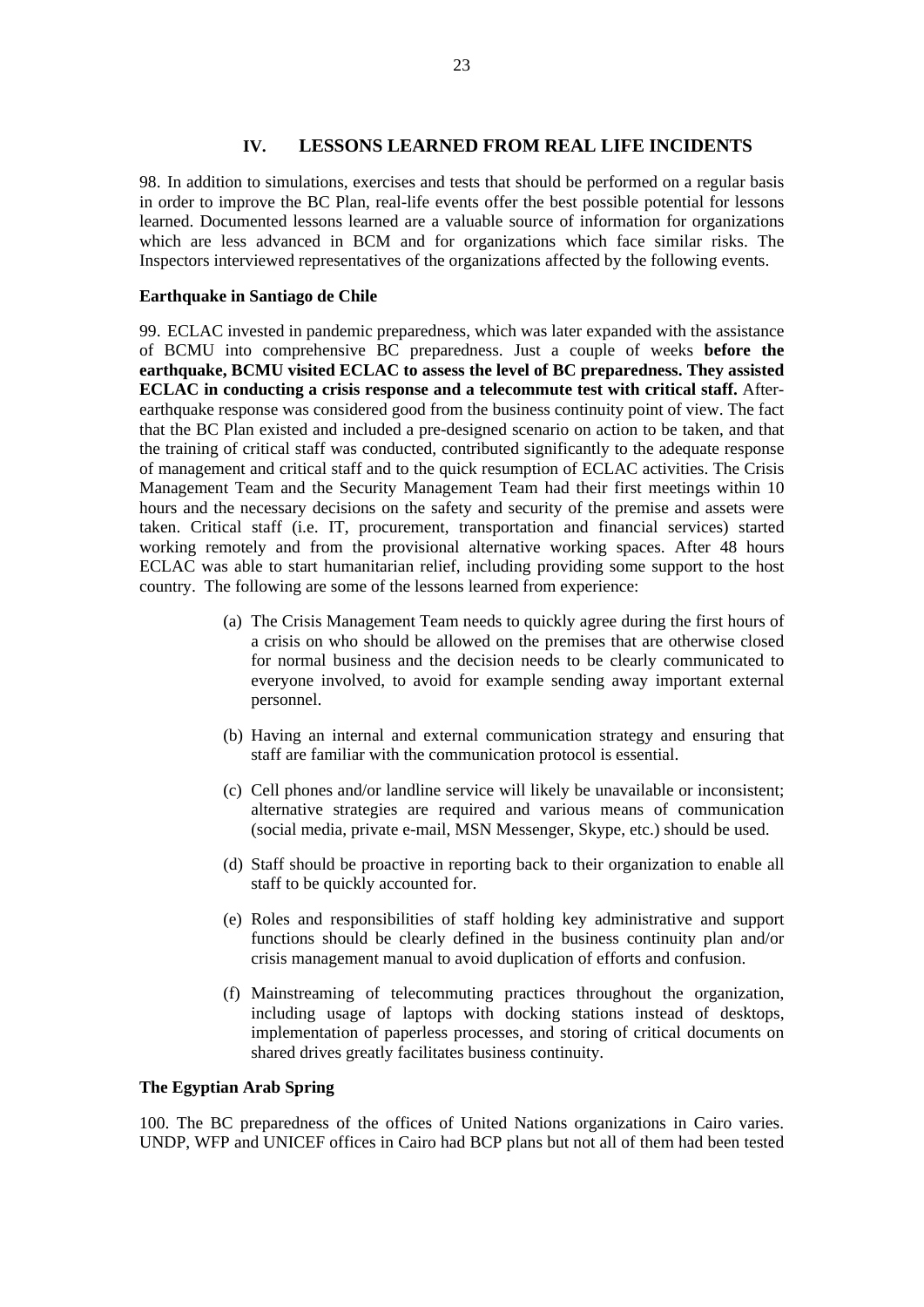by the time of the events. The WHO Regional Office has not finalized its BC Plan yet although certain elements of it were in place. The duty station level of coordination basically covered the safety and security aspects based on crisis management by DSS while the other critical functions and processes were handled individually by each organization. After the evacuation, which was organized and executed without major problems, the critical staff continued to work reduced hours (due to the curfew) in their offices in Cairo and after the reestablishment of the IT connectivity from their homes. The necessary managerial decisions to minimize the impact of the events were taken but in some organizations ad hoc decisions were required since there were no planned scenarios in all offices. The interviewees did not report major difficulties to the Inspectors in performing the limited scope of critical functions; even some of the evacuated staff could work remotely. Staff mentioned that the main issue was the interruption of communication between the United Nations offices and limited predesignated backup among them for continuation of certain functions.

101. The following are lessons learned communicated to the Inspectors in interviews with Cairo-based agencies:

- (a) Not having cash on hand was the biggest challenge. The banks closed for a while and when they opened again, they limited the amount of cash each person/organization could take out at one time. Cairo-based organizations are now looking at a solution that will satisfy frequent audit recommendations that not too much cash is kept idle, but also to have enough on hand should a similar situation occur.
- (b) Connectivity was an issue for most organizations because they relied on local suppliers. Backup communication systems should exist, but this does not mean that each agency has to have independent capability. United Nations country teams should have a United Nations-wide solution, so that all agencies can benefit from each other's capabilities and assets.
- (c) When all other communication fails, face-to-face communication through the established system of wardens is the only way to account for staff and to keep in touch.
- (d) Devolution plans may well be in place, but the most important thing is that the people who are assuming the functions of the affected office need to know what to do and do not need to be told that they need to assume them. This is because the affected office could be in a complete blackout, unable to communicate, and the people assuming their functions will have only the broadcast news to act upon.
- (e) Having access to critical documents is vital. All critical documents need to be available in electronic format and stored on shared drives at an off-site location.

#### **Floods in Copenhagen**

102. The floods affected each organization differently. The UN House in Copenhagen hosts 5 different organizations with 427 staff: UNDP (175), UNFPA (56), UNOPS (187), WFP (6 ) and IOM (3). WHO and UNICEF have their offices in another location.

103. UNDP had to relocate while the other organizations were less affected or not affected at all. UNDP in Copenhagen provides, inter alia, human resources services to 5,000 staff around the world; therefore, constant ability to communicate with the rest of the world is of critical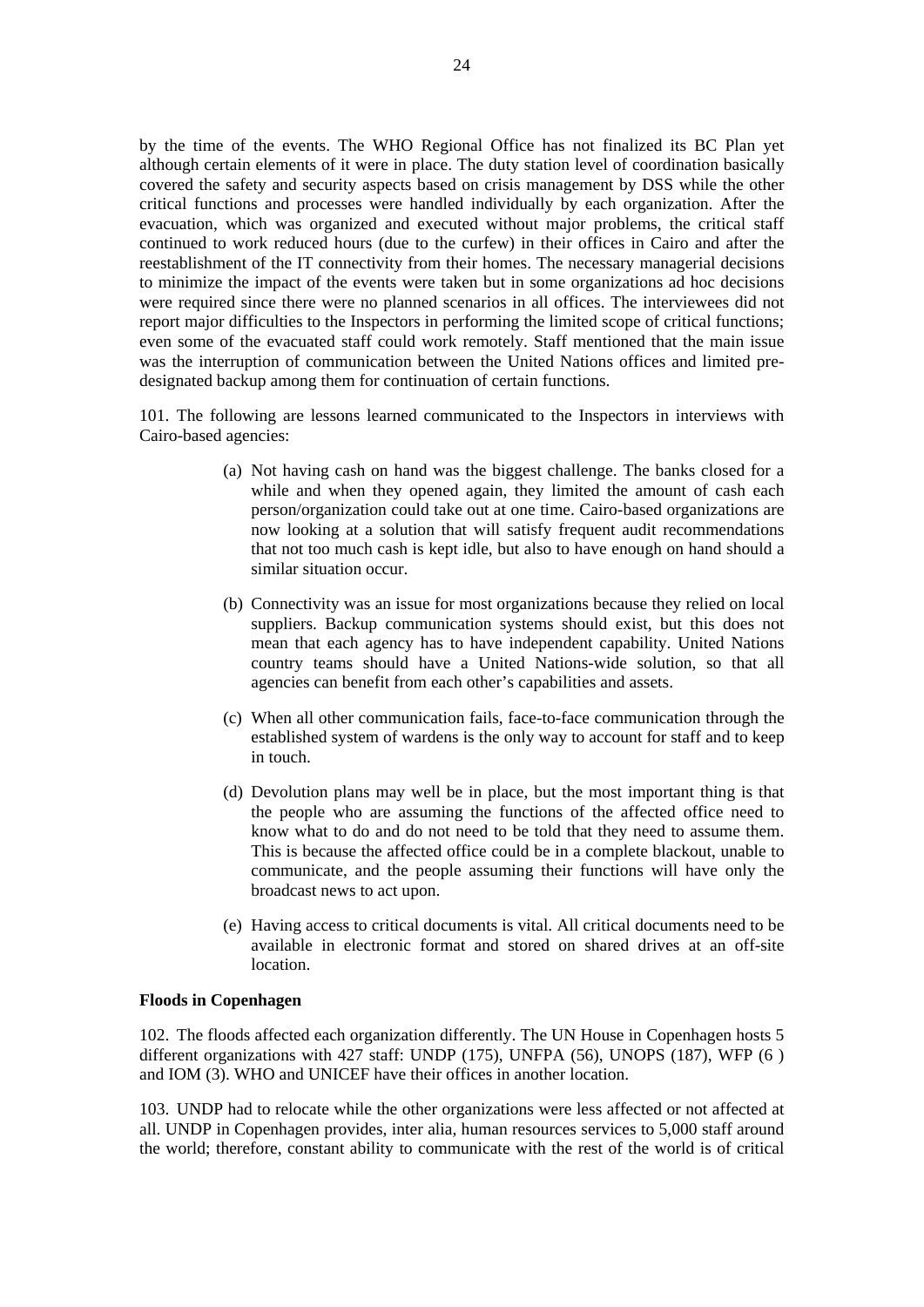importance. Relocation meant physically moving 75 landlines. Because there was no other solution, while these lines were being relocated, all 75 were diverted to one telephone in one meeting room, which meant that only one call at a time could be handled. Private numbers of individuals working from home could not be given out due to privacy rules. Skype was used as an alternative way of communicating.

104. At UNDP, services were seriously slowed down and delayed, but due to the remote working capability of the staff there was no major interruption of services and work could be continued from home and from the provisional alternate location. The alternate location was not pre-designated; it was provided through an ad hoc decision by the insurance company liable for the UN House. Post-crisis experience shows that more attention needs to be paid to handling the psychological impact on staff.

105. The WHO Copenhagen office (WHO/Europe) is located in the vicinity of a sewage pumping station, which was built four-five years ago. In the last year, when there were heavy rains, WHO/Euro experienced three sewer floods. The floods were of major proportions: offices in the basement and ground floor were flooded, cars in the parking lot were completely covered in water and destroyed. Sewer floods are not only unpleasant and a health hazard, but since sewage waters contain heavy chemicals, they cause rapid corrosion of electrical installations and any metal infrastructure.

106. At the time of the first flood on 14 August 2010, the WHO office had no BC plan and needed to rely on improvised action. The lack of pre-designed scenarios and procedures in spite of the high morale and professionalism of the staff greatly impacted WHO/Europe operations. Major difficulties arose from the lack of updated chain of command, collapse of communication system, lack of updated emergency contact details (staff, HQ and host country), weak IT capability in emergency situations, lack of accessible documentation on electrical and other infrastructure of premises and lack of allocated financial resources.

107. After the first flood it was decided that development of a BC Plan for WHO/Europe was necessary. The established working group developed a comprehensive plan which contains immediate actions and tasks to be performed in the framework of the future implementation of the BCP, including scenarios for different types of interruption. This work was still ongoing when the WHO/Europe Office was flooded for the second and third times. During the interviews, the Inspectors were informed that the preparedness and the response of the management and the staff were significantly better compared to the earlier situation although the magnitude of the disaster was greater. The existence of a pre-designed scenario, the improved emergency response capability (i.e. updated notification change, improved IT connectivity, and clear prioritization of the critical processes), increased awareness and, obviously, the previously gained practical experience ensured a better response to the disruption of activity although the BC Plan was not yet finalized and its comprehensive implementation could not be started. The Inspectors noted the determination of management to continue strengthening their BCM, including the allocation of financial and human resources.

108. The following are lessons learned communicated to the Inspectors in interviews with Copenhagen-based agencies:

> (a) Having a BC Plan is imperative. Training the staff on BC is essential. Having simple one page checklists that can be used in a crisis is practical and helpful.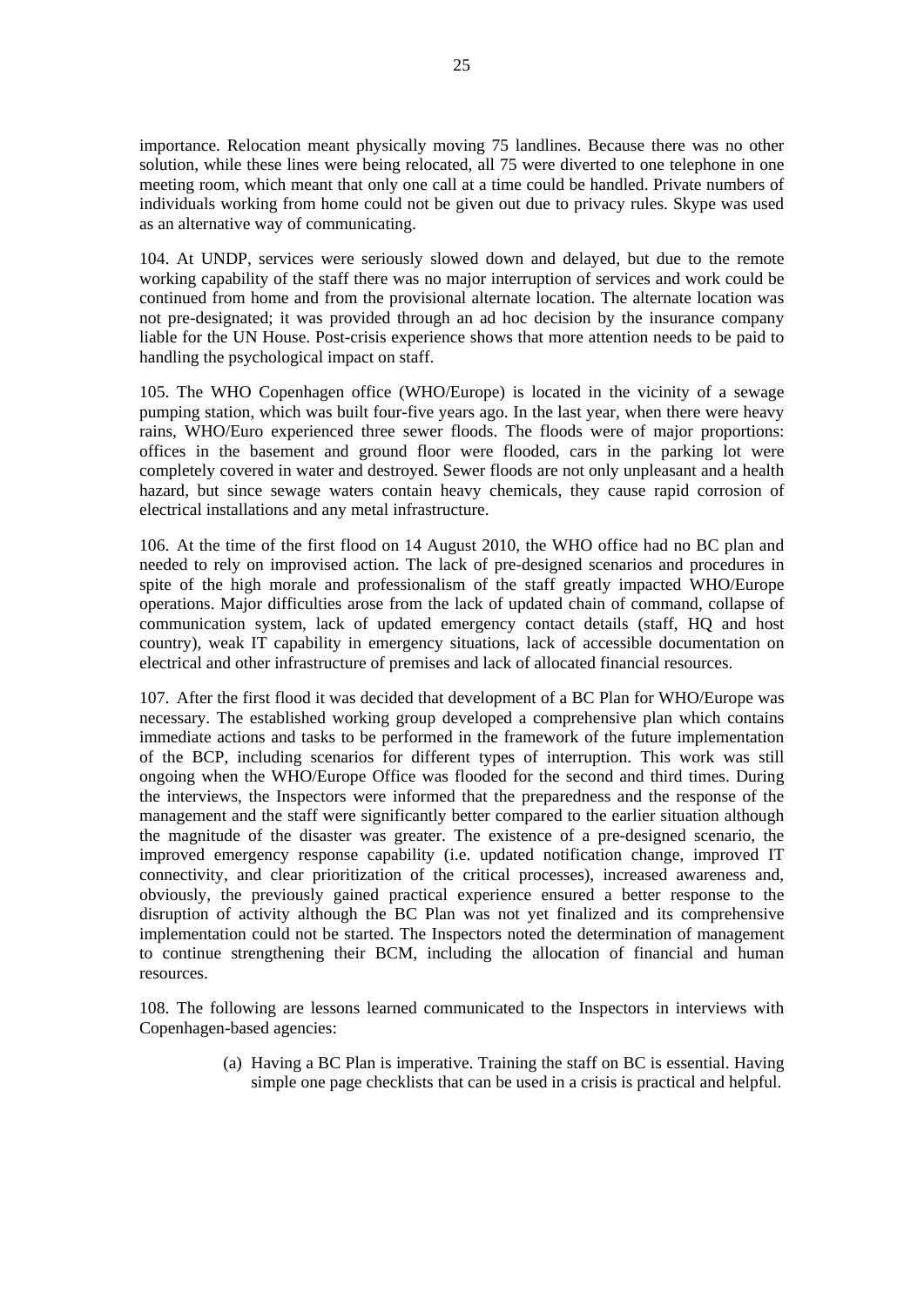- (b) An updated chain of command has to exist. When an event occurs quick decisions need to be made and the person making the decisions has to be empowered and not second guessed.
- (c) The importance of ICT is significantly greater than imagined when just planning and preparing for an event.
- (d) Investing in a "Single Number Reach" telephone system would allow staff to redirect their incoming calls to multiple phone numbers, which would be invisible to the caller, i.e. staff could divert their work calls to their home or mobile numbers making it easier for customers to contact them without publicizing their private numbers.
- (e) Most of the United Nations organizations are to move into a new centre in 2013 which is now already under construction. It is therefore timely to initiate inter-agency consultation of the organizations concerned on BC related issues for the new premises.

109. The Inspectors found that after Santiago and Copenhagen events, experience, reaction and lessons learned were analysed and partly incorporated into the business processes and/or BC plans. At the same time, no specific funding is planned for maintenance and updating of BC plans in Santiago. In Cairo, there were no reports on lessons learned four months after the events. Professionals from different networks (IT, finance, security) discussed the experiences among themselves, but no decisions on the required changes to BC plans were made.

110. The Inspectors are disappointed that in some cases lessons learned are not documented, because they will fade with the passage of time. **When a BC plan has to be activated, the experience, reaction and lessons learned have to be reviewed and analysed by the Executive Heads and Resident Coordinators with a view to improving the BC plan and future BC capability at headquarters and at country level**.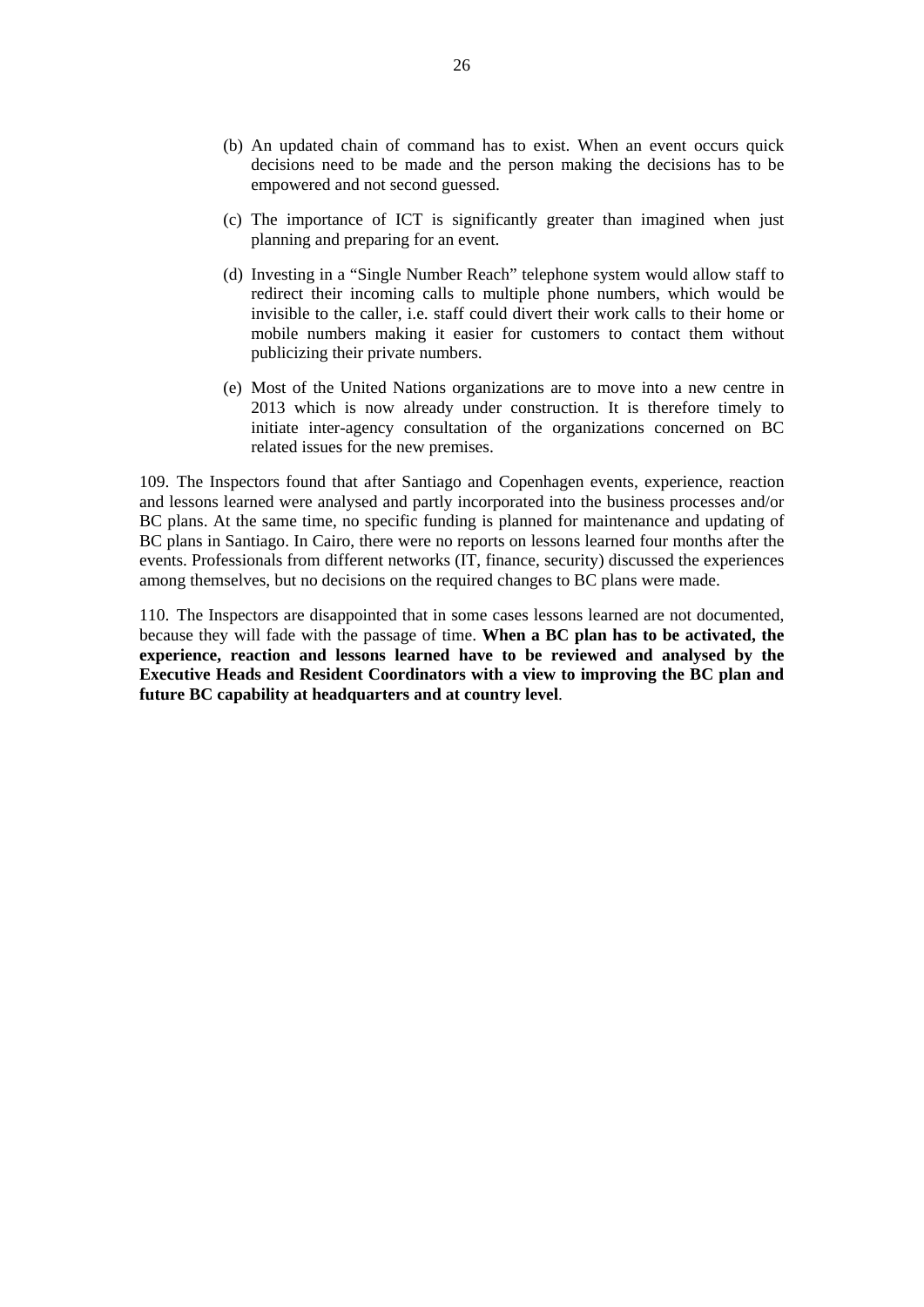## **V. INTER-AGENCY COOPERATION**

111. Inter-agency cooperation is an absolute necessity if the United Nations system organizations want to optimize the cost and achieve a reasonable level of business continuity. Certain elements of business continuity plans may differ from one organization to another given their specific mandates and the types of activities they perform. However, close programmatic cooperation of the United Nations organizations and their interdependence call for a common approach. Working together may result in economies of scale. Furthermore, if different organizations approach business continuity in a similar way they will be able to serve as a backup for each other for business continuity purposes.

112. The Inspectors found that only very initial attempts were made to deal with business continuity on a system-wide basis. With the exception of the work of security and ICT networks and the CEB survey on business continuity plans for financial operations, there were no other initiatives towards institutionalizing inter-agency cooperation.

113. Cooperation among BCM units at headquarters level varies from duty station to duty station. There is a Senior Emergency Policy Team (SEPT) in New York comprised of Executive Heads of New York-based funds and programmes. Their interaction in essence is inter-agency coordination and cooperation. The contacts at the level of BCM managers, however, are loose. This is possibly caused by the different levels of maturity of BCM in these organizations. UNICEF and the United Nations Secretariat regularly cooperate, but the involvement of UNDP and UNFPA is weak. UNFPA recently drafted its BC Plan based on the templates developed by the United Nations Secretariat, but it is too early to judge whether this interaction will last. The major obstacle for close cooperation of UNDP with others is the uncertainty and hesitancy on how to handle BCM in UNDP HQ. In other duty stations, such as Geneva and Vienna, inter-agency cooperation is limited mainly to security aspects. Although informal contacts regarding business continuity exist, long-lasting cooperation needs a driving force.

114. In recent years, BCMU/United Nations Secretariat has provided technical assistance with business continuity planning upon ad hoc request to FAO, WFP, WHO, and ICAO. This was achieved through sharing their knowledge and templates. This helped with developing a similar BCM approach in some cases and it was a generally inexpensive way of providing initial training to BCM managers in those organizations. UNICEF and the United Nations Secretariat are developing good practice guidelines for the United Nations system organizations. The Inspectors commend these efforts, but recognize that they are personality driven without strong institutional backup; therefore they do not cover all United Nations system organizations.

115. The Inspectors think that it is in the interest of the United Nations organizations to establish a forum to discuss and strengthen common approaches to BCM. Possible frameworks for such cooperation can be developed under harmonization by HLCM of business practices. Some of the benefits would be:

- (a) Raising awareness of higher leadership and stakeholders about BCM;
- (b) Improving and sharing the knowledge of the early implementers of BCM with beginners;
- (c) Developing a common BCM approach which will enable organizations to help each other in crisis situations, especially in the field, and developing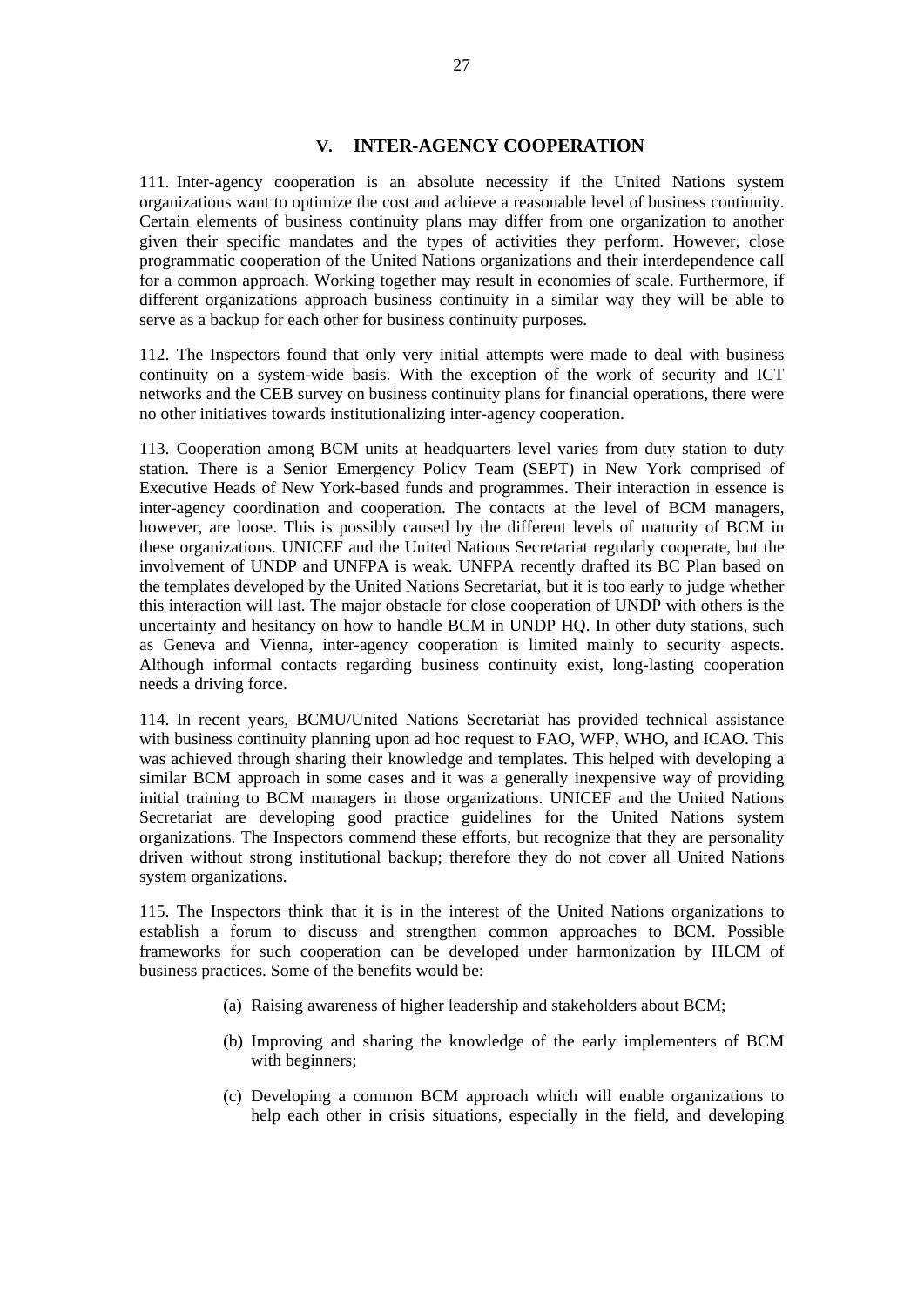common best practice guides, templates, maturity models, training modules etc.

(d) Providing a platform for common thinking on the future orientation of BCM in the United Nations system, i.e. building a resilient organization

116. The implementation of the following recommendations is expected to enhance the coordination and cooperation of BCM programmes across the United Nations system organizations.

## **Recommendation 9**

**The Secretary-General, in his capacity as the Chairman of CEB, should direct that business continuity issues be put on the agenda in the harmonization of business processes of the framework of HLCM/CEB with the aim to develop and approve maturity models for business continuity preparedness, business continuity plan templates, and good practice guidelines designed for the United Nations organizations.**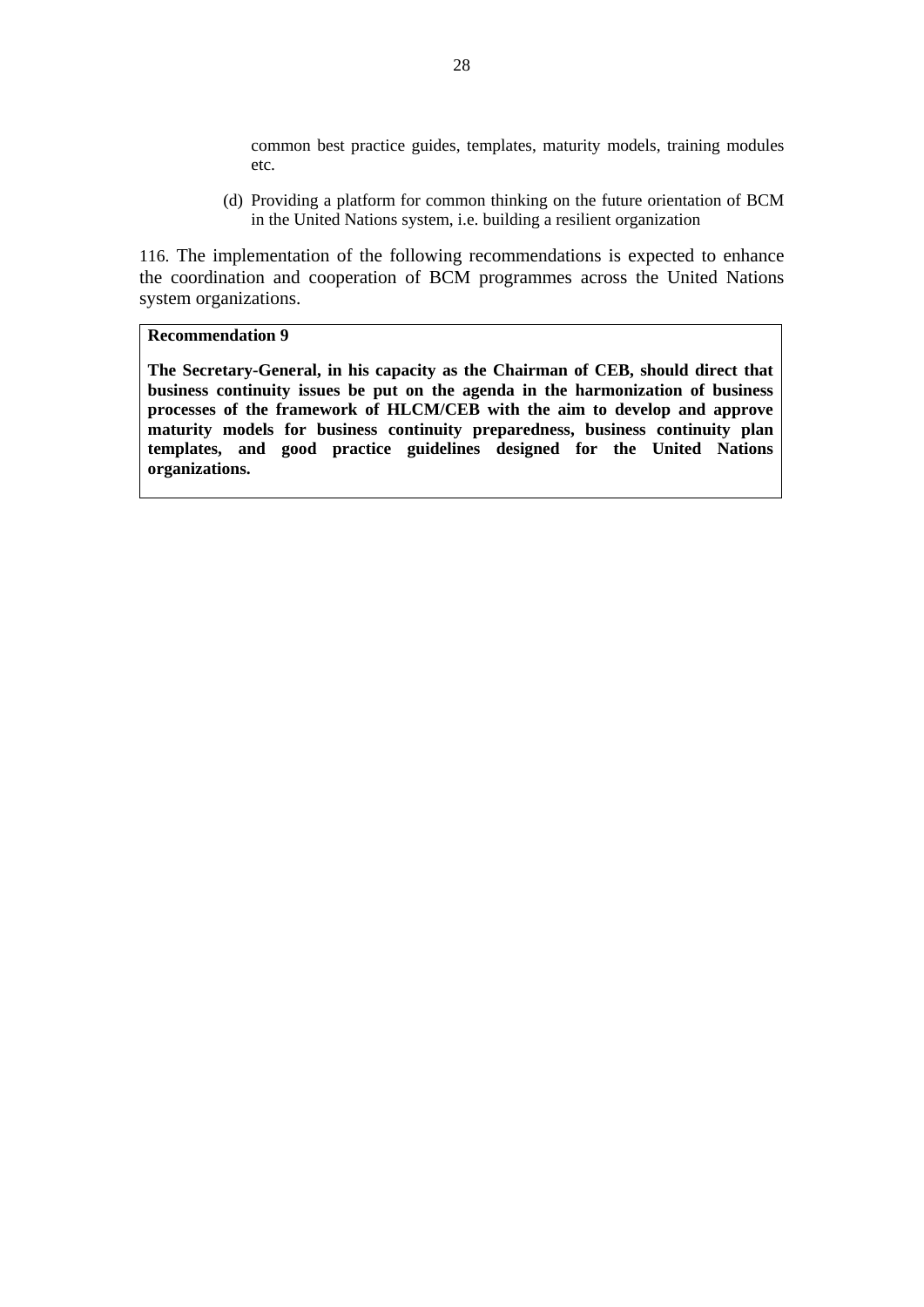## **Annex I**

## **Overview of the BCM in the United Nations system organizations based on the responses to the questionnaire**

|                       |                              |                 | <b>BC</b> Plan              | <b>Scope of the Plan</b>           | Processes for maintenance and update of BCM are in place |                               |                                         |                              |  |  |  |  |  |  |
|-----------------------|------------------------------|-----------------|-----------------------------|------------------------------------|----------------------------------------------------------|-------------------------------|-----------------------------------------|------------------------------|--|--|--|--|--|--|
| Organization          | <b>BC Policy</b><br>approved | <b>Approved</b> | <b>Under</b><br>development | includes locations away<br>from HQ | <b>Exercise</b>                                          | Maintenance/<br><b>Update</b> | <b>Training of</b><br>critical<br>staff | <b>Training of all staff</b> |  |  |  |  |  |  |
| <b>United Nations</b> |                              |                 |                             |                                    |                                                          |                               |                                         |                              |  |  |  |  |  |  |
| <b>Secretariat</b>    |                              |                 |                             |                                    |                                                          |                               |                                         |                              |  |  |  |  |  |  |
| <b>UNDP</b>           |                              |                 |                             |                                    | $\triangleleft$                                          |                               |                                         |                              |  |  |  |  |  |  |
| <b>UNOPS</b>          |                              |                 |                             |                                    |                                                          |                               | $\overline{\mathbf{X}}$                 |                              |  |  |  |  |  |  |
| <b>UNFPA</b>          | $\overline{\mathbf{X}}$      |                 |                             |                                    |                                                          |                               |                                         |                              |  |  |  |  |  |  |
| <b>UNICEF</b>         |                              |                 |                             |                                    |                                                          |                               |                                         | $\mathbf{X}$                 |  |  |  |  |  |  |
| <b>WFP</b>            | $\overline{\mathbf{X}}$      |                 |                             |                                    |                                                          |                               | $\overline{\mathbf{X}}$                 | $\mathbf X$                  |  |  |  |  |  |  |
| <b>FAO</b>            | $\overline{\mathbf{X}}$      |                 |                             |                                    |                                                          |                               |                                         | $\mathbf X$                  |  |  |  |  |  |  |
| <b>UNESCO</b>         | $\overline{\mathbf{X}}$      |                 |                             | $\overline{\mathbf{X}}$            |                                                          |                               |                                         |                              |  |  |  |  |  |  |
| <b>ICAO</b>           | $\overline{\mathbf{X}}$      |                 |                             |                                    | X                                                        | $\mathbf{X}$                  | $\mathbf X$                             | $\mathbf{X}$                 |  |  |  |  |  |  |
| <b>WHO</b>            |                              |                 |                             |                                    |                                                          |                               |                                         |                              |  |  |  |  |  |  |
| <b>UPU</b>            |                              |                 |                             | л                                  | X                                                        | $\mathbf X$                   | $\overline{\mathbf{X}}$                 | $\mathbf X$                  |  |  |  |  |  |  |
| <b>ITU</b>            | $\overline{\mathbf{X}}$      |                 |                             |                                    |                                                          |                               |                                         |                              |  |  |  |  |  |  |
| <b>WIPO</b>           | $\overline{\mathbf{X}}$      |                 |                             |                                    |                                                          |                               |                                         |                              |  |  |  |  |  |  |
| <b>UNIDO</b>          |                              |                 |                             |                                    |                                                          |                               |                                         |                              |  |  |  |  |  |  |
| <b>IAEA</b>           | $\overline{\mathbf{X}}$      |                 |                             |                                    |                                                          |                               | $\overline{\mathbf{X}}$                 |                              |  |  |  |  |  |  |

√: Yes, X: No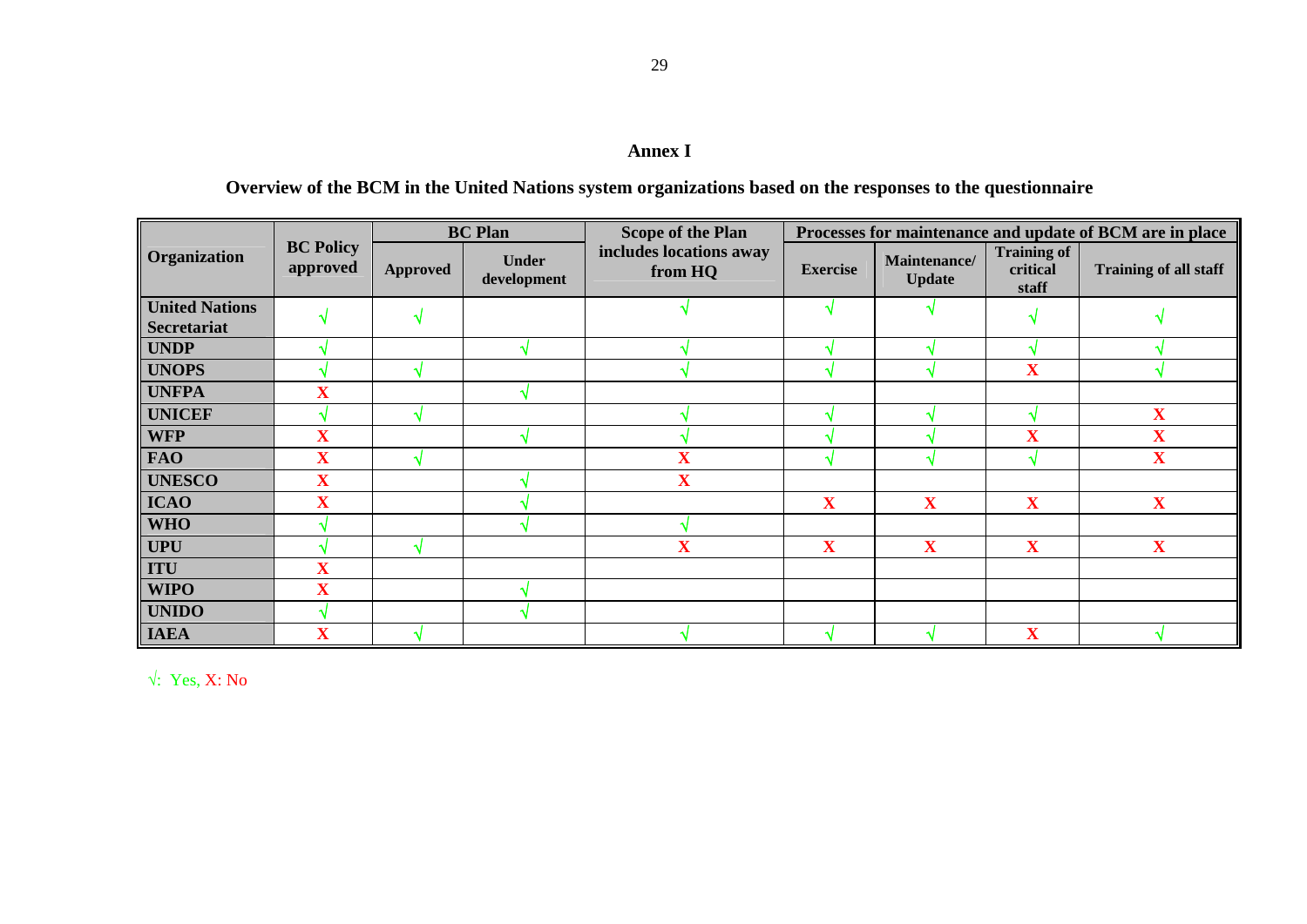## **Annex II Self-assessment of business continuity maturity by organizations**

| Level of   | Description                                                                     |                   |       |      |              |        |     |              |     |      |              |            |   |                         |             |              |            |
|------------|---------------------------------------------------------------------------------|-------------------|-------|------|--------------|--------|-----|--------------|-----|------|--------------|------------|---|-------------------------|-------------|--------------|------------|
| Maturity   |                                                                                 |                   |       |      |              |        |     |              |     |      |              |            |   |                         |             |              |            |
|            |                                                                                 |                   |       |      |              |        |     |              |     |      |              |            |   |                         |             |              |            |
|            |                                                                                 | United<br>Nations | UNRW. | UNDP | <b>UNFPA</b> | UNICEF | WFP | <b>UNOPS</b> | FAO | UNES | $\mathbf{S}$ | <b>OHM</b> | U | $\overline{\mathbf{H}}$ | <b>NILO</b> | <b>UNIDO</b> | $E\Lambda$ |
|            | Processes and procedures standardized, fully compliant, undertakes training     |                   |       |      |              |        |     |              |     |      |              |            |   |                         |             |              |            |
| Managed    | and testing, fully funded. Key threats and risks identified. Fully supported by | N                 |       |      |              |        |     |              |     |      |              |            |   |                         |             |              |            |
|            | management and all information up to date.                                      |                   |       |      |              |        |     |              |     |      |              |            |   |                         |             |              |            |
|            | Business Continuity Management (BCM) and Disaster Recovery (DR) fully           |                   |       |      |              |        |     |              |     |      |              |            |   |                         |             |              |            |
|            | integrated into business, fully funded, regular Business Impact Analysis (BIA)  |                   |       |      |              |        |     |              |     |      |              |            |   |                         |             |              |            |
| Incomplete | & Risk Assessment (RA) is undertaken, DR processes included in IT projects,     |                   |       |      |              |        |     | N            |     |      |              |            |   |                         |             |              |            |
|            | training and testing undertaken, small silos of information. Awareness          |                   |       |      |              |        |     |              |     |      |              |            |   |                         |             |              |            |
|            | increasing.                                                                     |                   |       |      |              |        |     |              |     |      |              |            |   |                         |             |              |            |
|            | General recognition of need for BC&DR, initial planning being undertaken.       |                   |       |      |              |        |     |              |     |      |              |            |   |                         |             |              |            |
| Interim    | Awareness beginning to increase, limited funding. Starting to identify threats, |                   |       |      |              |        |     |              |     |      |              |            |   |                         |             |              |            |
|            | Risk Analyses, some support from Chief Information Officer.                     |                   |       |      |              |        |     |              |     |      |              |            |   |                         |             |              |            |
|            | Low recognition of BC and DR plans. Minimal action. Limited support by          |                   |       |      |              |        |     |              |     |      |              |            |   |                         |             |              |            |
| Limited    | management, no funding. Only general backup plans, little training or           |                   | اله   |      |              |        |     |              |     |      |              |            |   |                         |             |              |            |
|            | information, silos of information. Vulnerable.                                  |                   |       |      |              |        |     |              |     |      |              |            |   |                         |             |              |            |
|            | Lack of processes, minimal level of awareness, no centralized approach, no      |                   |       |      |              |        |     |              |     |      |              |            |   |                         |             |              |            |
| Unmanaged  | funding, no training, no risk management, BC not recognized and /or             |                   |       |      |              |        |     |              |     |      |              |            |   |                         |             |              |            |
|            | supported by Management, limited compliance.                                    |                   |       |      |              |        |     |              |     |      |              |            |   |                         |             |              |            |

## **Remarks of the organizations on their self-assessment**

- ¾ UNDP: Overall BCM is between Incomplete and Interim. ITDR is more advanced in terms of standardized processes and procedures.
- $\triangleright$  UNOPS: Given its recent development, still require the "training and exercise" component.
- $\triangleright$  UNICEF: As an organization, UNICEF is increasingly operating in an environment that is experiencing a series of global crises such as have not been experienced in living memory. The organization is now coming to terms with new global threats including food uncertainty, energy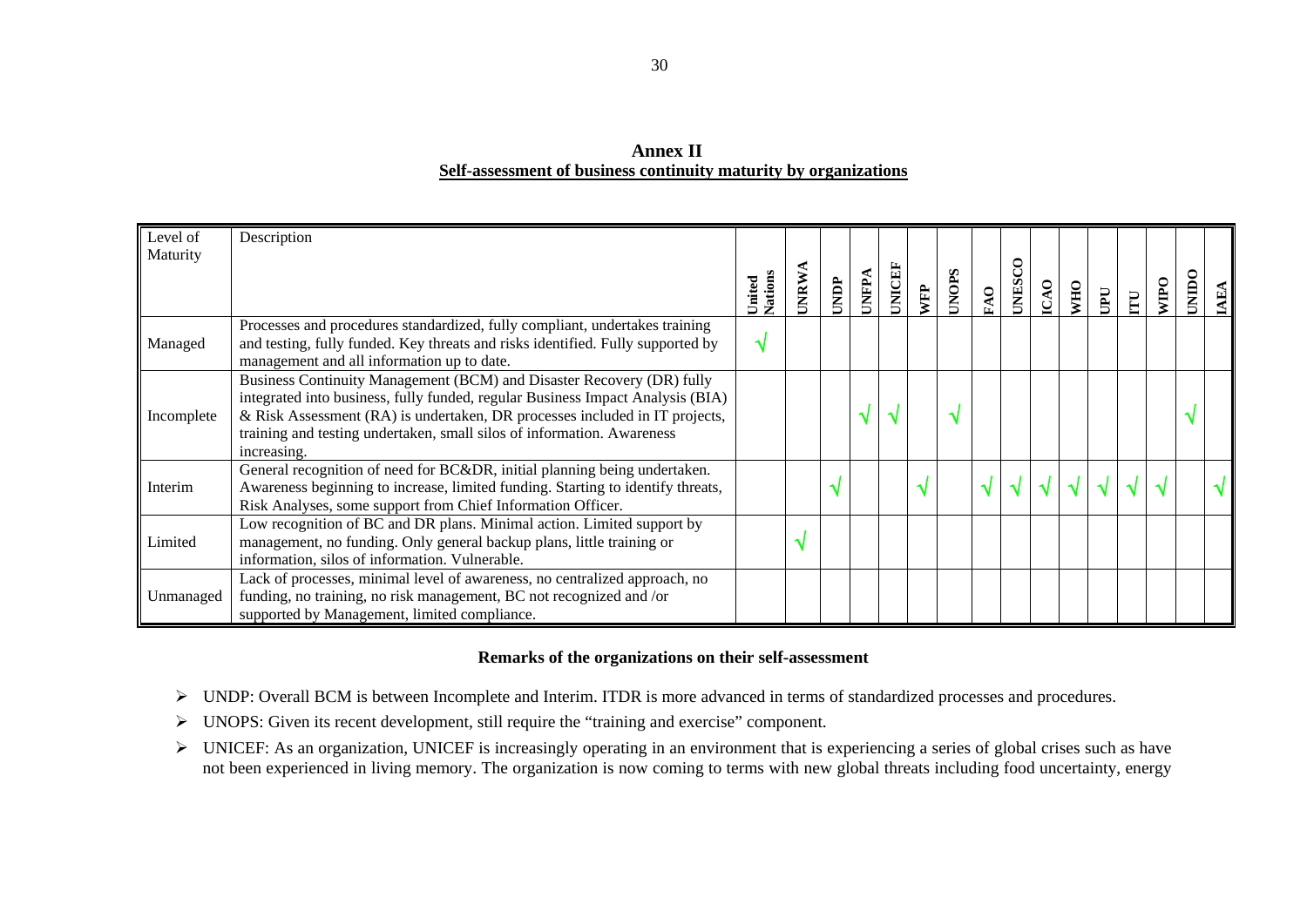security, mass migration and climate change. The challenge for BCM within UNICEF will be to try and maintain the correct level of capacity and resources to take forward the Business Continuity Management programme in order to enable the organization to become more resilient. This is not an easy task as, in common with many other organizations, funding is still tight due to the consequences of the worldwide financial crisis. The priority for UNICEF's organizational resources will, of course, remain to ensure that our core commitments to the children of the world are fulfilled. In spite of these constraints UNICEF has still been able to make some limited progress and move forward with BCM.

- $\triangleright$  WFP: WFP has made significant advances in operational and contingency planning. It is now moving towards a more coherent business continuity strategy and the notion of organizational resilience.
- $\triangleright$  FAO: FAO is in the final stages of implementing a BC management process. Once the Framework Plan and new responsibilities are formally approved, we expect to progress quickly to the next levels.
- ¾ WHO: General recognition of need for BC&DR, initial planning being undertaken. Awareness beginning to increase, Funding not yet identified, therefore not allocated. Starting to identify threats, Risk Analyses, Clear support of DAF and IT.
- $\triangleright$  UPU: Need to bring documents and training to UPU staff. Funding for training will need to be identified.
- ¾ IAEA: IAEA has expended considerable effort and resources in the area of Business Continuity and Disaster Recovery. An overall IAEA plan and Department-specific sub-plans exist that would guide IAEA in the event of a disaster. In particular, the IT components of DRI have been actively updated and strengthened in recent years. In the coming year, IAEA is undertaking a renewal of its overall business continuity planning; this renewal effort will be informed by lessons learned in previous planning efforts, including the following lessons learned:

- The governance model for business continuity will include the update and refresh mechanism for the plan itself, thus avoiding the "create/stabilize/get out-of-date/recreate" cycle of previous Business Continuity planning.

- Assignment of long-term "ownership" for the BCP to an organizational entity (a position, not a person) should be part of the overall governance improvement, to ensure that updates of the BCP continue even after the departure of any specific individual.

- IAEA needs to ensure that appropriate funding for BCP is secured to complete the renewal project and, in particular, to maintain the BCP, including periodic tests and updates.